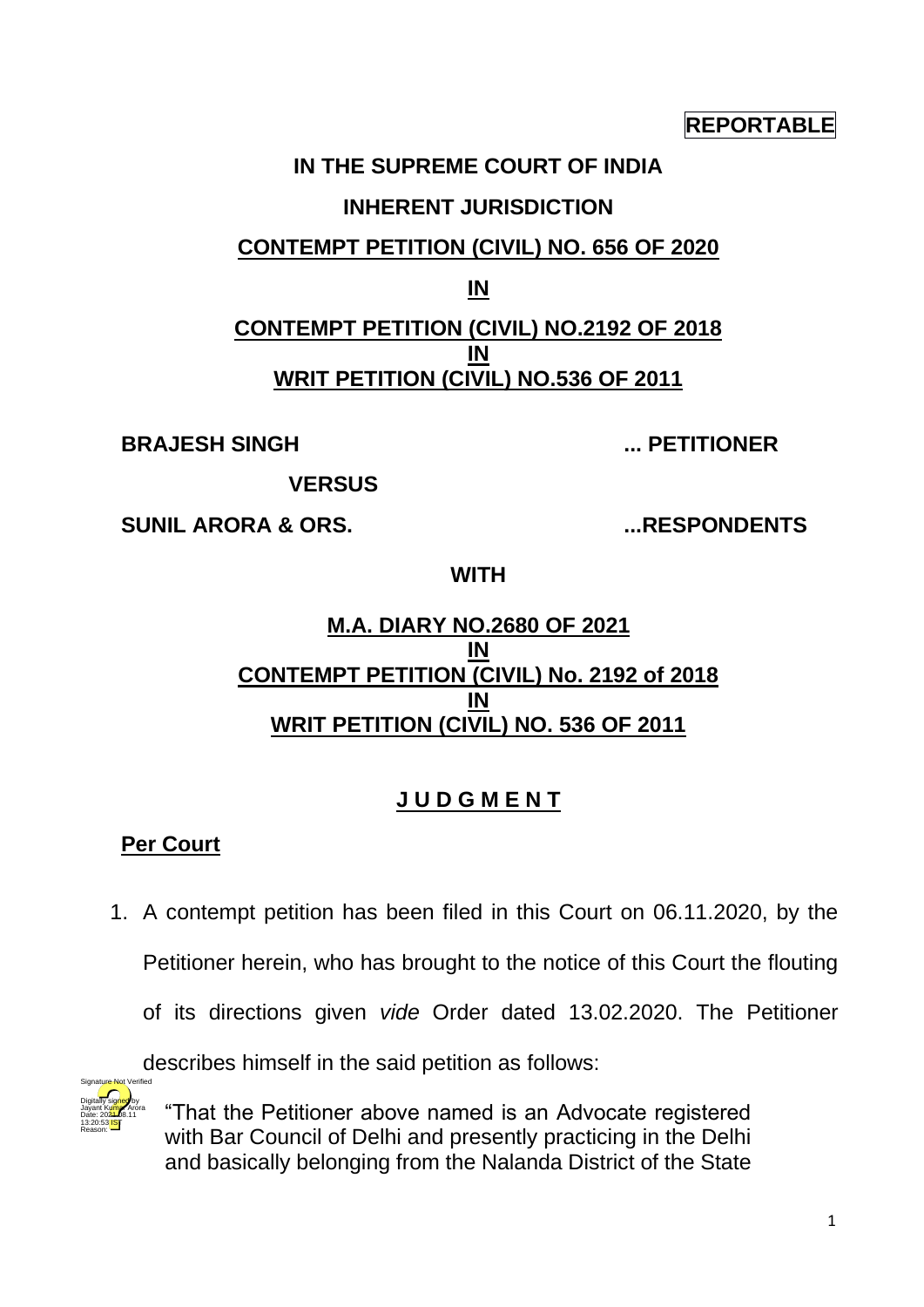of Bihar. As an Officer of the Court and also as a law abiding citizen of this Country the Petitioner has self-obligated duty to apprise this Hon'ble Court regarding wilful disobedience of its order if happening somewhere and especially in the State of Petitioner itself and also where the Said Order is related with the large interest of the people who are going to exercise their Constitutional Right "Right to Vote"."

- 2. This Court issued notice on the said contempt petition on 11.02.2021 and recorded that the Election Commission of India [hereinafter referred to as "ECI"] has filed its report in compliance with the Order dated 13.02.2020. Vide a subsequent Order dated 17.03.2021, this Court had directed that Shri K.V. Viswanathan, learned Senior Advocate, be appointed to assist this Court as Amicus Curiae. Shri Viswanathan has since filed a detailed list of dates and submissions.
- 3. This contempt petition arises out of elections that were held to the Bihar Legislative Assembly in October/November, 2020. The report of the ECI first sets out extracts from our Order dated 13.02.2020 and then brings to the notice of the Court that:

"In compliance of above directions, the Commission issued directions to the President/ General Secretary/ Chairperson/ Convenor of all recognized National and State Political Parties *vide* Letter No. 3/4/2020/SDR/Vol.III dated 06.03.2020. Instructions in this regard were also issued to the Chief Electoral Officers of all States and Union Territories vide Letter No. 3/4/2020/SDR-Vol.III dated 19.03.2020 and Letter No. 3/4/2019/ SDR-Vol.IV dated 16.09.2020. Furthermore, the Commission also published "the Guidelines on Publicity of Criminal Antecedents by Political Parties and Candidates" in August, 2020 encapsulating all the instructions and Formats issued in this regard [Annexed herewith as Annexure R/1].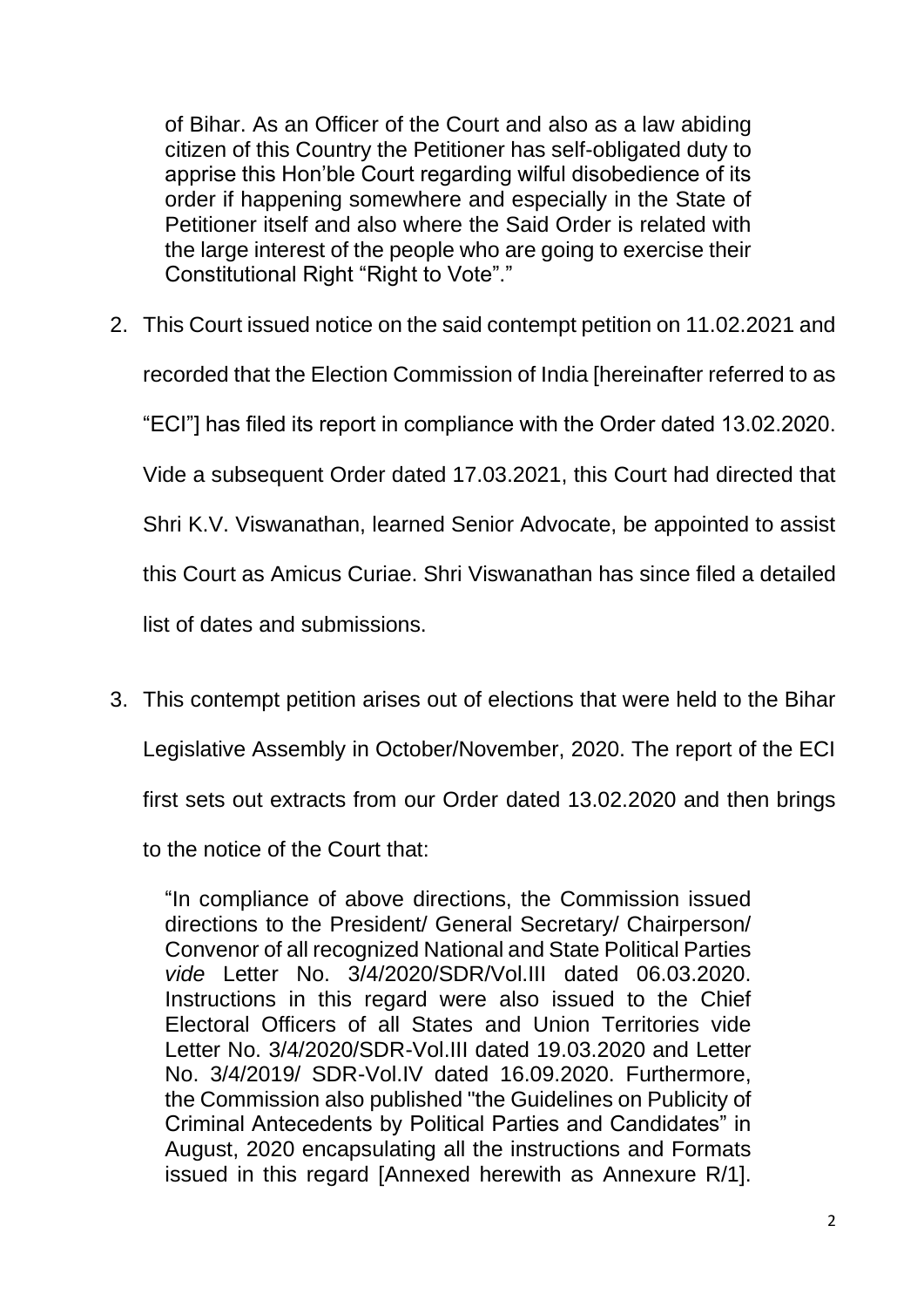The Commission also directed the Chief Electoral Officer, Bihar *vide* Letter No. 464/BH-LA/ES-I/2020/173 dated 17.10.2020 to ensure compliance with the above noted directions of the Hon'ble Supreme Court in the General Elections to Bihar Legislative Assembly-2020 held between 28.10.2020 and 07.11.2020 [Annexed herewith as Annexure R/2]

In compliance of the directions given by the Hon'ble Supreme Court *vide* Judgement and Order dated 13.02.2020 and in pursuance to Commission's directions dated 17.10.2020, as per the report submitted by CEO Bihar [Annexed herewith as Annexure R/3] out of 10 recognized political parties which contested General Elections to the Bihar Legislative Assembly-2020, 08 political parties submitted information about criminal antecedents of the contesting candidates in Format C-8 to the Commission [Annexed herewith as Annexure R/4] and only 02 political parties namely Communist Party of India (Marxist ) and Nationalist Congress Party that fielded 04 and 26 candidates respectively with criminal antecedents, did not furnish the requisite information in the prescribed format to the Commission.

It is pertinent to note that the Commission issued the Press Note announcing the schedule of the General Elections for Bihar Legislative Assembly on 25.09.2020. As per the said schedule, the last date for making nominations was as under:

| S.No. | <b>Phase</b> | Last date for filing<br>nominations |
|-------|--------------|-------------------------------------|
|       | Phase I      | 08.10.2020                          |
| 2.    | Phase II     | 16.10.2020                          |
| 3.    | Phase III    | 20.10.2020                          |

The following eight political parties have submitted the requisite information in the prescribed format in phase wise manner as below: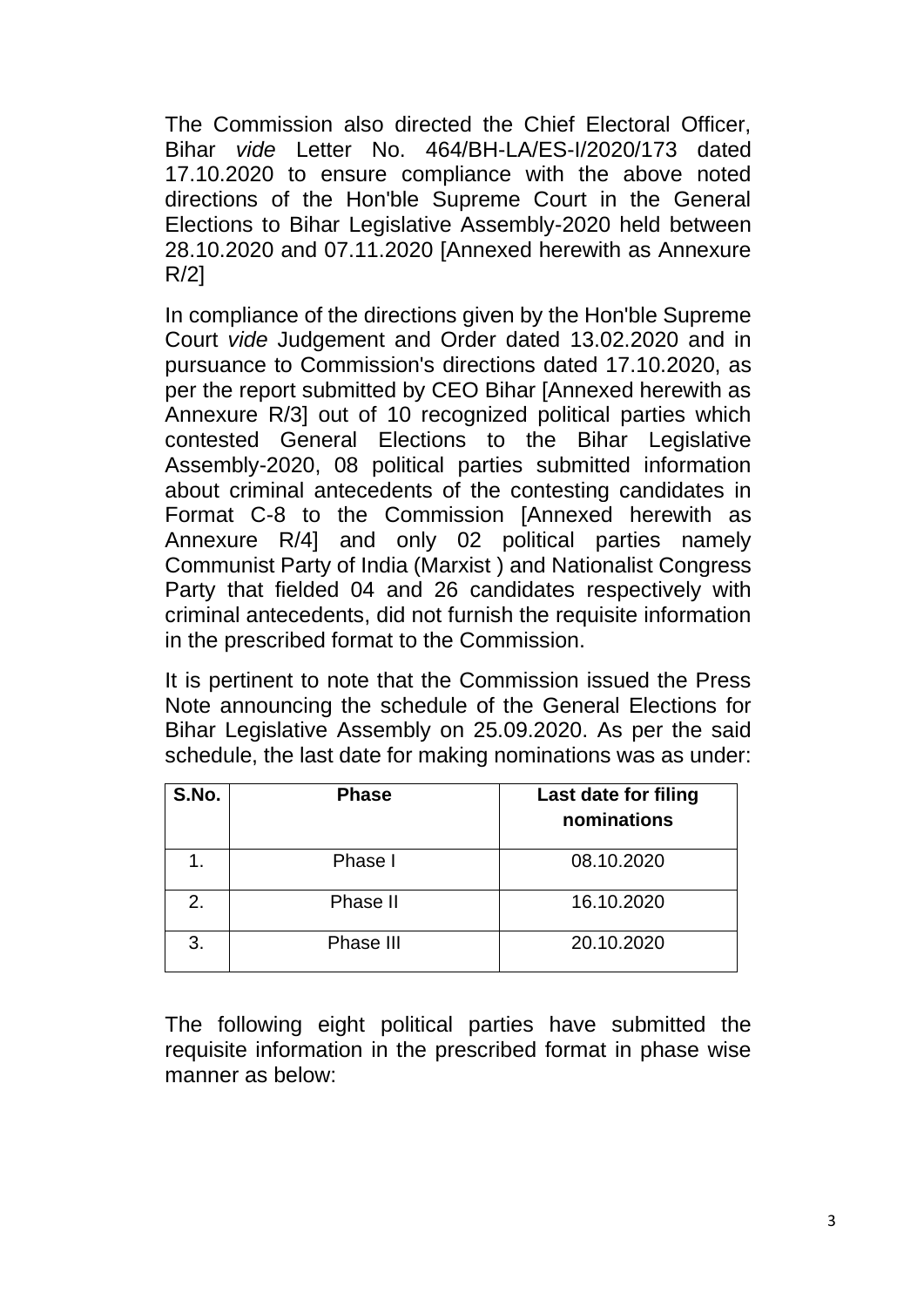| S.No. | <b>Name of Political Party</b>              | (For Phase 1)                                                      | (For Phase 2)                                                      | (For Phase 3)                                                      |
|-------|---------------------------------------------|--------------------------------------------------------------------|--------------------------------------------------------------------|--------------------------------------------------------------------|
|       |                                             | <b>Submitted via</b><br>Party's letter<br>bearing date<br>as below | <b>Submitted via</b><br>Party's letter<br>bearing date<br>as below | <b>Submitted via</b><br>Party's letter<br>bearing date<br>as below |
| 1.    | <b>Bhartiya Janata Party</b>                | 23.10.2020                                                         | 23.10.2020                                                         | 29.10.2020                                                         |
|       | (BJP)                                       |                                                                    |                                                                    |                                                                    |
| 2.    | Janata Dal (United)<br>[JD(U)]              | 15.10.2020                                                         | 21.10.2020                                                         | 04.11.2020                                                         |
| 3.    | Rashtriya Lok Samata<br>Party               | 30.10.2020                                                         | 30.10.2020                                                         | 30.10.2020                                                         |
|       | (RLSP)                                      |                                                                    |                                                                    |                                                                    |
| 4.    | Bahujan Samajwadi<br>Party                  | 07.10.2020                                                         | 15.10.2020                                                         | 20.10.2020                                                         |
|       | (BSP)                                       | 09.10.2020                                                         | 16.10.2020                                                         | 22.10.2020                                                         |
|       |                                             | 10.10.2020                                                         | 17.10.2020                                                         |                                                                    |
|       |                                             |                                                                    | 19.10.2020                                                         |                                                                    |
| 5.    | <b>Indian National</b><br>Congress<br>(INC) | 22.10.2020                                                         | 22.10.2020                                                         | 24.10.2020                                                         |
| 6.    | Lok Janshakti Party<br>(LJP)                | 24.10.2020                                                         | 24.10.2020                                                         | 26.10.2020                                                         |
| 7.    | Communist Party of<br>India                 | 15.10.2020                                                         | 22.10.2020                                                         | 15.10.2020                                                         |
|       | (CPI)                                       |                                                                    |                                                                    |                                                                    |
| 8.    | Rashtriya Janata Dal<br>(RJD)               | 20.10.2020                                                         | 21.10.2020                                                         | 21.10.2020                                                         |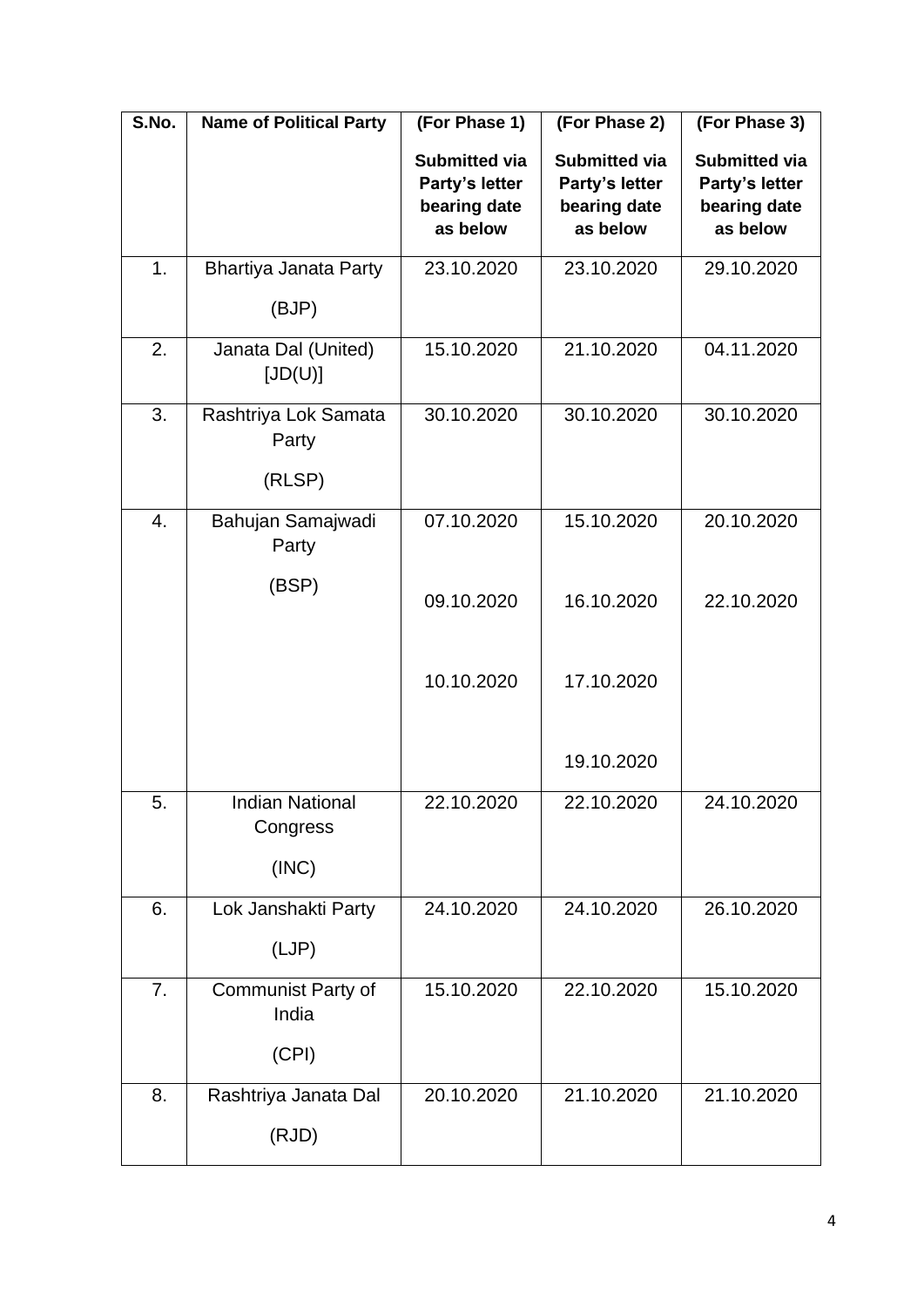As per the Format C7 and C8 submitted by these 08 Political Parties, a total of 427 candidates with criminal antecedents participated in the General Elections for the Legislative Assembly of Bihar 2020 on the symbol of these political parties.

As per the Report received from CEO, Bihar, a total of 469 candidates with criminal antecedents participated in the General Elections for the Legislative Assembly of Bihar 2020 on the symbol of 10 recognised political parties, i.e. including Communist Party of India (Marxist) [04] and Nationalist Congress Party [26] which did not file the Format C-8 with the Election Commission of India

The details of the information submitted in format C-7 & C-8 by the political parties in respect of candidates having criminal antecedents who contested in General Election to Legislative Assembly of Bihar, 2020 is annexed herewith as Annexure  $R/5$ ."

4. Order dated 13.02.2020 in the case of *Rambabu Singh Thakur v. Sunil* 

*Arora and Ors.* (Contempt Petition (Civil) No. 2192 of 2018 in Writ

Petition (Civil) No. 536 of 2011)<sup>1</sup> was passed alleging therein disregard

of the directions issued by a Constitution Bench of this Court [hereinafter

referred to as 'Constitution Bench'] in *Public Interest Foundation and* 

#### *others v. Union of India and another<sup>2</sup> .*

5. The directions issued by the Constitution Bench in *Public interest* 

#### *Foundation (supra)* are thus:

"**116.** Keeping the aforesaid in view, we think it appropriate to issue the following directions which are in accord with the decisions of this Court:

<sup>1</sup> **(2020) 3 SCC 733**

<sup>2</sup> **(2019) 3 SCC 224**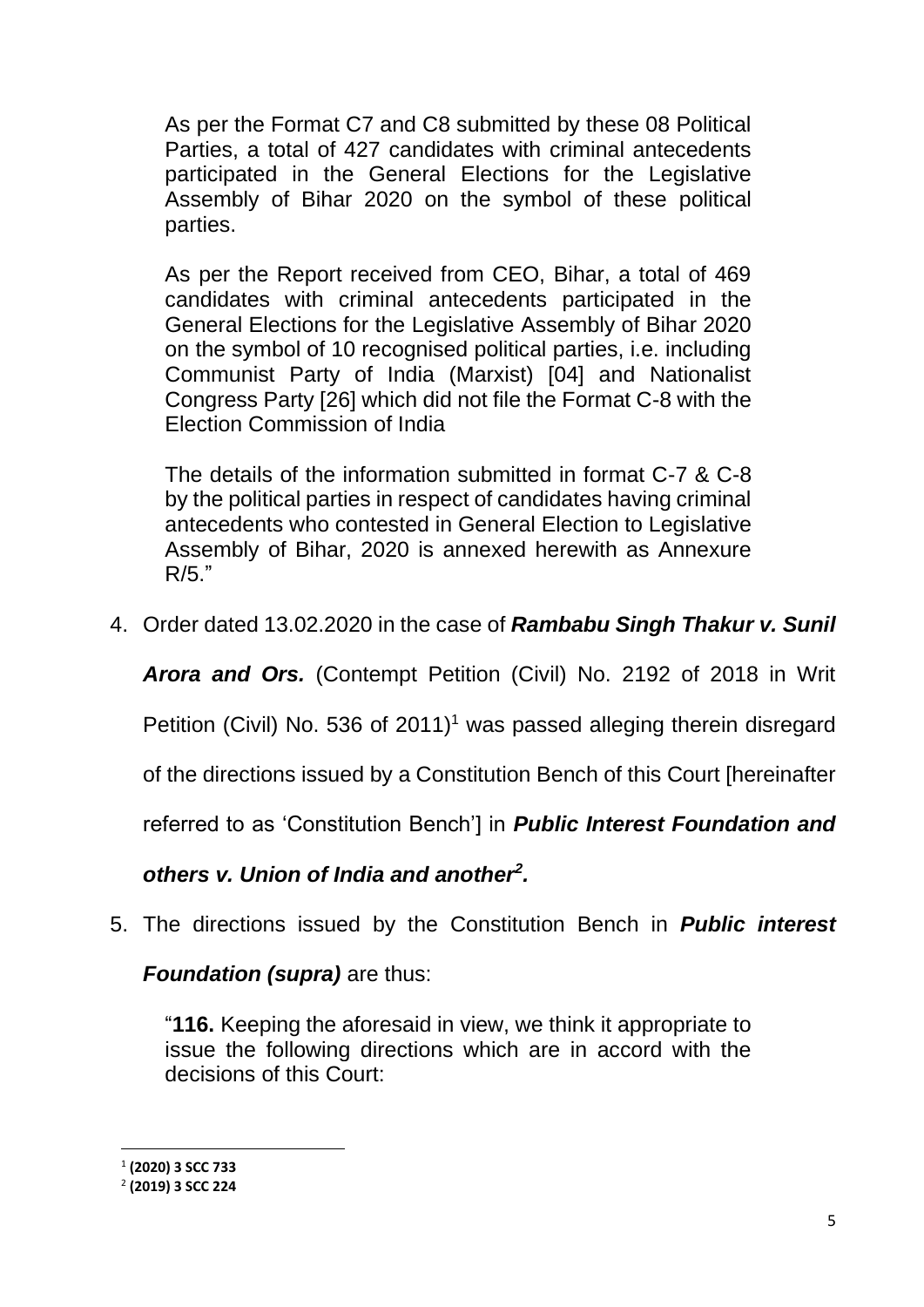**116.1.** Each contesting candidate shall fill up the form as provided by the Election Commission and the form must contain all the particulars as required therein.

**116.2.** It shall state, in bold letters, with regard to the criminal cases pending against the candidate.

**116.3.** If a candidate is contesting an election on the ticket of a particular party, he/she is required to inform the party about the criminal cases pending against him/her.

**116.4.** The political party concerned shall be obligated to put up on its website the aforesaid information pertaining to candidates having criminal antecedents.

**116.5.** The candidate as well as the political party concerned shall issue a declaration in the widely circulated newspapers in the locality about the antecedents of the candidate and also give wide publicity in the electronic media. When we say wide publicity, we mean that the same shall be done at least thrice after filing of the nomination papers."

6. The directions contained in our Order dated 13.02.2020 may first be set

out:

"1. This contempt petition raises grave issues regarding the criminalisation of politics in India and brings to our attention a disregard of the directions of a Constitution Bench of this Court in *Public Interest Foundation and Ors. v. Union of India and Anr.* (2019) 3 SCC 224.

2. In this judgment, this Court was cognisant of the increasing criminalisation of politics in India and the lack of information about such criminalisation amongst the citizenry. In order to remedy this information gap, this Court issued the following directions:

"116. Keeping the aforesaid in view, we think it appropriate to issue the following directions which are in accord with the decisions of this Court: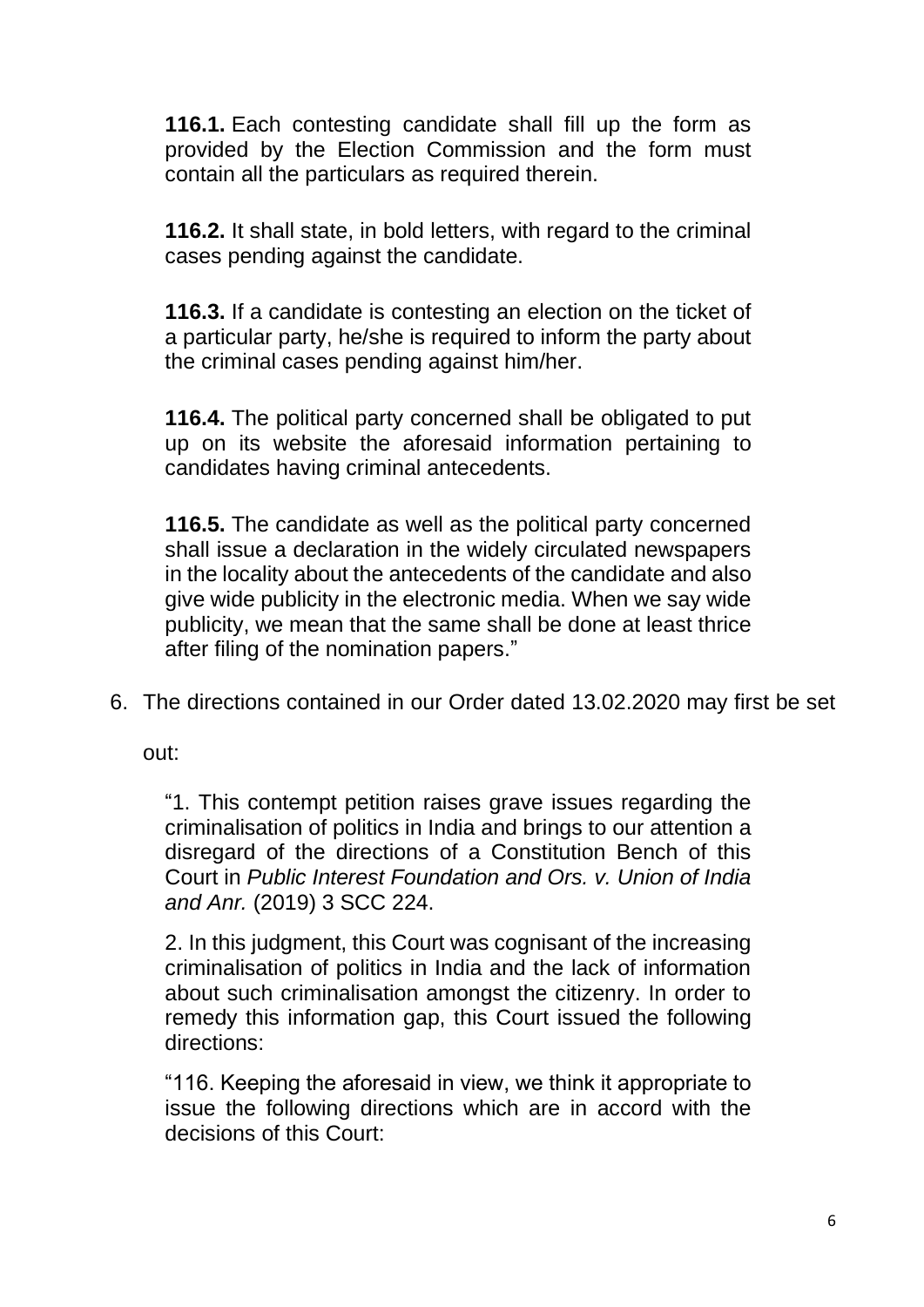116.1. Each contesting candidate shall fill up the form as provided by the Election Commission and the form must contain all the particulars as required therein.

116.2. It shall state, in bold letters, with regard to the criminal cases pending against the candidate.

116.3. If a candidate is contesting an election on the ticket of a particular party, he/she is required to inform the party about the criminal cases pending against him/her.

116.4. The political party concerned shall be obligated to put up on its website the aforesaid information pertaining to candidates having criminal antecedents.

116.5. The candidate as well as the political party concerned shall issue a declaration in the widely circulated newspapers in the locality about the antecedents of the candidate and also give wide publicity in the electronic media. When we say wide publicity, we mean that the same shall be done at least thrice after filing of the nomination papers."

3. On a perusal of the documents placed on record and after submissions of counsel, it appears that over the last four general elections, there has been an alarming increase in the incidence of criminals in politics. In 2004, 24% of the Members of Parliament had criminal cases pending against them; in 2009, that went up to 30%; in 2014 to 34%; and in 2019 as many as 43% of MPs had criminal cases pending against them.

4. We have also noted that the political parties offer no explanation as to why candidates with pending criminal cases are selected as candidates in the first place. We therefore issue the following directions in exercise of our constitutional powers under Articles 129 and 142 of the Constitution of India:

1) It shall be mandatory for political parties [at the Central and State election level] to upload on their website detailed information regarding individuals with pending criminal cases (including the nature of the offences, and relevant particulars such as whether charges have been framed, the concerned Court, the case number etc.) who have been selected as candidates, along with the reasons for such selection, as also as to why other individuals without criminal antecedents could not be selected as candidates.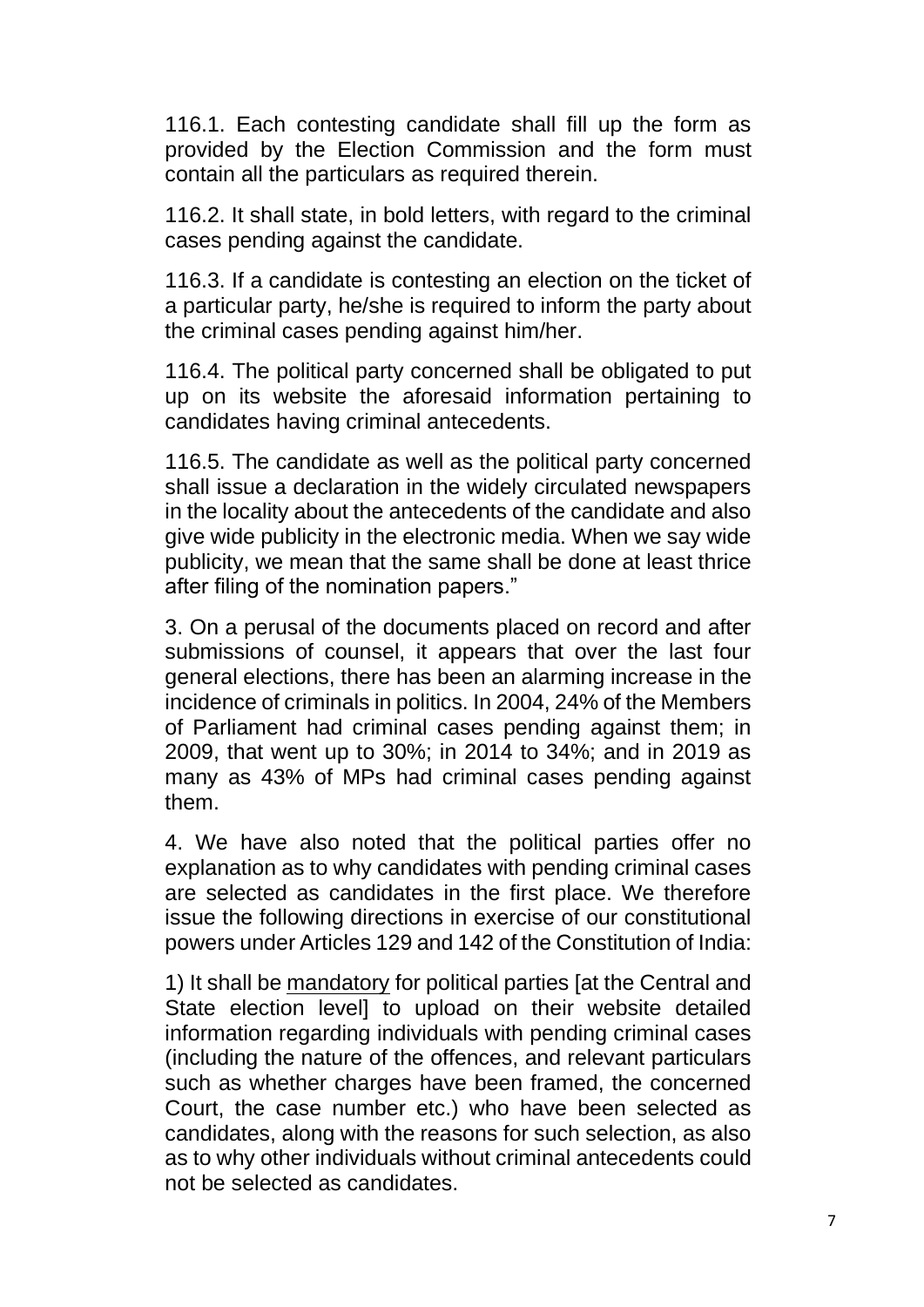2) The reasons as to selection shall be with reference to the qualifications, achievements and merit of the candidate concerned, and not mere "winnability" at the polls.

3) This information shall also be published in:

(a)One local vernacular newspaper and one national newspaper;

(b)On the official social media platforms of the political party, including Facebook & Twitter.

4) These details shall be published within 48 hours of the selection of the candidate or not less than two weeks before the first date for filing of nominations, whichever is earlier.

5) The political party concerned shall then submit a report of compliance with these directions with the Election Commission within 72 hours of the selection of the said candidate.

6) If a political party fails to submit such compliance report with the Election Commission, the Election Commission shall bring such non-compliance by the political party concerned to the notice of the Supreme Court as being in contempt of this Court's orders/directions.

5. With these directions, these Contempt Petitions are accordingly disposed of."

7. It may be mentioned that pursuant to this Order, the ECI issued a letter

dated 06.03.2020 addressed to all National and State level recognised

political parties asking them to comply with the directions of the Supreme

Court, and also issued a new Form C-7 in which the political parties have

to publish the reason for selection of candidates with criminal

antecedents in addition to all other relevant information. Also, in Form C-

8, the political party was then to report compliance of this Court's Order

and the directions contained therein within 72 hours of selection of the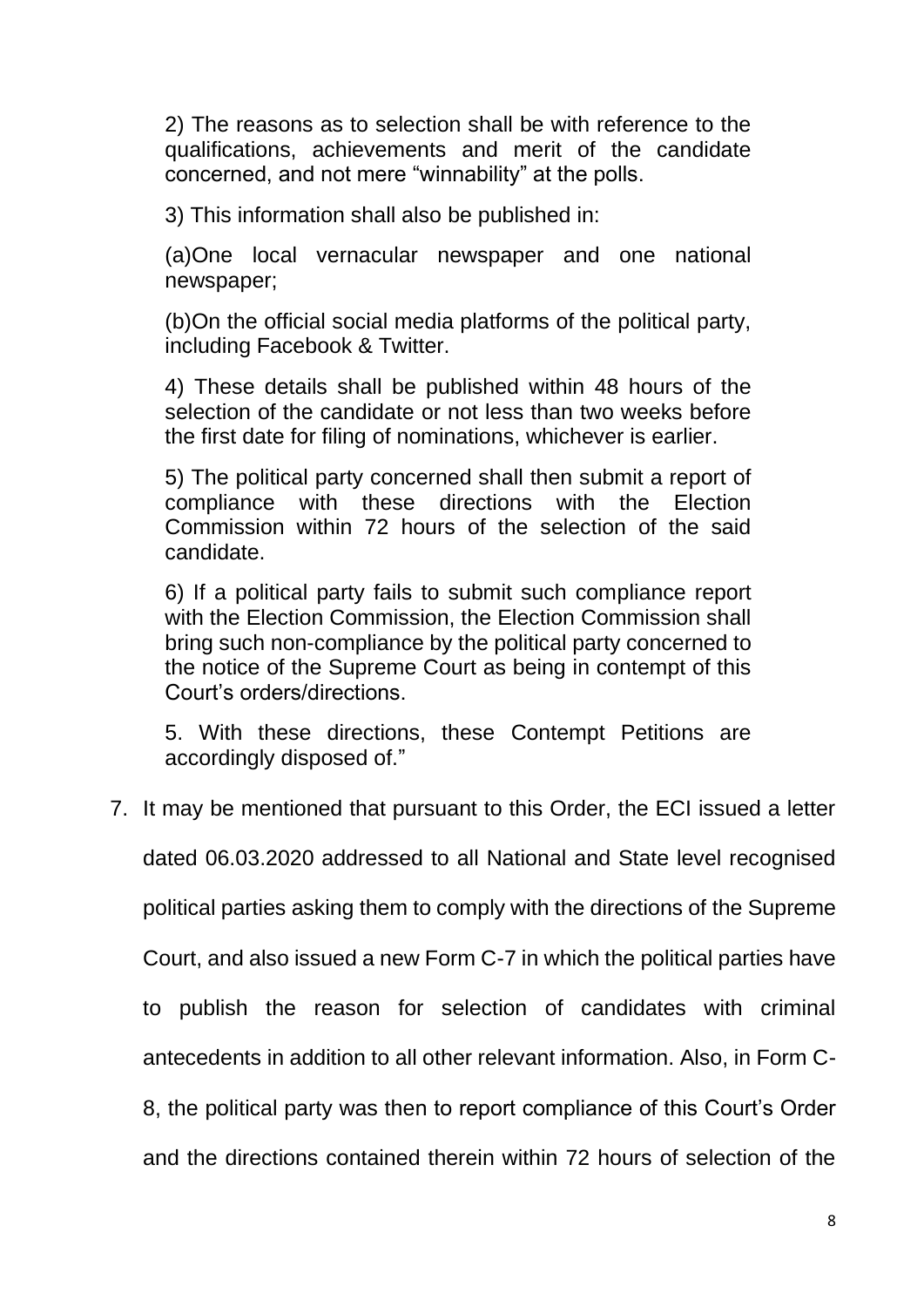candidate. Importantly, it was made clear by the ECI that any noncompliance or failure to abide by the directions of this Court would be treated as a failure to follow directions as contemplated under Clause 16- A of the Election Symbols (Reservation and Allotment) Order, 1968 [hereinafter referred to as the "Symbols Order"].

- 8. A sequel to this letter was issued on 19.03.2020 by the ECI addressed to all Chief Electoral Officers urging that they in turn should urge political parties to file Form C-7 and C-8 promptly and that any non-compliance shall have to be reported by the last day of making nominations so that non-compliance by political parties could then be submitted by the ECI before this Court.
- 9. On 16.09.2020, the ECI issued another letter wherein timelines were also prescribed for publication of information regarding criminal antecedents during the period starting from the day following the last date for withdrawal of nomination and upto 48 hours before ending with the hour fixed for conclusion of poll. It prescribed three block periods within which such disclosures had to be made  $-$  (1) within the first four days of withdrawal; (2) within the 5<sup>th</sup> to 8<sup>th</sup> days; and (3) from the 9<sup>th</sup> day till the last day of the campaign or the second day prior to the date of the poll.
- 10.Armed with these instructions, the ECI, on 25.09.2020, announced the poll schedule for the Assembly Elections to be held in the State of Bihar.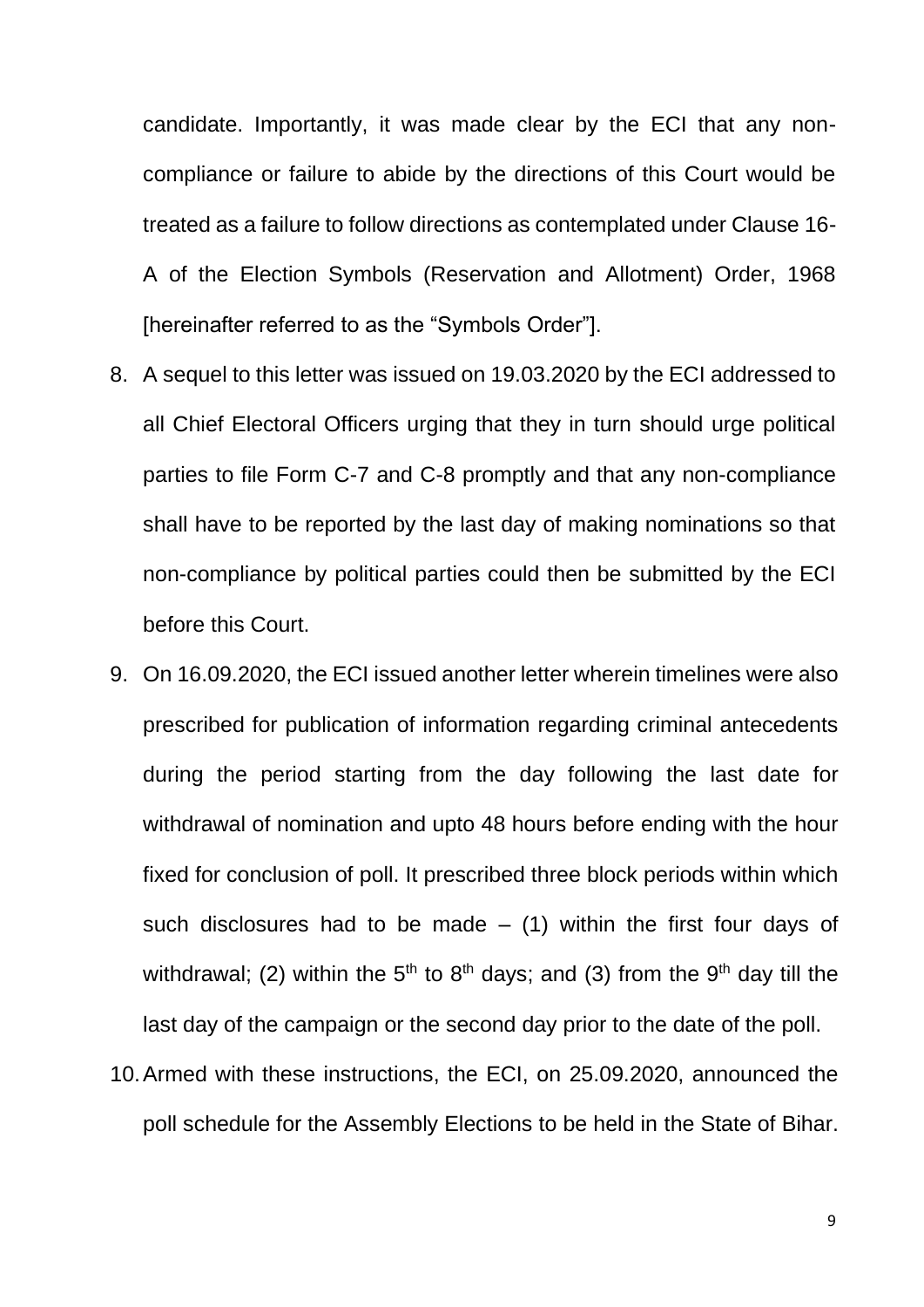Elections were to be held in three phases with results that were ultimately to be declared on 10.11.2020.

11.On 17.10.2020, the ECI sought details from the Chief Electoral Officer, Bihar regarding candidates contesting in Phase I of the said elections, who had criminal antecedents. The Association for Democratic Reforms issued a report dated 20.10.2020 on the Bihar Assembly Elections Phase I, wherein it found that 31% of the candidates have criminal antecedents, out of which 23% have serious criminal cases against them. Likewise, on 27.10.2020, another report was issued qua Phase II, wherein it was found that 34% of total candidates have criminal antecedents, 27% having serious criminal cases against them. Also, by a report dated 02.11.2020, for Phase III of the Bihar Assembly Elections, it was found that 31% of total candidates have criminal antecedents, 24% having serious criminal cases against them. It was also found that the percentage of candidates contesting having criminal antecedents to the total contesting candidates was 32% (Total Contestants 3733: Contestants with criminal cases 1201). Even more disturbing is the percentage of winning candidates having criminal antecedents jumping to 68% of the total number of candidates who won as MLAs – 163 out of 241. This was a 10% rise from the Assembly Elections of 2015 where the percentage of winning candidates having criminal antecedents to the total number of winning candidates stood at 58%. Equally disturbing is the fact that 51% of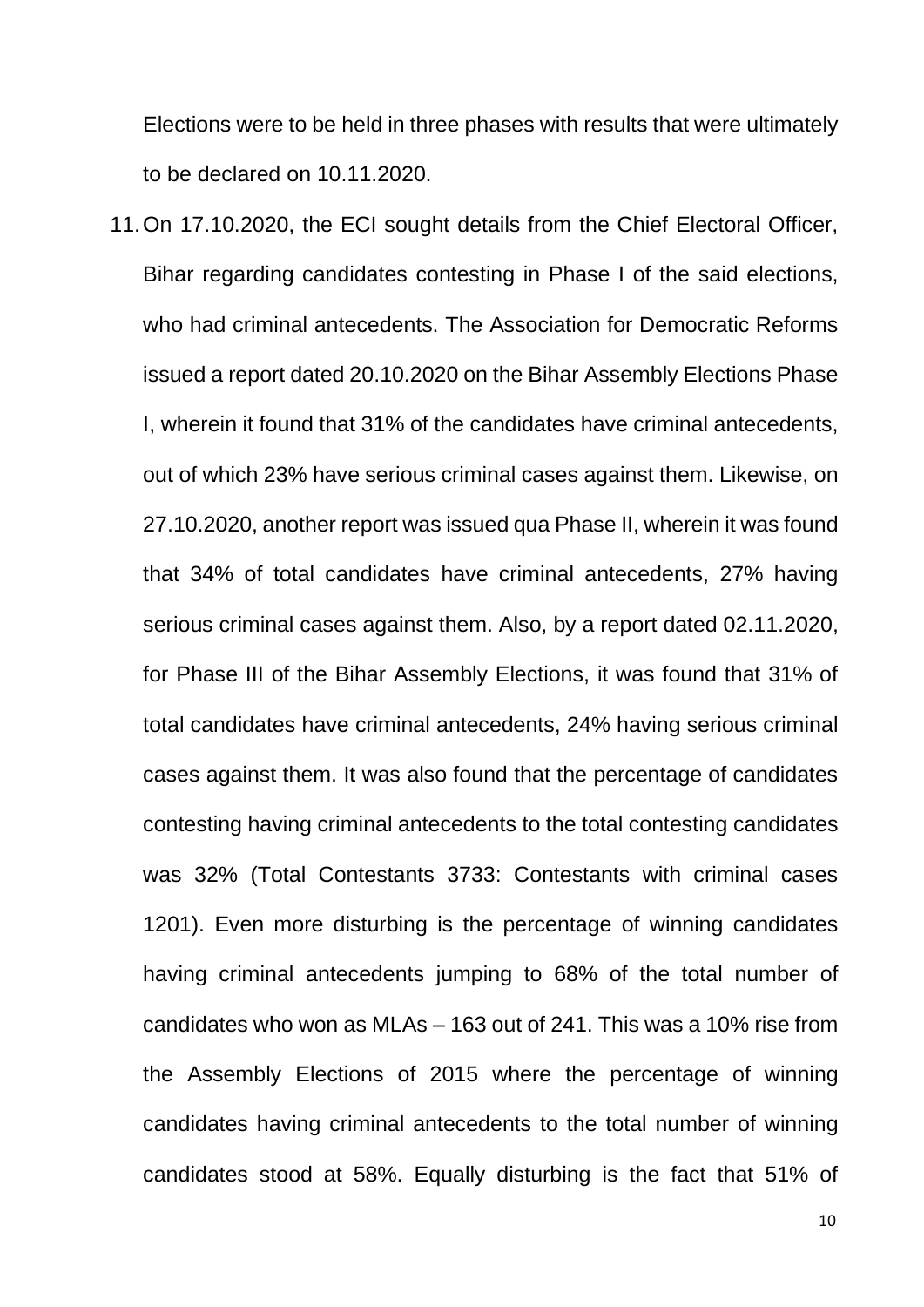winning candidates have serious criminal cases against them i.e. cases

related to murder, kidnapping, attempt to murder, crime against women

including rape, etc. It is in this backdrop that the present contempt petition

has to be decided.

12.Section 8 of the Representation of People Act, 1951 [hereinafter referred

to as the "Act of 1951"], states as follows:

## "**8. Disqualification on conviction for certain offences.-**

(1) A person convicted of an offence punishable under-

(a) section 153A (offence of promoting enmity between different groups on ground of religion, race, place of birth, residence, language, etc., and doing acts prejudicial to maintenance of harmony) or section 171E (offence of bribery) or section 171F (offence of undue influence or personation at an election) or sub-section (1) or sub-section (2) of section 376 or section 376A or section 376B or section 376C or section 376D (offences relating to rape) or section 498A (offence of cruelty towards a woman by husband or relative of a husband) or sub-section (2) or sub-section (3) of section 505 (offence of making statement creating or promoting enmity, hatred or ill-will between classes or offence relating to such statement in any place of worship or in any assembly engaged in the performance of religious worship or religious ceremonies) of the Indian Penal Code (45 of 1860); or

(b) the Protection of Civil Rights Act, 1955 (22 of 1955) which provides for punishment for the preaching and practice of "untouchability", and for the enforcement of any disability arising therefrom; or

(c) section 11 (offence of importing or exporting prohibited goods) of the Customs Act, 1962 (52 of 1962); or

(d) sections 10 to 12 (offence of being a member of an association declared unlawful, offence relating to dealing with funds of an unlawful association or offence relating to contravention of an order made in respect of a notified place)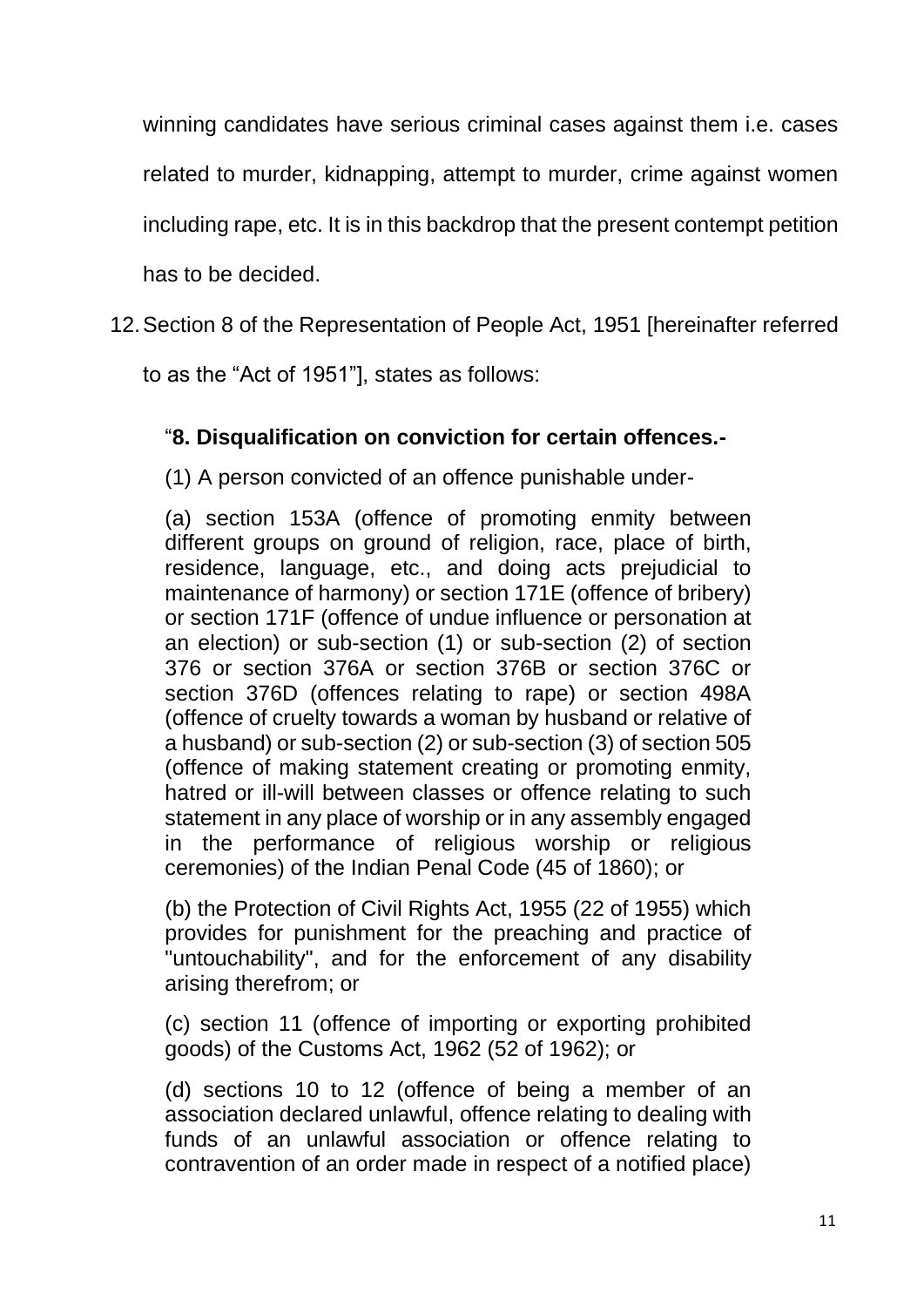of the Unlawful Activities (Prevention) Act, 1967 (37 of 1967); or

(e) the Foreign Exchange (Regulation) Act, 1973 (46 of 1973); or

(f) the Narcotic Drugs and Psychotropic Substances Act, 1985 (61 of 1985); or

(g) section 3 (offence of committing terrorist acts) or section 4 (offence of committing disruptive activities) of the Terrorist and Disruptive Activities (Prevention) Act, 1987 (28 of 1987); or

(h) section 7 (offence of contravention of the provisions of sections 3 to 6) of the Religious Institutions (Prevention of Misuse) Act, 1988 (41 of 1988); or

(i) section 125 (offence of promoting enmity between classes in connection with the election) or section 135 (offence of removal of ballot papers from polling stations) or section 135A (offence of booth capturing) of clause (a) of sub-section (2) of section 136 (offence of fraudulently defacing or fraudulently destroying any nomination paper) of this Act; or

(j) section 6 (offence of conversion of a place of worship) of the Places of Worship (Special Provisions) Act, 1991; or

(k) section 2 (offence of insulting the Indian National Flag or the Constitution of India) or section 3 (offence of preventing singing of National Anthem) of the Prevention of Insults to National Honour Act, 1971 (69 of 1971), ; or

(l) the Commission of Sati (Prevention) Act, 1987 (3 of 1988); or

(m) the Prevention of Corruption Act, 1988 (49 of 1988); or

(n) the Prevention of Terrorism Act, 2002 (15 of 2002)

shall be disqualified, where the convicted person is sentenced  $to -$ 

(i) only fine, for a period of six years from the date of such conviction;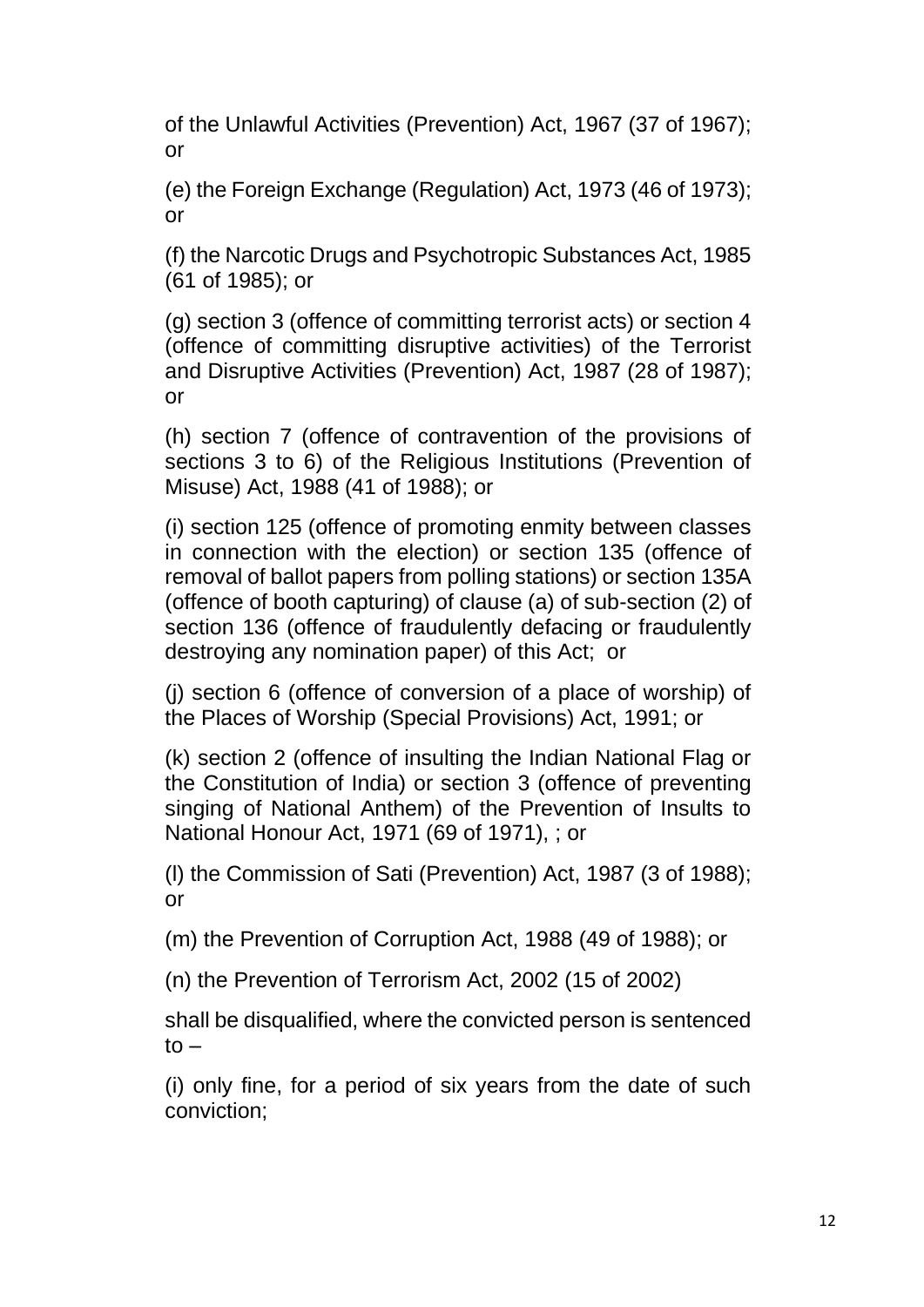(ii) imprisonment, from the date of such conviction and shall continue to be disqualified for a further period of six years since his release.

(2) A person convicted for the contravention of –

(a) any law providing for the prevention of hoarding or profiteering; or

(b) any law relating to the adulteration of food or drugs; or

(c) any provisions of the Dowry Prohibition Act, 1961 (28 of 1961);

(3) A person convicted of any offence and sentenced to imprisonment for not less than two years other than any offence referred to in sub-section (1) or sub-section (2) shall be disqualified from the date of such conviction and shall continue to be disqualified for a further period of six years since his release.

(4) Notwithstanding anything in sub-section (1), sub-section (2) or sub-section (3) a disqualification under either subsection shall not, in the case of a person who on the date of the conviction is a member of Parliament or the Legislature of a State, take effect until three months have elapsed from that date or, if within that period an appeal or application for revision is brought in respect of the conviction or the sentence, until that appeal or application is disposed of by the court.

#### **Explanation.** —In this section, —

(a) "law providing for the prevention of hoarding or profiteering" means any law, or any order, rule or notification having the force of law, providing for—

(i) the regulation of production or manufacture of any essential commodity;

(ii) the control of price at which any essential commodity may be bought or sold;

(iii) the regulation of acquisition, possession, storage, transport, distribution, disposal, use or consumption of any essential commodity;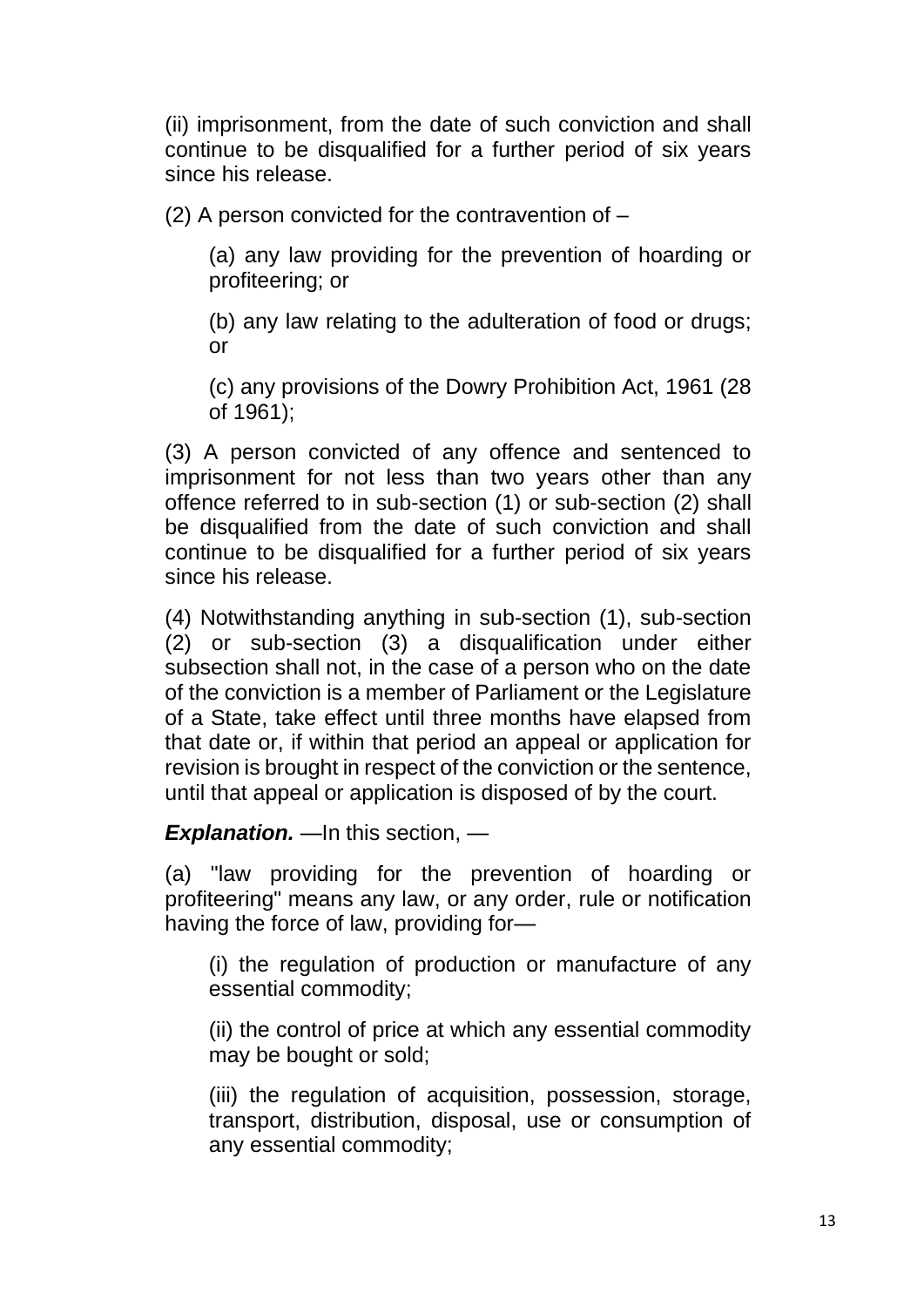(iv) the prohibition of the withholding from sale of any essential commodity ordinarily kept for sale;

(b) "drug" has the meaning assigned to it in the Durgs and Cosmetics Act, 1940 (23 of 1940);

(c) "essential commodity" has the meaning assigned to it in the Essential Commodity Act, 1955 (10 of 1955);

(d) "food" has the meaning assigned to it in the Prevention of Food Adulteration Act, 1954 (37 of 1954)."

A reading of Section 8 would show that, apart from certain grievous offences and convictions thereunder, it is only upon conviction of a minimum period of two years for other offences that a candidate gets disqualified from standing for election. This Court has time and again referred to the long periods in which persons are undertrials, and the unsatisfactory result of undertrials taking advantage of the law and standing for election after election simply because their cases have not been decided in a timely manner. Given the fact that false cases can be filed, the Law Commission of India recommended that if charges are framed for offences in which punishment is for a period of two years or more, a law should be made amending Section 8 so that this can be incorporated therein, thereby reducing at one fell stroke the huge criminalisation that is found in politics in this country. Apart from this, this Court has held that the least that can be done, given the present state of the law, is that at least information as to acquittals, discharge or conviction in relation to criminal offences in the past be set out by way of affidavit so that a voter has the right to know full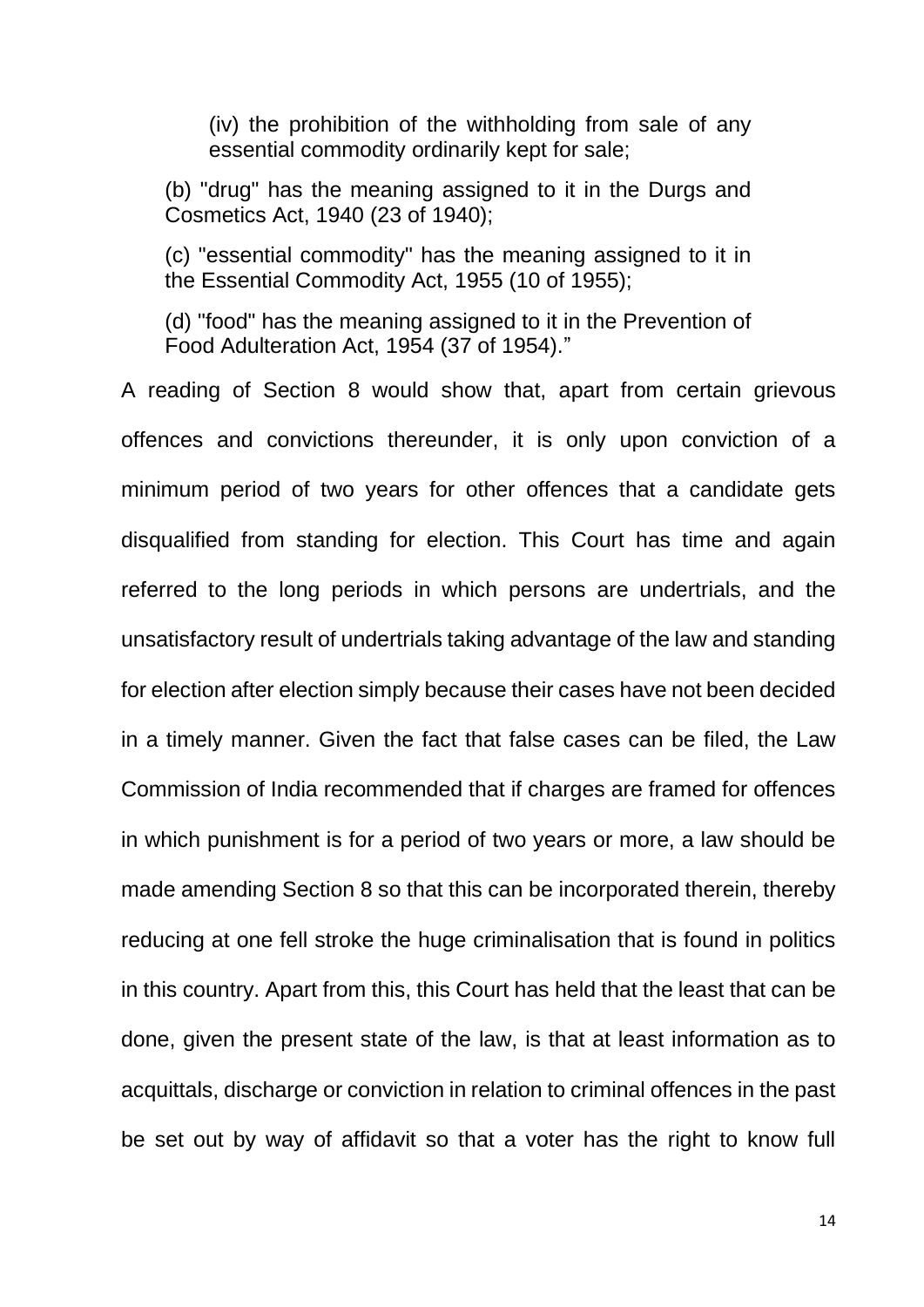particulars of the candidate for whom he is going to vote, including whether

the candidate has committed criminal offences in the past. To this effect,

## this Court in *Union of India v. Association for Democratic Reforms and*

*Another<sup>3</sup>* , directed as follows:

"**22.** For health of democracy and fair election, whether the disclosure of assets by a candidate, his/her qualification and particulars regarding involvement in criminal cases are necessary for informing voters, maybe illiterate, so that they can decide intelligently, whom to vote for. In our opinion, the decision of even an illiterate voter, if properly educated and informed about the contesting candidate, would be based on his own relevant criteria of selecting a candidate. In democracy, periodical elections are conducted for having efficient governance for the country and for the benefit of citizens — voters. In a democratic form of government, voters are of utmost importance. They have right to elect or re-elect on the basis of the antecedents and past performance of the candidate. The voter has the choice of deciding whether holding of educational qualification or holding of property is relevant for electing or re-electing a person to be his representative. Voter has to decide whether he should cast vote in favour of a candidate who is involved in a criminal case. For maintaining purity of elections and a healthy democracy, voters are required to be educated and well informed about the contesting candidates. Such information would include assets held by the candidate, his qualification including educational qualification and antecedents of his life including whether he was involved in a criminal case and if the case is decided — its result, if pending — whether charge is framed or cognizance is taken by the court. There is no necessity of suppressing the relevant facts from the voters.

#### xxx xxx xxx

**46.** To sum up the legal and constitutional position which emerges from the aforesaid discussion, it can be stated that:

1. The jurisdiction of the Election Commission is wide enough to include all powers necessary for smooth

<sup>3</sup> **(2002) 5 SCC 294**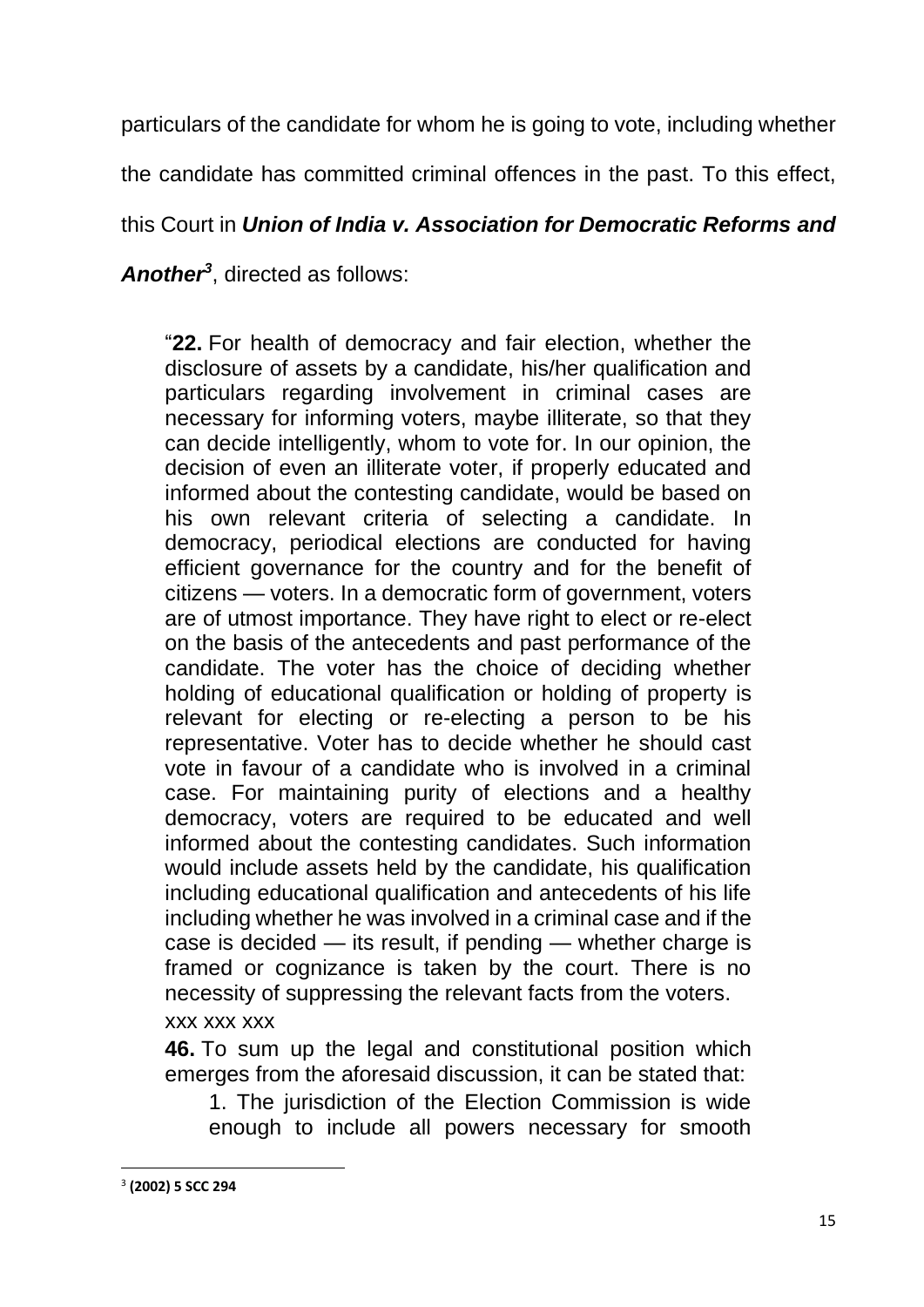conduct of elections and the word "elections" is used in a wide sense to include the entire process of election which consists of several stages and embraces many steps.

#### xxx xxx xxx

4. To maintain the purity of elections and in particular to bring transparency in the process of election, the Commission can ask the candidates about the expenditure incurred by the political parties and this transparency in the process of election would include transparency of a candidate who seeks election or reelection. In a democracy, the electoral process has a strategic role. The little man of this country would have basic elementary right to know full particulars of a candidate who is to represent him in Parliament where laws to bind his liberty and property may be enacted.

5. The right to get information in democracy is recognised all throughout and it is a natural right flowing from the concept of democracy. At this stage, we would refer to Article 19(1) and (2) of the International Covenant on Civil and Political Rights, which is as under:

"(*1*) Everyone shall have the right to hold opinions without interference.

(*2*) Everyone shall have the right to freedom of expression; *this right shall include freedom to seek, receive and impart information and ideas of all kinds*, regardless of frontiers, either orally, in writing or in print, in the form of art, or through any other media of his choice."

#### xxx xxx xxx

7. Under our Constitution, Article 19(1)(*a*) provides for freedom of speech and expression. Voter's speech or expression in case of election would include casting of votes, that is to say, **voter speaks out or expresses by casting vote**. For this purpose, information about the candidate to be selected is a must. Voter's (little man citizen's) right to know antecedents including criminal past of his candidate contesting election for MP or MLA is much more fundamental and basic for survival of democracy. **The little man may think over before making his choice of electing law-breakers as lawmakers**.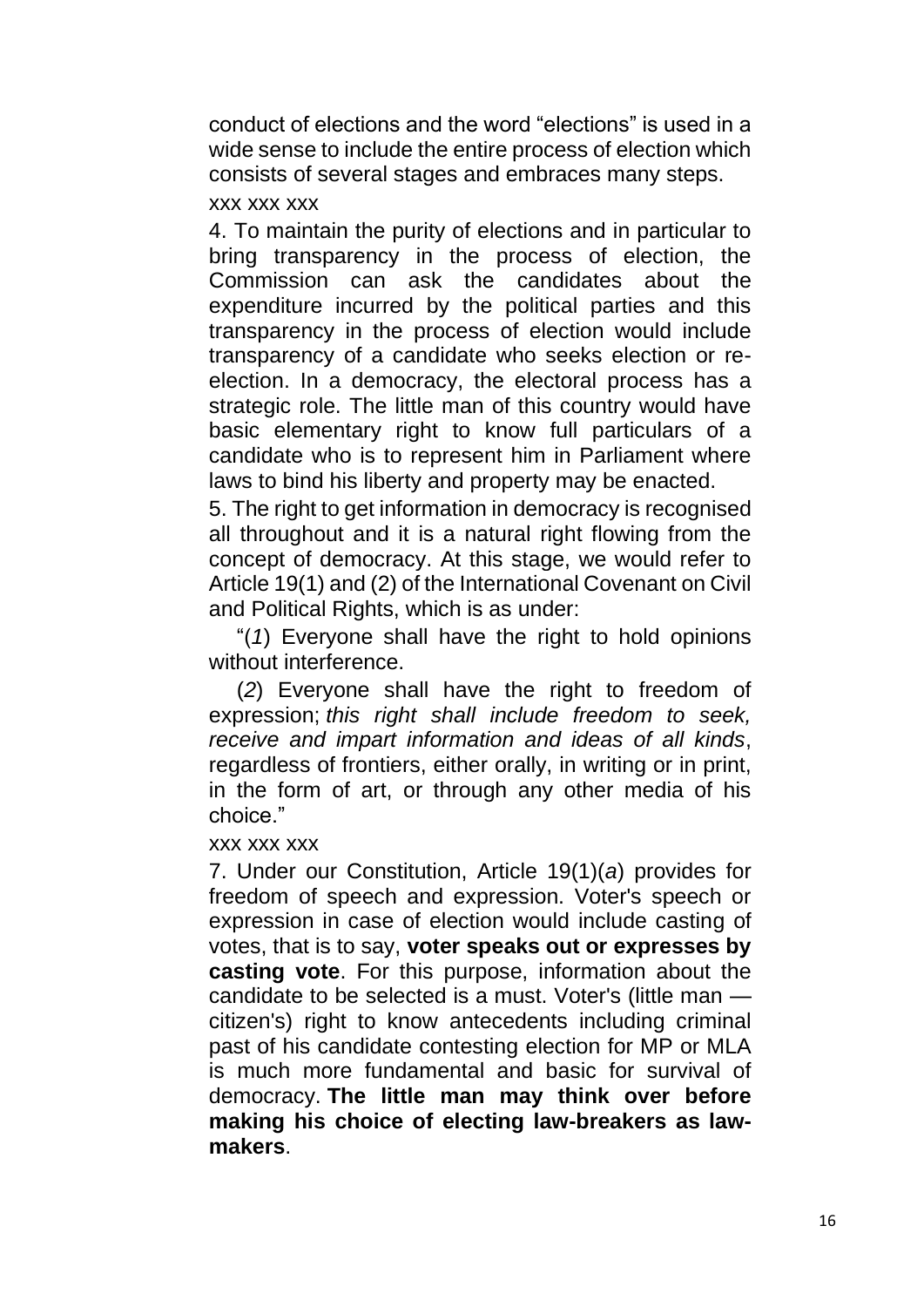**48.** The Election Commission is directed to call for information on affidavit by issuing necessary order in exercise of its power under Article 324 of the Constitution of India from each candidate seeking election to Parliament or a State Legislature as a necessary part of his nomination paper, furnishing therein, information on the following aspects in relation to his/her candidature:

(*1*) Whether the candidate is convicted/acquitted/discharged of any criminal offence in the past — if any, whether he is punished with imprisonment or fine.

(*2*) Prior to six months of filing of nomination, whether the candidate is accused in any pending case, of any offence punishable with imprisonment for two years or more, and in which charge is framed or cognizance is taken by the court of law. If so, the details thereof.

(*3*) The assets (immovable, movable, bank balance, etc.) of a candidate and of his/her spouse and that of dependants.

(*4*) Liabilities, if any, particularly whether there are any overdues of any public financial institution or government dues.

(*5*) The educational qualifications of the candidate."

13.As an aftermath of this judgement, Sections 33-A and 33-B were

introduced into the Act of 1951. These sections provided:

"**33-A. Right to information.**—(1) A candidate shall, apart from any information which he is required to furnish, under this Act or the rules made thereunder, in his nomination paper delivered under sub-section (1) of Section 33, also furnish the information as to whether—

(*i*) he is accused of any offence punishable with imprisonment for two years or more in a pending case in which a charge has been framed by the court of competent jurisdiction;

(*ii*) he has been convicted of an offence other than any offence referred to in sub-section (1) or sub-section (2), or covered in sub-section (3), of Section 8 and sentenced to imprisonment for one year or more.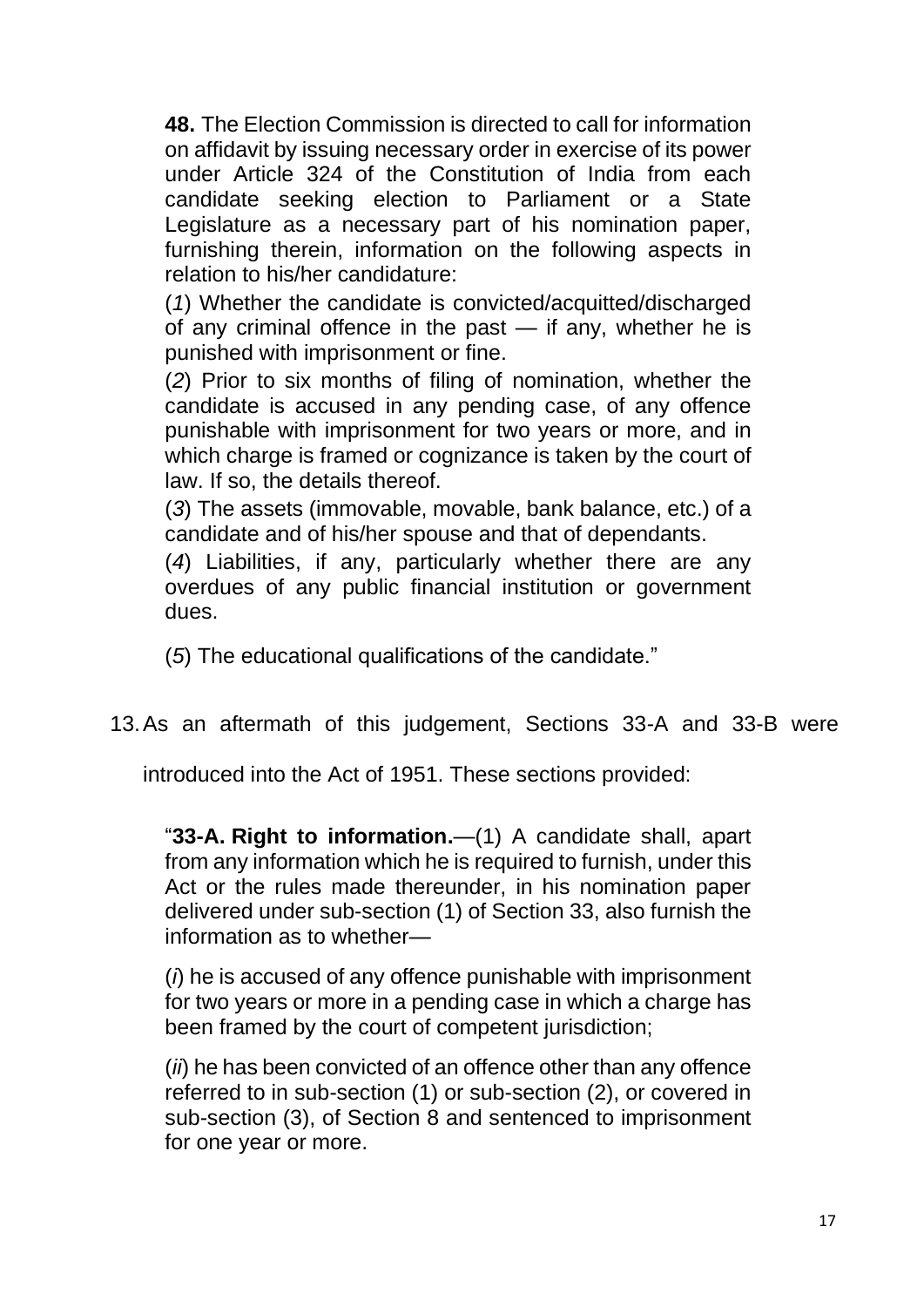(2) The candidate or his proposer, as the case may be, shall, at the time of delivering to the Returning Officer the nomination paper under sub-section (1) of Section 33, also deliver to him an affidavit sworn by the candidate in a prescribed form verifying the information specified in subsection (1).

(3) The Returning Officer shall, as soon as may be after the furnishing of information to him under sub-section (1), display the aforesaid information by affixing a copy of the affidavit, delivered under sub-section (2), at a conspicuous place at his office for the information of the electors relating to a constituency for which the nomination paper is delivered.

**33-B. Candidate to furnish information only under the Act and the rules.—**Notwithstanding anything contained in any judgment, decree or order of any court or any direction, order or any other instruction issued by the Election Commission, no candidate shall be liable to disclose or furnish any such information, in respect of his election, which is not required to be disclosed or furnished under this Act or the rules made thereunder."

14.A challenge to these Sections was made, and Section 33-B struck down

by a Three-Judge Bench in *People's Union for Civil Liberties (PUCL)* 

*v. Union of India and Another<sup>4</sup>* . Shah, J. concluded:

"**78.** What emerges from the above discussion can be summarised thus:

(*A*) The legislature can remove the basis of a decision rendered by a competent court thereby rendering that decision ineffective but the legislature has no power to ask the instrumentalities of the State to disobey or disregard the decisions given by the court. A declaration that an order made by a court of law is void is normally a part of the judicial function. The legislature cannot declare that decision rendered by the Court is not binding or is of no effect.

<sup>4</sup> **(2003) 4 SCC 399**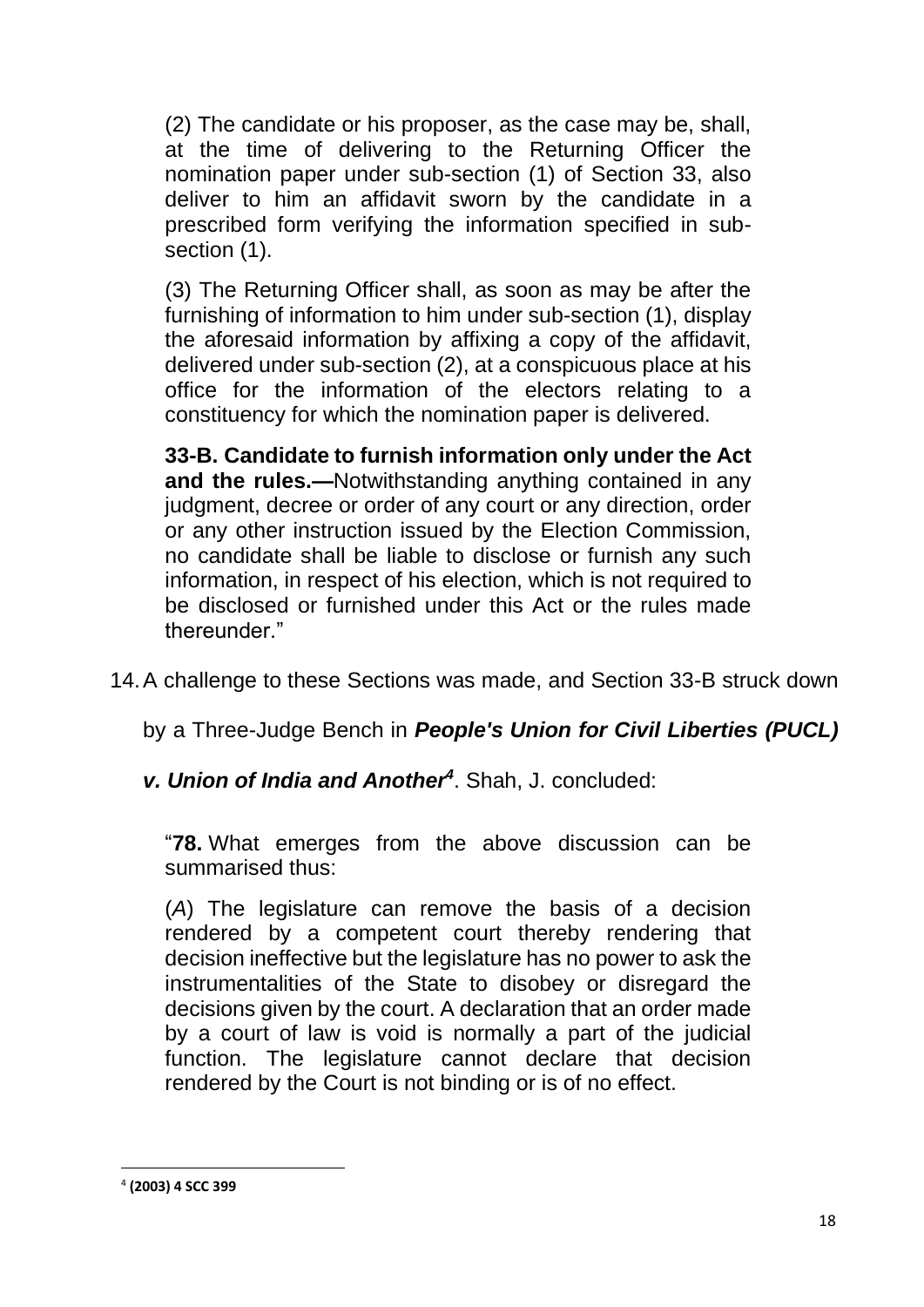It is true that the legislature is entitled to change the law with retrospective effect which forms the basis of a judicial decision. This exercise of power is subject to constitutional provision, therefore, it cannot enact a law which is violative of fundamental right.

(*B*) Section 33-B which provides that notwithstanding anything contained in the judgment of any court or directions issued by the Election Commission, no candidate shall be liable to disclose or furnish any such information in respect of his election which is not required to be disclosed or furnished under the Act or the rules made thereunder, is on the face of it beyond the legislative competence, as this Court has held that the voter has a fundamental right under Article 19(1)(*a*) to know the antecedents of a candidate for various reasons recorded in the earlier judgment as well as in this judgment.

The Amended Act does not wholly cover the directions issued by this Court. On the contrary, it provides that a candidate would not be bound to furnish certain information as directed by this Court.

(*C*) The judgment rendered by this Court in *Assn. for Democratic Reforms* has attained finality, therefore, there is no question of interpreting constitutional provision which calls for reference under Article 145(3).

(*D*) The contention that as there is no specific fundamental right conferred on a voter by any statutory provision to know the antecedents of a candidate, the directions given by this Court are against the statutory provisions is, on the face of it, without any substance. In an election petition challenging the validity of an election of a particular candidate, the statutory provisions would govern respective rights of the parties. However, voters' fundamental right to know the antecedents of a candidate is independent of statutory rights under the election law. A voter is first citizen of this country and apart from statutory rights, he is having fundamental rights conferred by the Constitution. Members of a democratic society should be sufficiently informed so that they may cast their votes intelligently in favour of persons who are to govern them. Right to vote would be meaningless unless the citizens are well informed about the antecedents of a candidate. There can be little doubt that exposure to public gaze and scrutiny is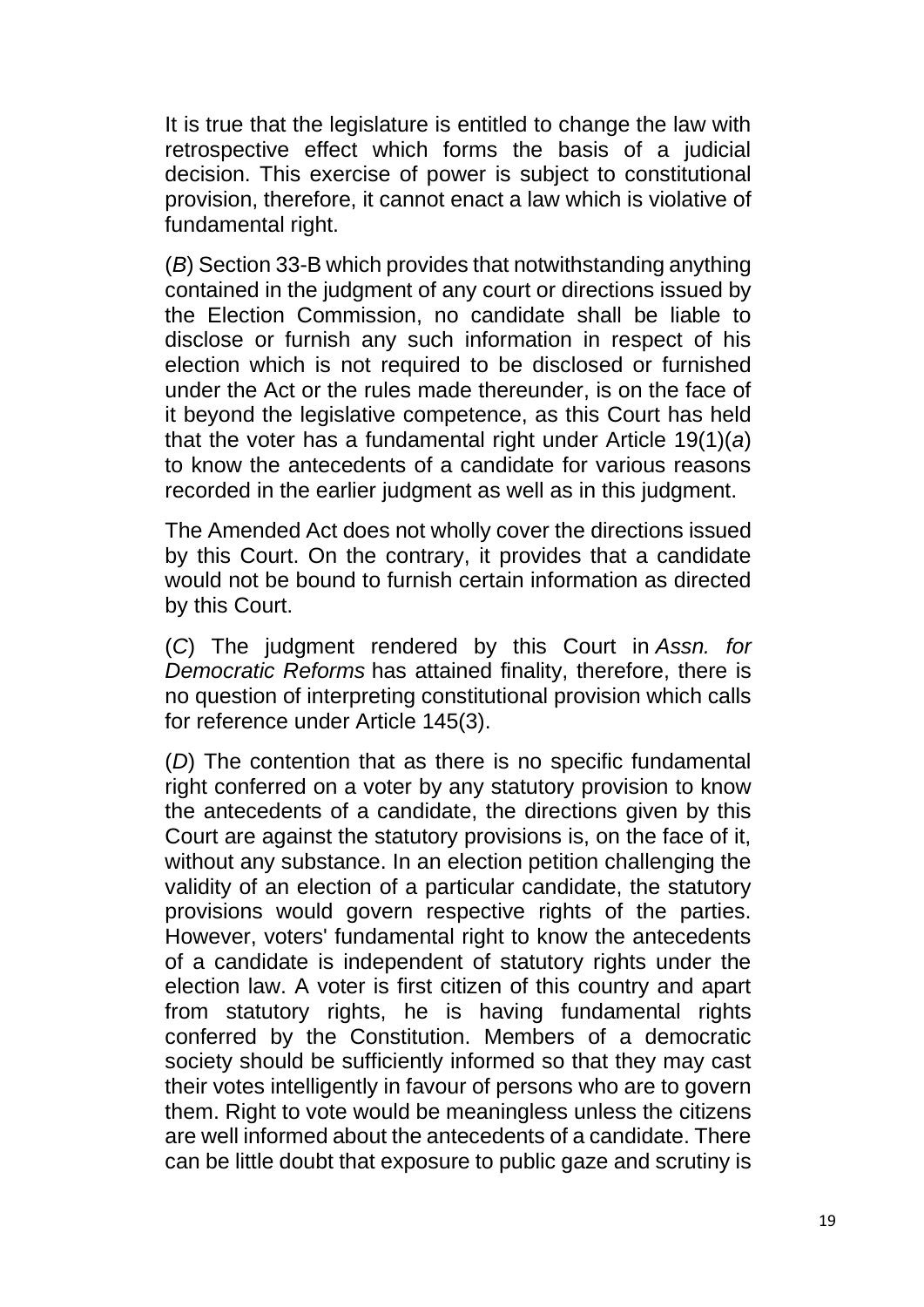one of the surest means to cleanse our democratic governing system and to have competent legislatures.

(*E*) It is established that fundamental rights themselves have no fixed content, most of them are empty vessels into which each generation must pour its content in the light of its experience. The attempt of the Court should be to expand the reach and ambit of the fundamental rights by process of judicial interpretation. During the last more than half a decade, it has been so done by this Court consistently. There cannot be any distinction between the fundamental rights mentioned in Chapter III of the Constitution and the declaration of such rights on the basis of the judgments rendered by this Court."

Reddi, J. in a separate judgment concluded:

"**123.** Finally, the summary of my conclusions:

(*1*) Securing information on the basic details concerning the candidates contesting for elections to Parliament or the State Legislature promotes freedom of expression and therefore the right to information forms an integral part of Article 19(1)(*a*). This right to information is, however, qualitatively different from the right to get information about public affairs or the right to receive information through the press and electronic media, though, to a certain extent, there may be overlapping.

(*2*) The right to vote at the elections to the House of the People or Legislative Assembly is a constitutional right but not merely a statutory right; freedom of voting as distinct from right to vote is a facet of the fundamental right enshrined in Article 19(1)(*a*). The casting of vote in favour of one or the other candidate marks the accomplishment of freedom of expression of the voter.

(*3*) The directives given by this Court in *Union of India* v. *Assn. for Democratic Reforms* were intended to operate only till the law was made by the legislature and in that sense "pro tempore" in nature. Once legislation is made, the Court has to make an independent assessment in order to evaluate whether the items of information statutorily ordained are reasonably adequate to secure the right of information available to the voter/citizen. In embarking on this exercise, the points of disclosure indicated by this Court, even if they be tentative or ad hoc in nature, should be given due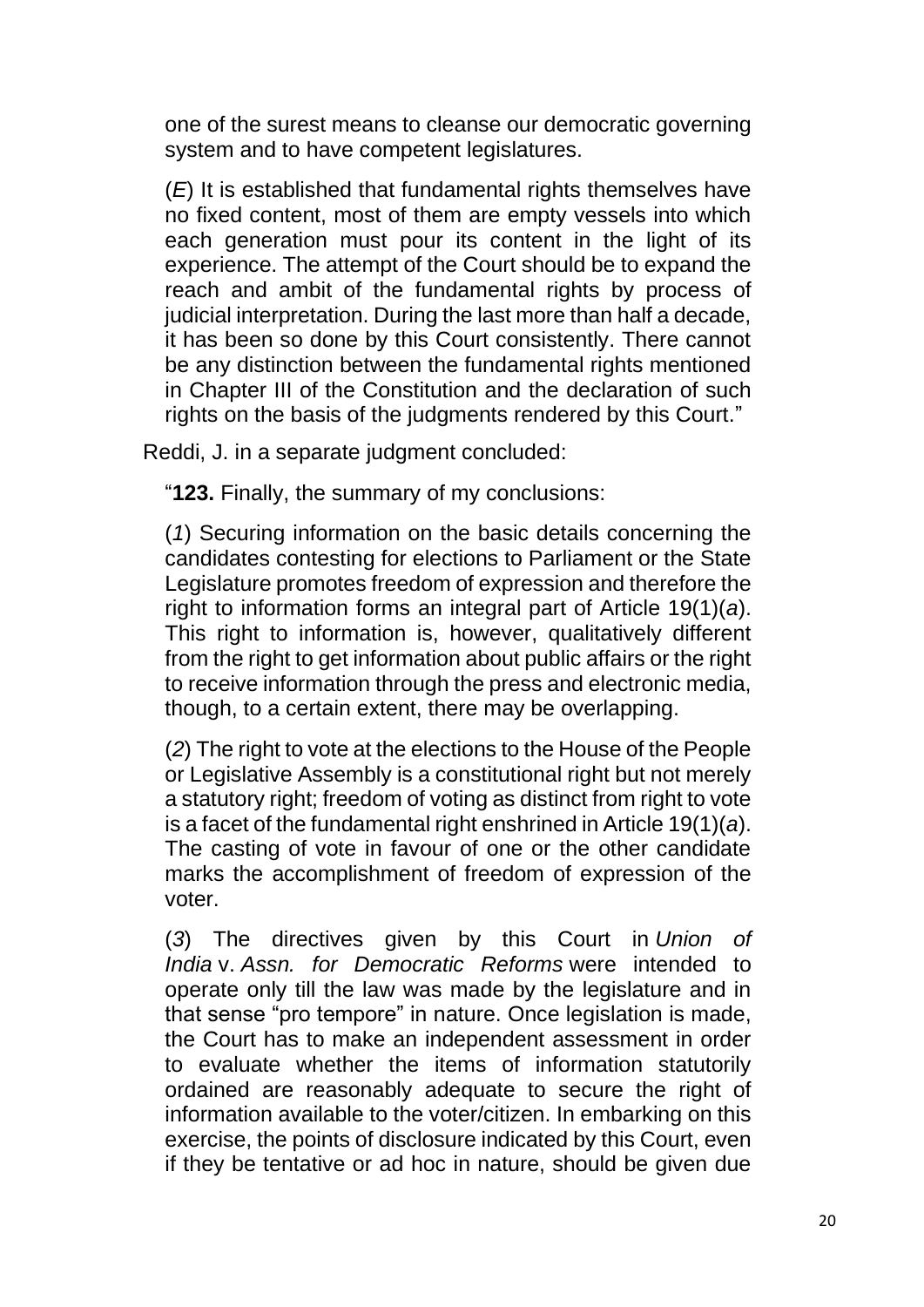weight and substantial departure therefrom cannot be countenanced.

(*4*) The Court has to take a holistic view and adopt a balanced approach in examining the legislation providing for right to information and laying down the parameters of that right.

(*5*) Section 33-B inserted by the Representation of the People (Third Amendment) Act, 2002 does not pass the test of constitutionality, firstly, for the reason that it imposes a blanket ban on dissemination of information other than that spelt out in the enactment irrespective of the need of the hour and the future exigencies and expedients and secondly, for the reason that the ban operates despite the fact that the disclosure of information now provided for is deficient and inadequate.

(*6*) The right to information provided for by Parliament under Section 33-A in regard to the pending criminal cases and past involvement in such cases is reasonably adequate to safeguard the right to information vested in the voter/citizen. However, there is no good reason for excluding the pending cases in which cognizance has been taken by the Court from the ambit of disclosure.

(*7*) The provision made in Section 75-A regarding declaration of assets and liabilities of the elected candidates to the Speaker or the Chairman of the House has failed to effectuate the right to information and the freedom of expression of the voters/citizens. Having accepted the need to insist on disclosure of assets and liabilities of the elected candidate together with those of the spouse or dependent children, Parliament ought to have made a provision for furnishing this information at the time of filing the nomination. Failure to do so has resulted in the violation of guarantee under Article 19(1)(*a*).

(*8*) The failure to provide for disclosure of educational qualification does not, in practical terms, infringe the freedom of expression.

(*9*) The Election Commission has to issue revised instructions to ensure implementation of Section 33-A subject to what is laid down in this judgment regarding the cases in which cognizance has been taken. The Election Commission's orders related to disclosure of assets and liabilities will still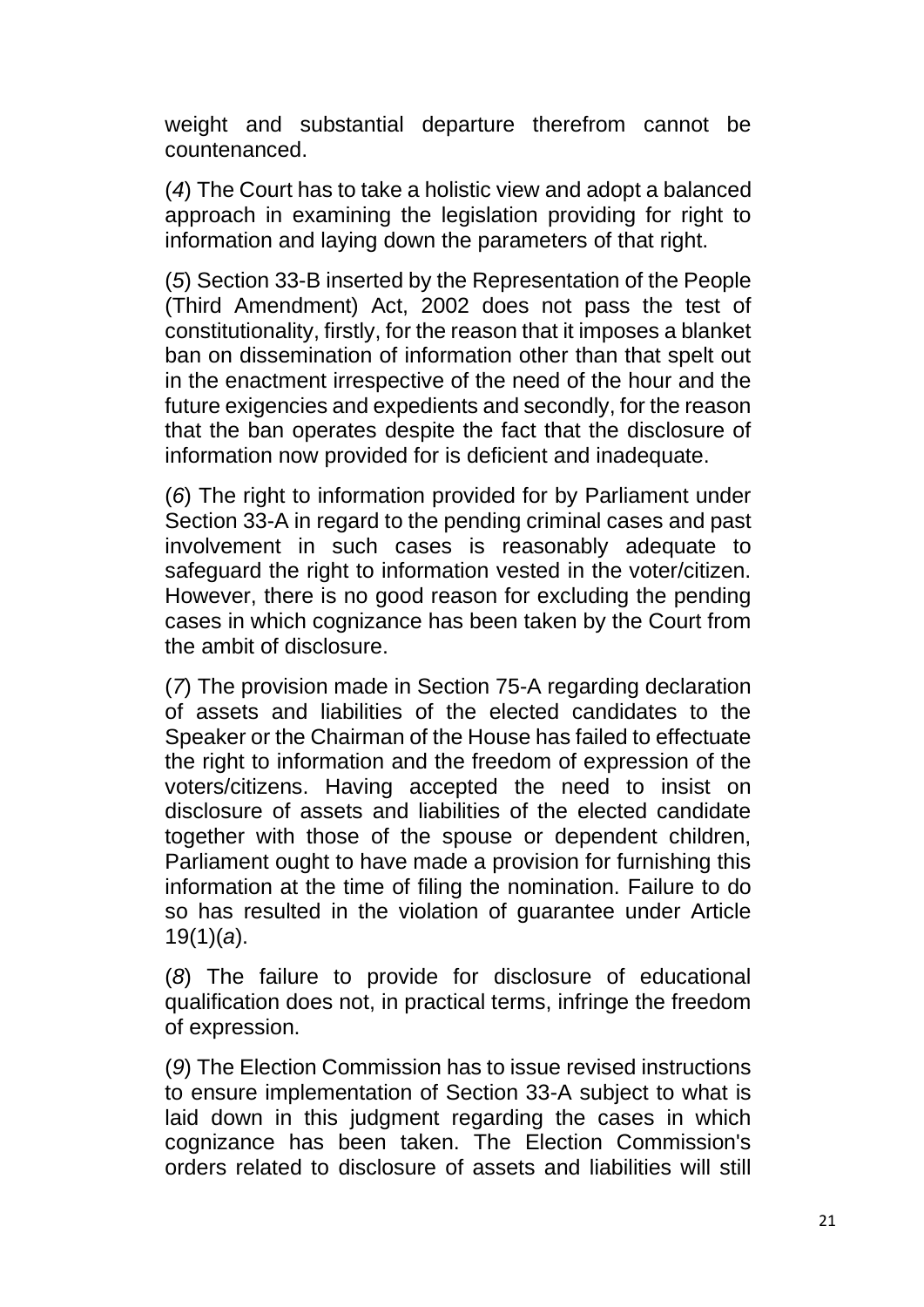hold good and continue to be operative. However, Direction 4 of para 14 insofar as verification of assets and liabilities by means of summary enquiry and rejection of nomination paper on the ground of furnishing wrong information or suppressing material information should not be enforced."

Dharmadhikari, J. in a separate judgment agreed with Reddi, J., and Shah

J. on the invalidity of Section 33-B of the Representation of People Act,

1951, while choosing to disagree with propositions 3 and 8 in the opinion

of Reddi, J. Section 33-B, therefore, stood struck down.

15.In 2012, an important amendment was made to the Conduct of Election

Rules, 1961, and Form 26 was also amended. This Court in *Satish Ukey* 

# *v. Devendra Gangadharrao Fadnavis and Another<sup>5</sup>* , referred to the

aforesaid amendment as follows:

"**24.** A cumulative reading of Section 33-A of the 1951 Act and Rule 4-A of the 1961 Rules and Form 26 along with the letters dated 24-8-2012, 26-9-2012 and 26-4-2014, in our considered view, make it amply clear that the information to be furnished under Section 33-A of the 1951 Act includes not only information mentioned in clauses (*i*) and (*ii*) of Section 33- A(1), but also information, that the candidate is required to furnish, under the Act or the Rules made thereunder and such information should be furnished in Form 26, which includes information concerning cases in which a competent court has taken cognizance [Entry 5(*ii*) of Form 26]. This is apart from and in addition to cases in which charges have been framed for an offence punishable with imprisonment for two years or more or cases in which conviction has been recorded and sentence of imprisonment for a period of one year or more has been imposed [Entries 5(*i*) and 6 of Form 26 respectively]."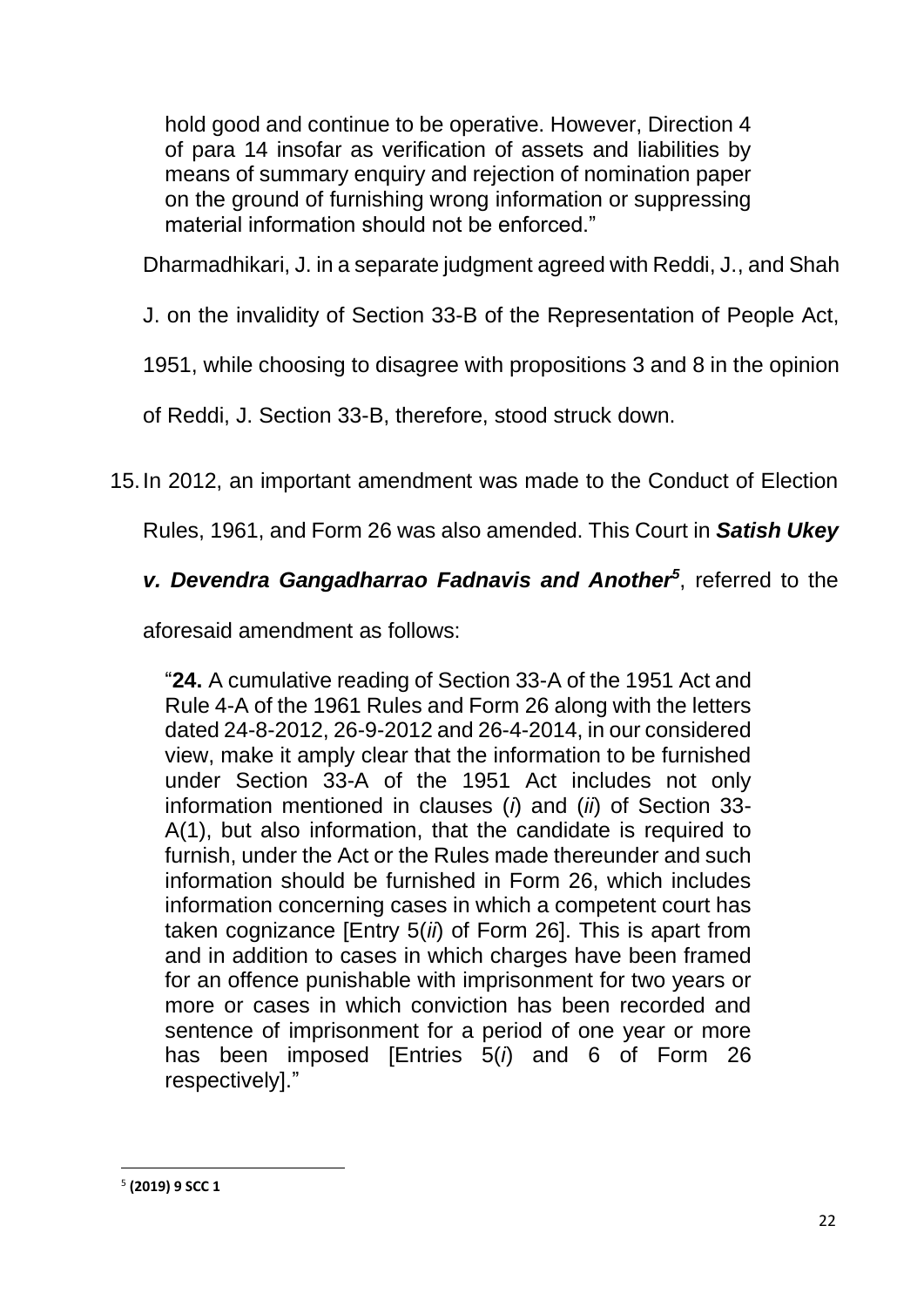16.In *Public Interest Foundation (supra)*, a Five-Judge Bench of this Court, after setting out Section 8 of the Representation of People Act, 1951 and copiously referring to the 244<sup>th</sup> Law Commission Report titled "Electoral Disqualifications" of February 2014, issued directions contained in paragraph 116, as referred to in our Order dated 13.02.2020.

The Court ended with a sense of anguish followed by hope as follows:

"**117.** These directions ought to be implemented in true spirit and right earnestness in a bid to strengthen the democratic set-up. There may be certain gaps or lacunae in a law or legislative enactment which can definitely be addressed by the legislature if it is backed by the proper intent, strong resolve and determined will of right-thinking minds to ameliorate the situation. It must also be borne in mind that the law cannot always be found fault with for the lack of its stringent implementation by the authorities concerned. Therefore, it is the solemn responsibility of all concerned to enforce the law as well as the directions laid down by this Court from time to time in order to infuse the culture of purity in politics and in democracy and foster and nurture an informed citizenry, for ultimately it is the citizenry which decides the fate and course of politics in a nation and thereby ensures that "we shall be governed no better than we deserve", and thus, complete information about the criminal antecedents of the candidates forms the bedrock of wise decision-making and informed choice by the citizenry. Be it clearly stated that informed choice is the cornerstone to have a pure and strong democracy.

**118.** We have issued the aforesaid directions with immense anguish, for the Election Commission cannot deny a candidate to contest on the symbol of a party. A time has come that Parliament must make law to ensure that persons facing serious criminal cases do not enter into the political stream. It is one thing to take cover under the presumption of innocence of the accused but it is equally imperative that persons who enter public life and participate in law making should be above any kind of serious criminal allegation. It is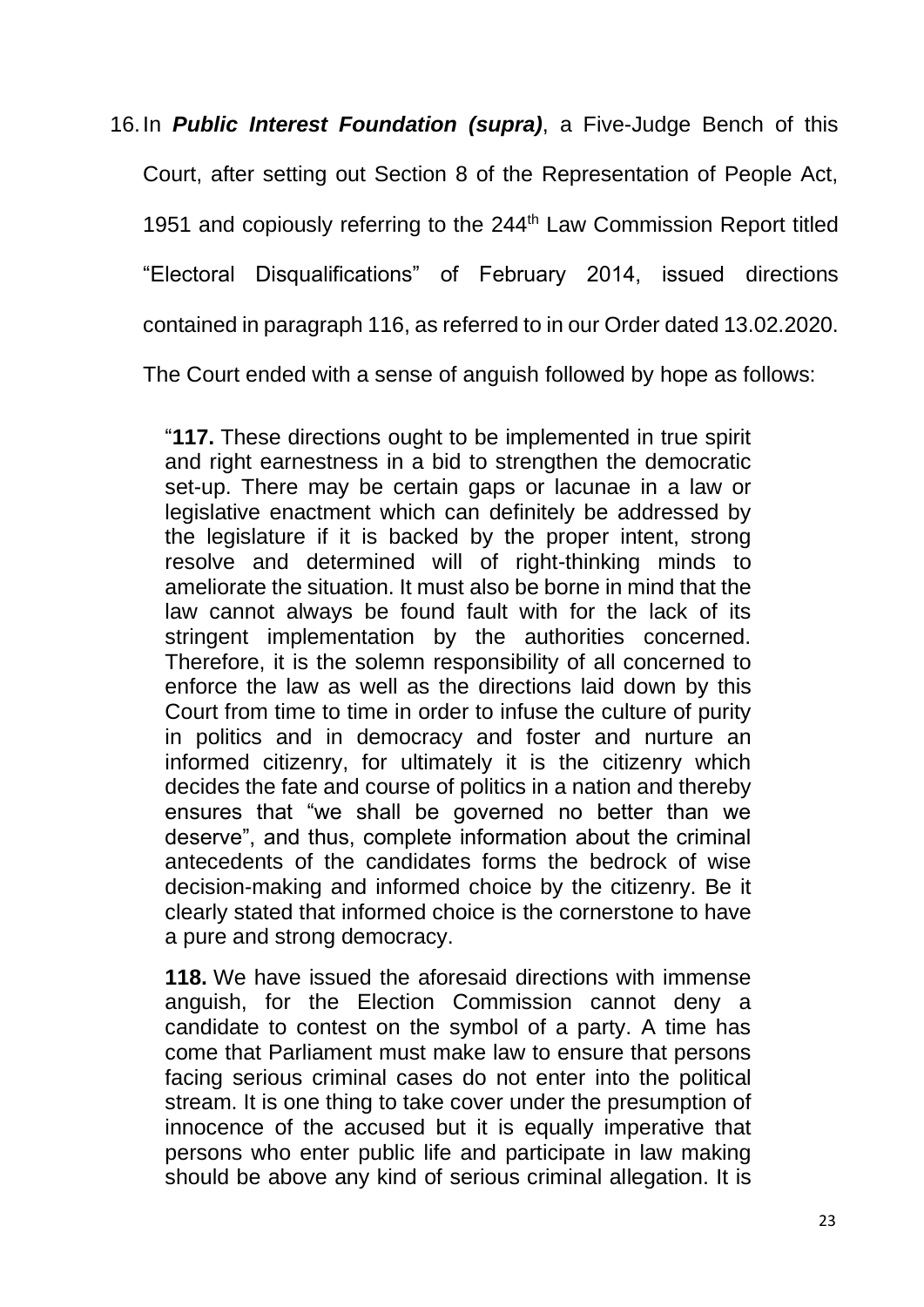true that false cases are foisted on prospective candidates, but the same can be addressed by Parliament through appropriate legislation. The nation eagerly waits for such legislation, for the society has a legitimate expectation to be governed by proper constitutional governance. The voters cry for systematic sustenance of constitutionalism. The country feels agonised when money and muscle power become the supreme power. Substantial efforts have to be undertaken to cleanse the polluted stream of politics by prohibiting people with criminal antecedents so that they do not even conceive of the idea of entering into politics. They should be kept at bay.

**119.** We are sure, the law-making wing of the democracy of this country will take it upon itself to cure the malignancy. We say so as such a malignancy is not incurable. It only depends upon the time and stage when one starts treating it; the sooner the better, before it becomes fatal to democracy. Thus, we part."

- 17.The nation continues to wait, and is losing patience. Cleansing the polluted stream of politics is obviously not one of the immediate pressing concerns of the legislative branch of government. As a sequel to this judgment the directions contained in the order dated 13.02.2020 were then made.
- 18.Shri K.V. Viswanathan, learned amicus curiae placed before us some of the facts stated hereinabove. In addition, he also referred to revised guidelines issued by the ECI on 26.02.2021 in which the criteria for publishing in a newspaper was specified. He then analysed the report of the ECI and submitted that given our contempt jurisdiction under Article 129 read with Article 142 of the Constitution of India we are not bound by the provisions of the Contempt of Courts Act, 1971 and can not only impose sentences, fines, but can also reprimand authorities and persons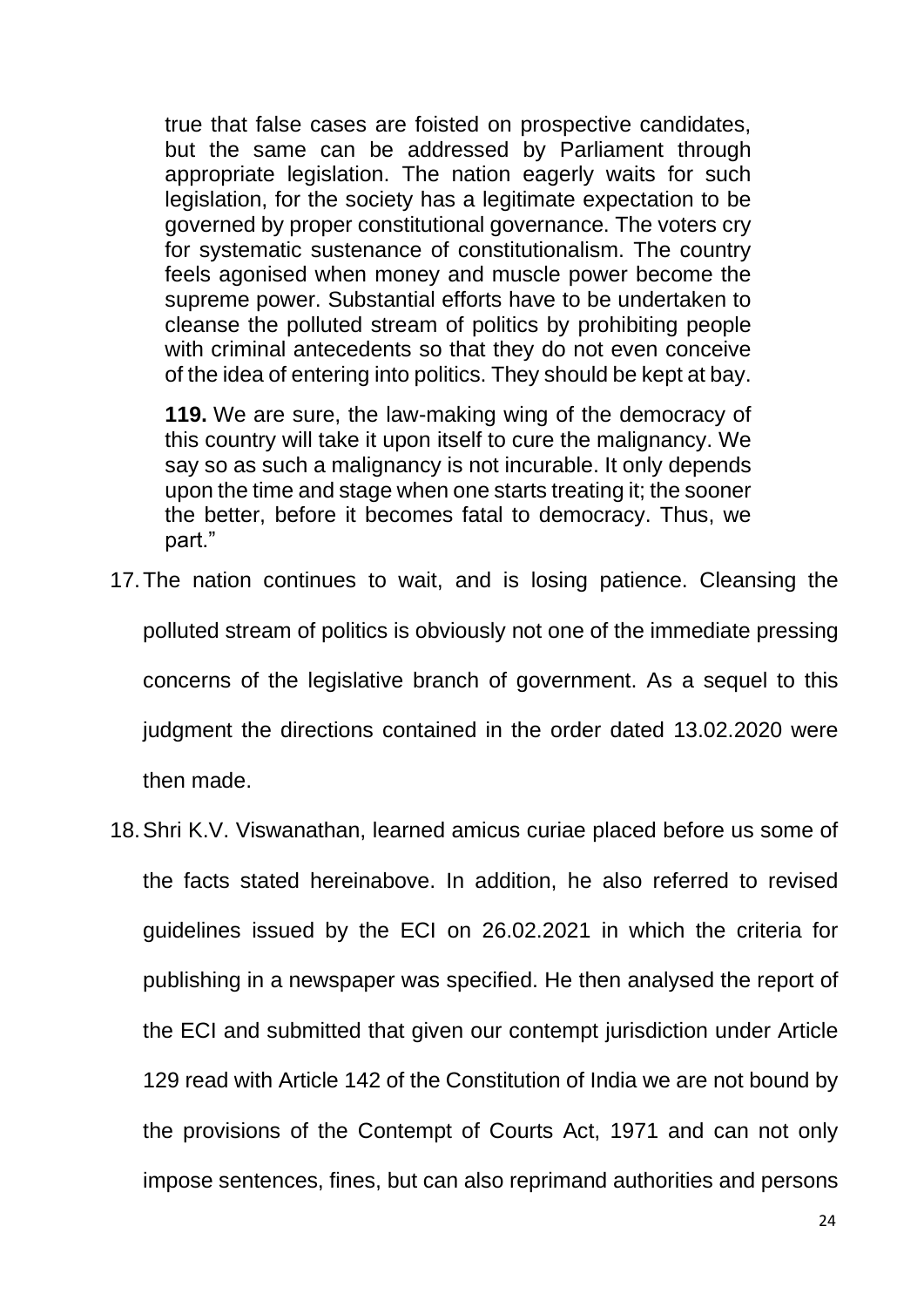for acting contrary to our directions. He picked up, at random, some examples which showed how all the political parties have been flouting our directions in letter and spirit, fielding persons whose criminal antecedents show that they have been charge-sheeted or charged with serious offences, with no real reason as to why such person has been preferred over other more deserving candidates. This chart is appended to our judgment as Annexure-I hereto. In addition, he argued that Forms C-1, C-2, C-7 and C-8 were either not filled (2 out of 10 parties admittedly have not filled up Forms C-7 and C-8) or have been filled without disclosing particulars. He then copiously referred to the Symbols Order and argued that if we were to give teeth to our Order dated 13.02.2020, the ECI ought to issue directions under clause 16-A of the Symbols Order by giving a post-decisional hearing (after the ECI amends clause 16-A to provide as such), and then suspending or withdrawing recognition to National and/or State political parties who flout the directions contained in our Order dated 13.02.2020. He has also made certain valuable suggestions which shall be reflected in the directions issued by this judgment.

19.Shri Vikas Singh, learned senior advocate appearing on behalf of the ECI, referred to our Order dated 11.02.2021 in which this Court had issued notice in the present contempt petition and argued that the ECI had filed its report in compliance of the Order dated 13.02.2020. To therefore

25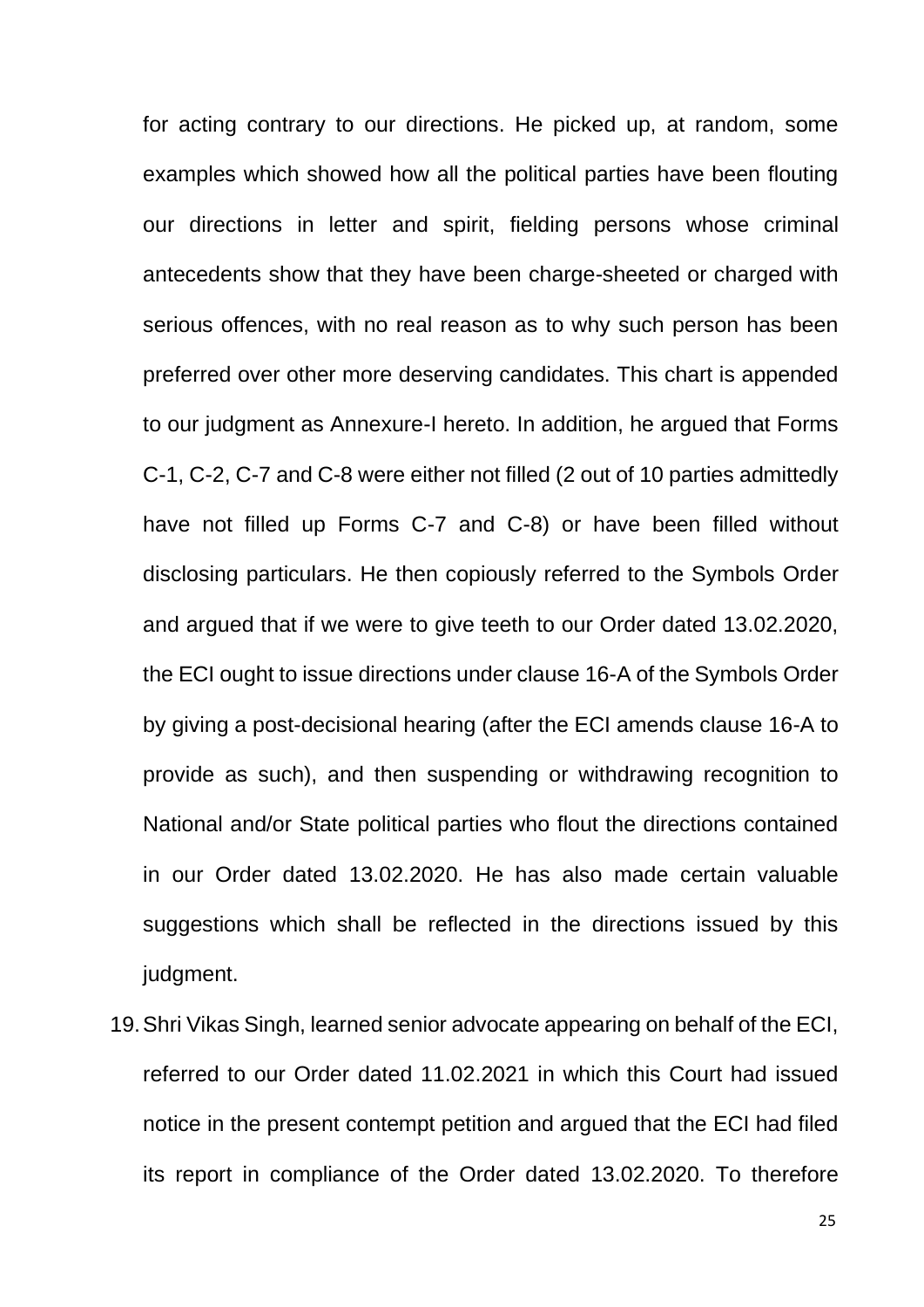argue, as has been argued by the learned petitioner and as suggested by Shri Viswanathan that the ECI is itself in contempt in not having promptly notified this Court of the non-following of its directions in the Order dated 13.02.2020 is absolutely baseless. As a matter of fact, he argued that the contempt petition itself was filed 4 days before the result was declared, and it is therefore misleading to say that it was only after the contempt petition was filed that the ECI gave its report to the Court. As can be seen, this report is dated 01.02.2020 and has been filed at the earliest possible time given the fact that the ECI had to compile a great deal of data and then present it to this Court.

20.He then urged that apart from directions that could be issued under clause 16-A of the Symbols Order, electors, that is, those who are entitled to vote at an election are also given the right to approach the Court in an election petition under Section 81 read with Section 100 of the Representation of the People Act, 1951 on the ground that the election of the returned candidate is materially affected by rejection of an application filed by such elector for being nominated by such political party as he was better suited to represent the particular political party in view of our Order dated 13.02.2020. He then urged that such election petition so filed could be considered on merits, as a violation of our Order would amount to undue influence which is a "corrupt practice" under Section 123(2) read with Section 100(1)(b) of the Representation of the People Act, 1951. He

26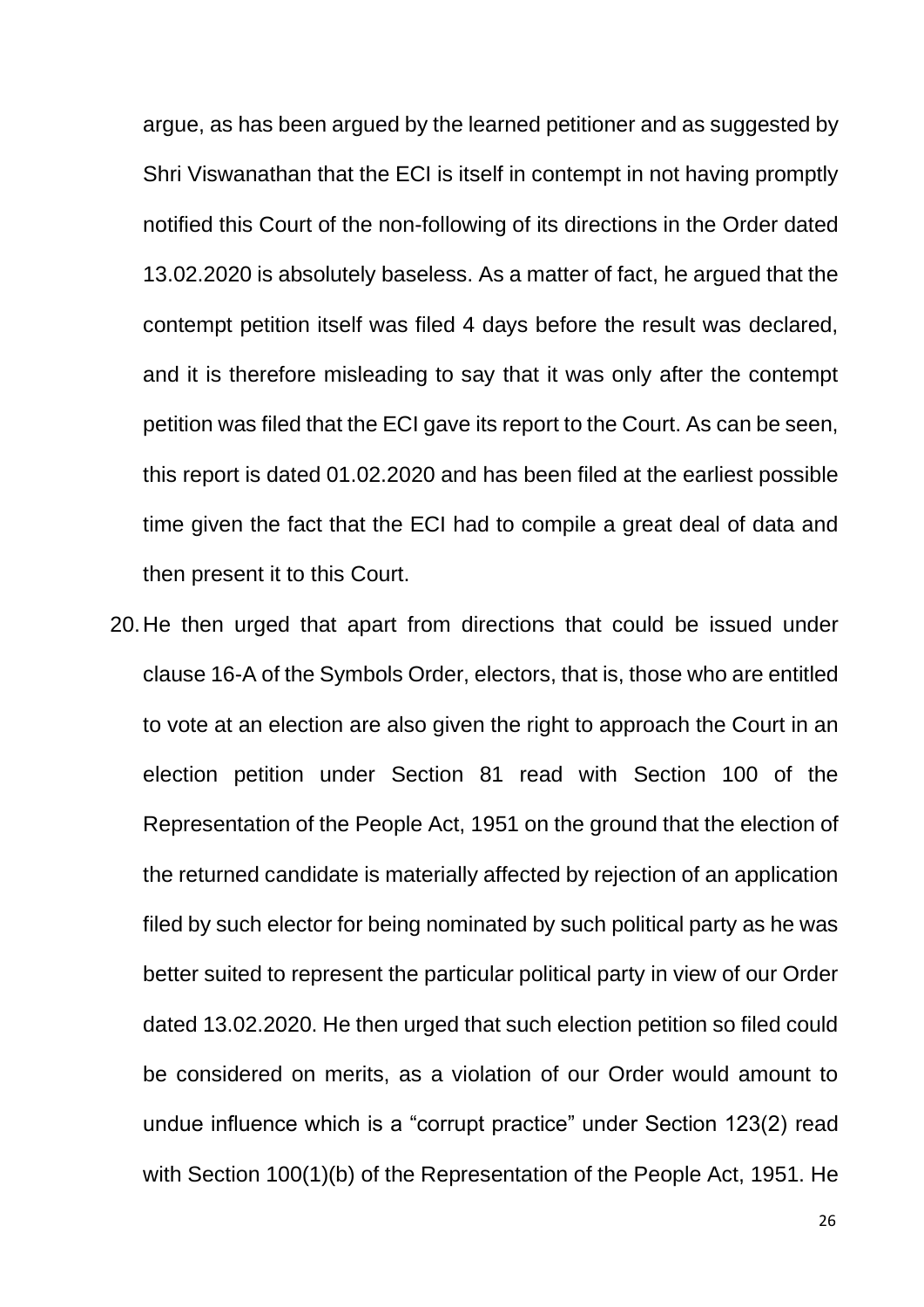also urged that the Model Code of Conduct requires that the ECI shall ordinarily announce the date of an election not more than three weeks prior to the date on which notification is likely to be issued. In the case of the Bihar Assembly Elections 2020, the poll schedule was announced only 5 days prior to the notification for the first phase of election. He therefore exhorted this Court to direct the ECI to follow the Model Code of Conduct in this behalf so that a political party can announce its candidates two weeks prior to the notification, which is the first date of filing of nomination. Simultaneously, details of candidates in terms of paragraph 4.3 of our Order dated 13.2.2020 can then be published well in advance. He also pointed out a judgment of this Court in *Pravasi Bhalai Sangathan v. Union of India and Others<sup>6</sup>* and paragraph 29 thereof, where a direction has been made that a reference be made to the Law Commission to study as to whether the ECI should be conferred the power to de-recognize a political party in cases in which hate speech is involved.

21.Shri Harish Salve, learned senior advocate also appeared for the ECI and submitted that there are no instructions on behalf of the ECI on directing the ECI to follow the Model Code of Conduct so that a political party can announce its candidates two weeks prior to the notification, which is the

<sup>6</sup> **(2014) 11 SCC 477**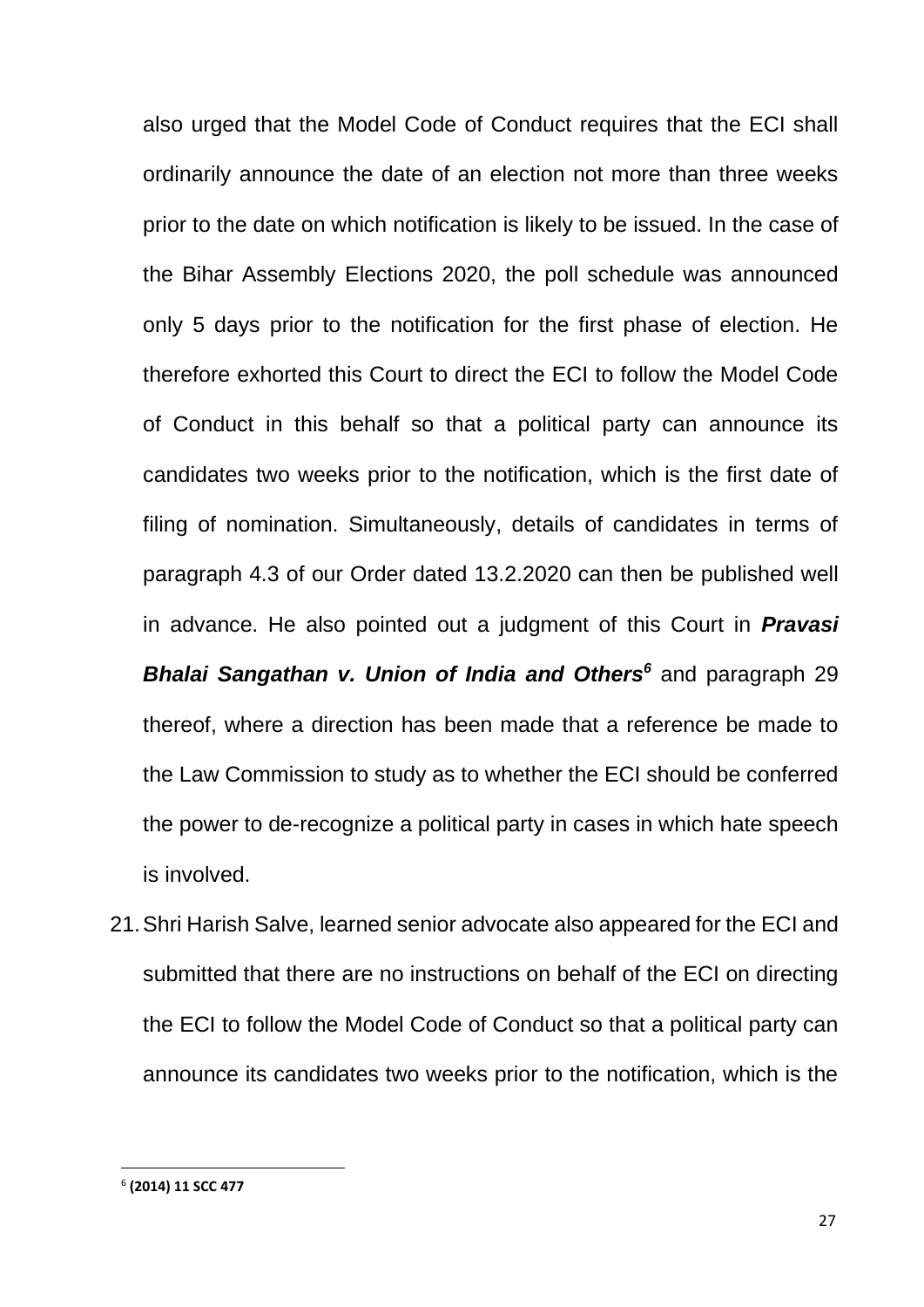first date of filing of nomination, as has been submitted by Shri Vikas Singh. He also added that any such direction may be contrary to Section 30 of the Representation of People Act, 1951. Given the fact that two learned senior advocates are arguing for the same party at cross purposes and given the fact that Shri Vikas Singh later argued that his submission was as an Officer of the Court and not on instructions, we are of the view that it is hazardous to follow the course of action advocated by Shri Vikas Singh.

- 22.Shri Shrish Kumar Mishra, learned counsel appearing on behalf of Respondent No. 5 referred to the written submissions dated 22.07.2021 and submitted that while clause 16-A of the Symbols Order may be put to use for refusing to follow lawful directions issued by the ECI, this Court must not, in a bid to control criminalisation in politics, venture any further and hold that a candidate is to be debarred from contesting if there are charges framed against him/her in a pending criminal case. He further submitted that in order to ensure expeditious disposal of criminal trials, it would be imperative to increase the number of judges through an All Indian Judicial Services which is in line with the existing All India Civil Services.
- 23.Shri P.V. Surendranath, learned senior advocate appearing on behalf of Respondent No. 8, referred to written submissions dated 22.07.2021 and submitted that direction 4.4 contained in our Order dated 13.02.2020 will

28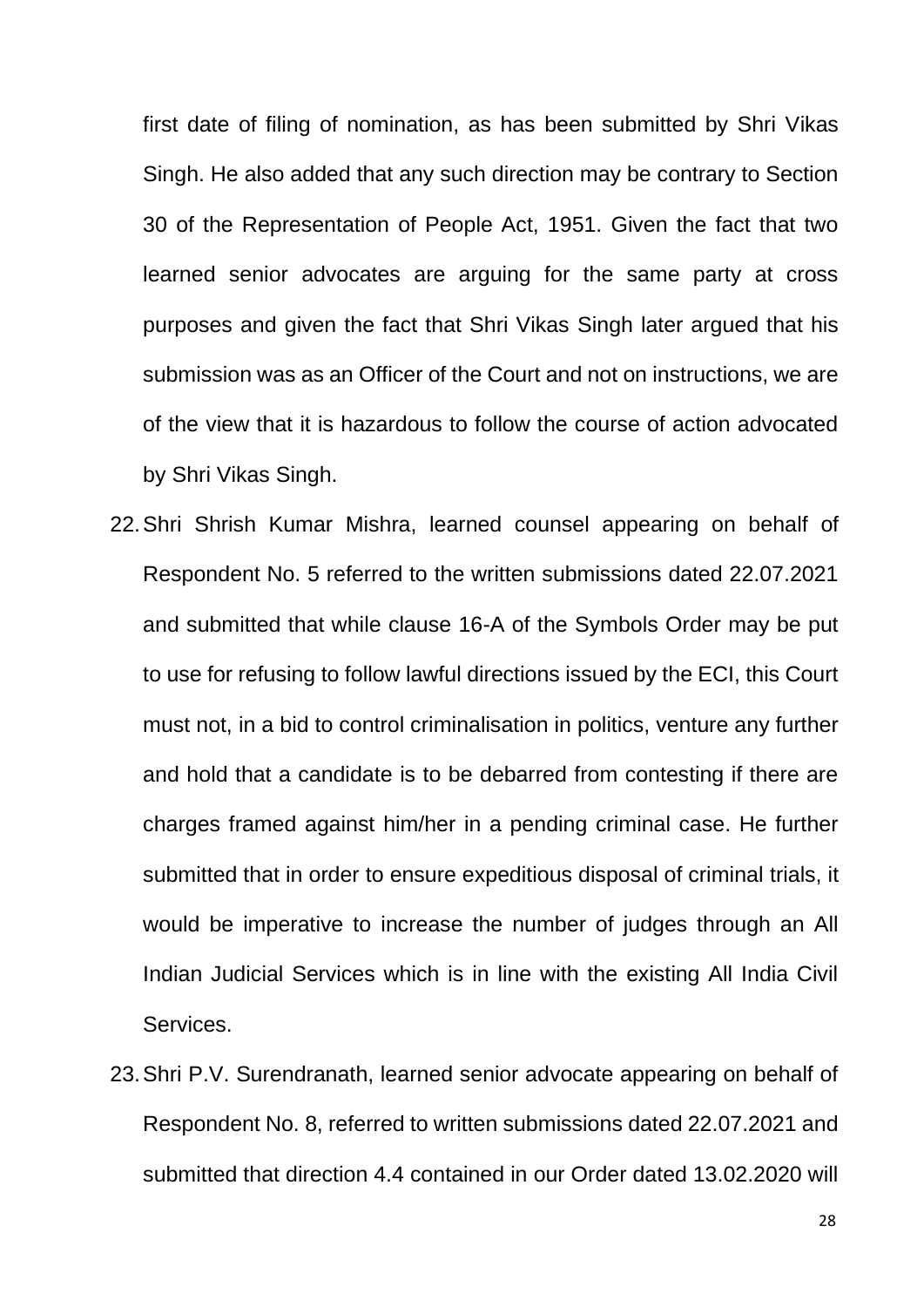have to be modified in order to accommodate the date of withdrawal of nomination by a candidate within the timeline prescribed for publication of Form C-7 and C-8. He further submitted that the invocation of clause 16-A of the Symbols Order must be limited to extreme situations of consistent and persistent failure, refusal or defiance to follow the lawful directions and instructions of the ECI and consequently must not be invoked for a single or isolated non-compliance of a direction without intention to refuse to comply with the direction. He also submitted that even in an extreme case of non-compliance, the approach of the ECI must be proportionate to the extent of such non-compliance. He further submitted that the measures as suggested by the learned Amicus Curiae regarding a situation where only one candidate has applied for a particular seat may not be acceded to as the nomination of a candidate is the prerogative of the party and is based on various factors which are considered by the party before selection of the candidate. This apart, he submitted that the measure suggested by the learned Amicus Curiae on directions to be given to the General Secretary of each party to submit a separate affidavit detailing compliance of the directions issued by the ECI may not be acceded to as this is in the domain of the legislature and that it will lead to a situation where the General Secretary of the party having submitted such an affidavit based on information given to them by the candidates may now be vulnerable to prosecution under Section 125-A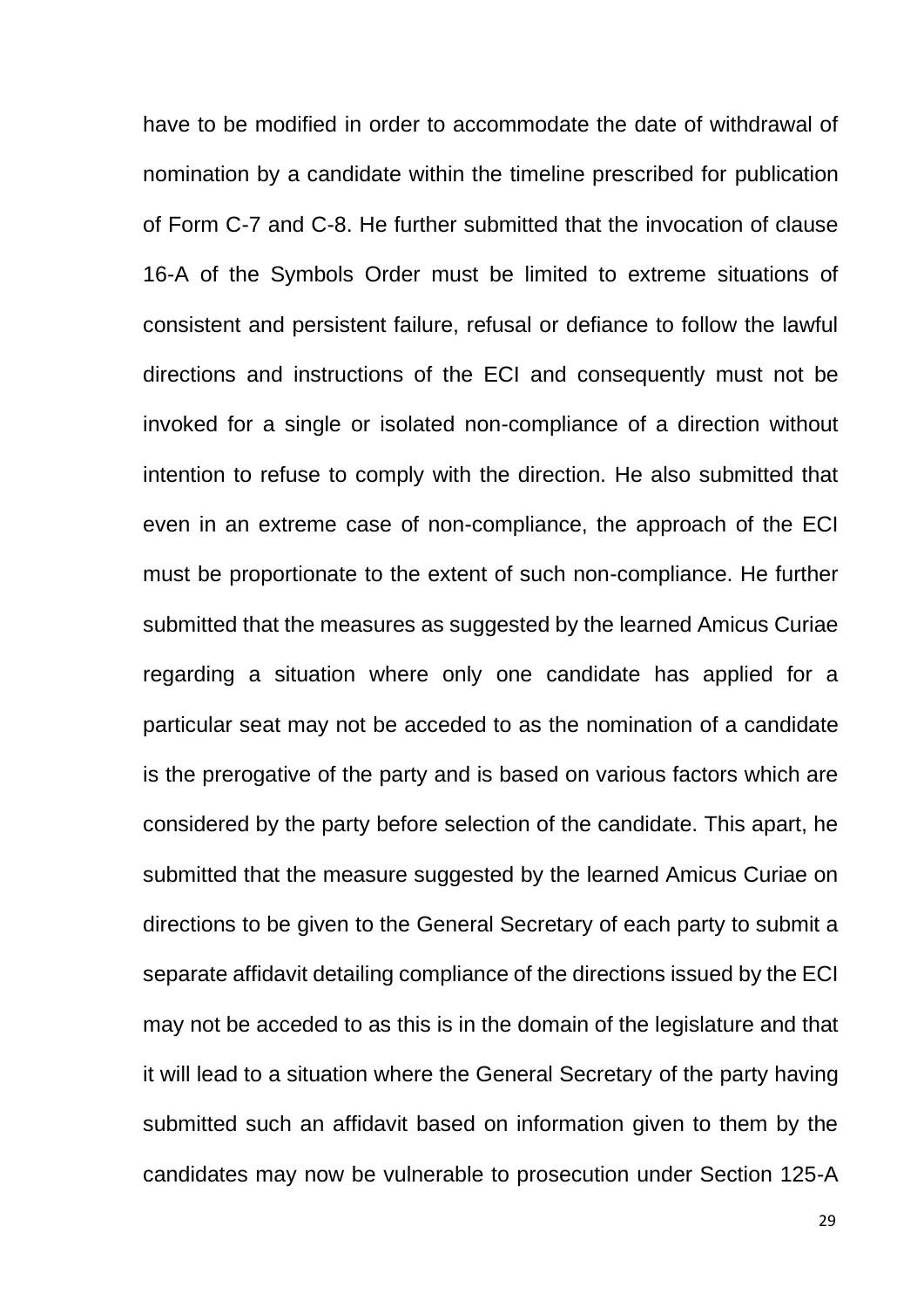of the Representation of People Act, 1951 for no fault of their own. He further argued that this Court must not read clause 16-A of the Symbols Order to include a post-decisional hearing as it would prejudicially affect democracy based on a multi-party system.

24.Shri Kapil Sibal, learned senior advocate appearing on behalf of Respondent No. 9 referred to written submissions dated 22.07.2021 and submitted that the withdrawal or suspension of recognition through clause 16-A of the Symbols Order is akin to de-registration of a political party as it denies the party the right to exclusive use the election symbol assigned to it. He further submitted that clause 16-A being an unfettered power vested with the ECI and such power having not been expressly conferred on the ECI by either the Constitution of India or the legislature, the clause needs to be held to be *ultra vires* and therefore is liable to be struck down. Without prejudice to the argument on the *vires* of clause 16-A, he submitted that given the ramifications of the withdrawal or suspension of recognition, the power must be exercised by the ECI proportionate to the extent of breach of its directions and must not be used in respect of every breach of a direction passed by it. He also submitted that this Court must not accede to the suggestion of the learned Amicus Curiae that the benefit of clause 10-A of the Symbols Order must not be available to a party when the loss of recognition is pursuant to an action taken by the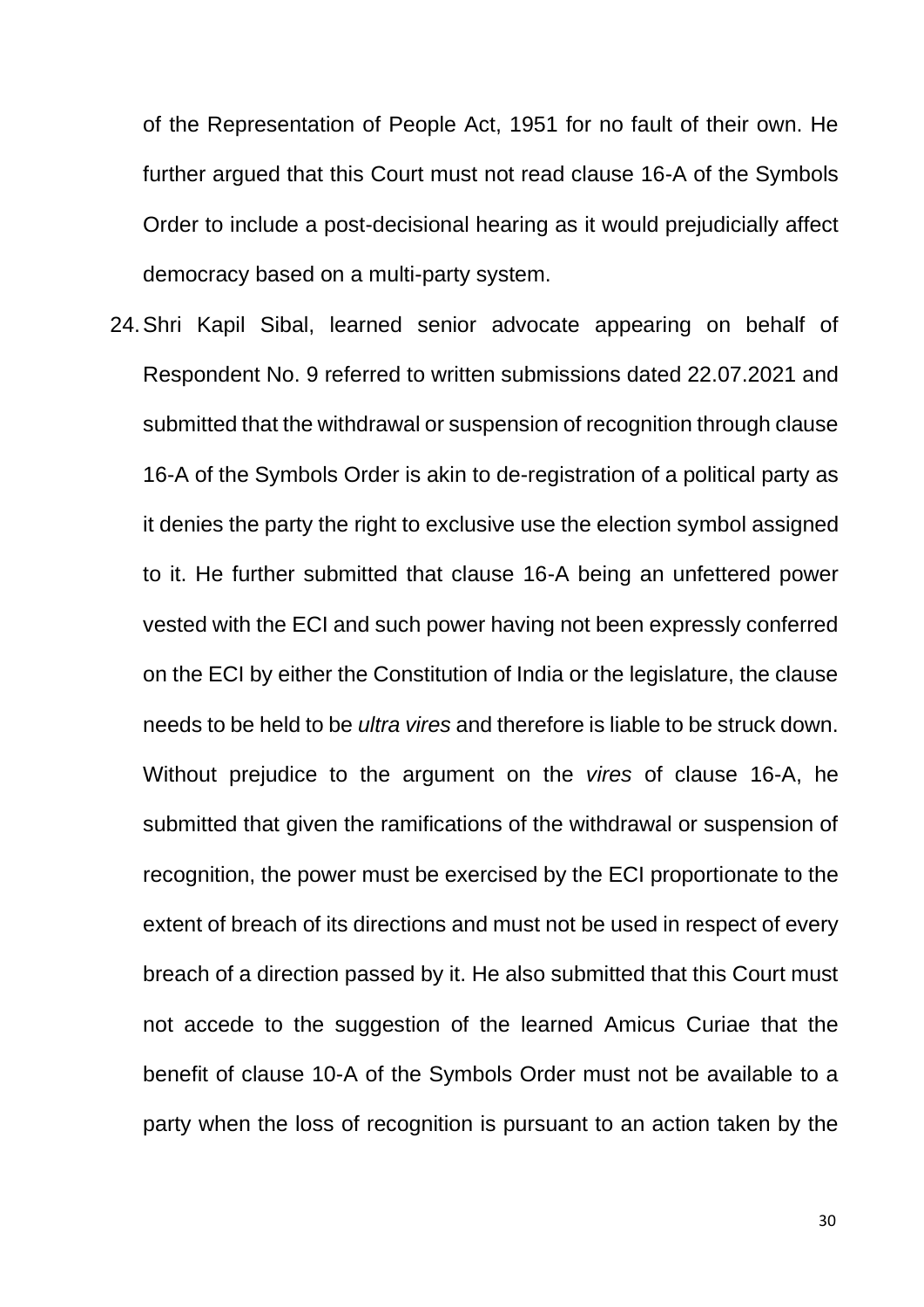ECI under clause 16-A of the Symbols Order, as such an interpretation is not contemplated in the language of either clause 10-A or clause 16-A.

- 25.We will first consider the directions in our Order dated 13.02.2020. Vide directions contained in paragraph 4.1, we had directed the political parties to upload on their websites detailed information regarding individuals with pending criminal cases who have been selected as candidates, along with the reasons for such selection, and also as to why other individuals without criminal antecedents could not be selected as candidates. Further, through paragraph 4.2 of the said Oder, we had directed that the reasons as to the selection shall be with reference to qualifications, achievements and merits of the candidate concerned and not mere "winnability" at the polls.
- 26.The aforesaid directions have been given in furtherance of the directions already given by the Constitution Bench in *Public Interest Foundation (supra)*, so as to enable the voter to have an informed choice while exercising his right to vote. By the said direction, what has been directed by us, is only to provide information to the voter so that his right to have information as to why a particular political party has chosen a candidate having criminal antecedents and as to why a political party has not chosen a candidate without criminal antecedents, is effectively guaranteed. We are of the view that such a requirement would only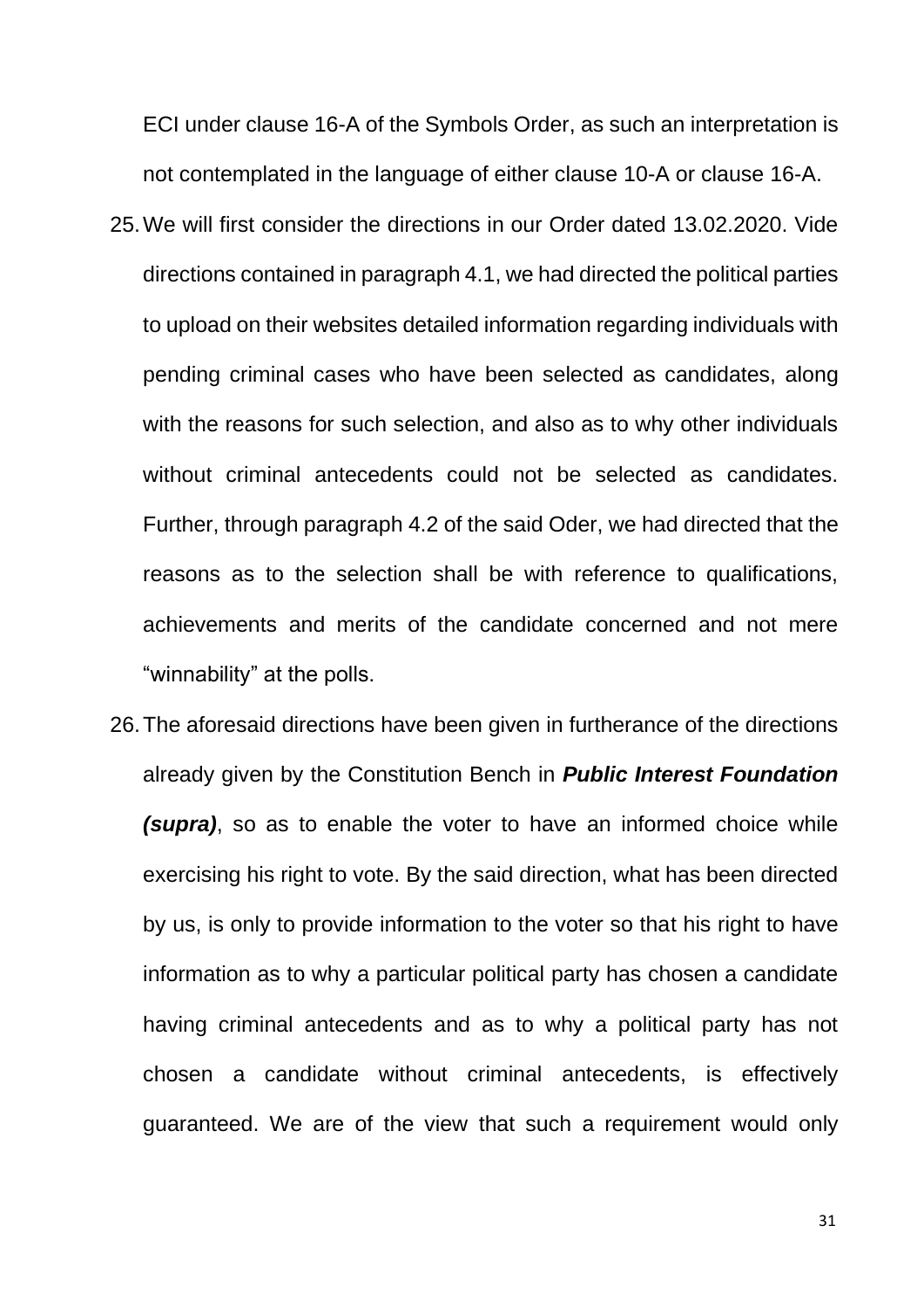enable the voter to have complete information and exercise his right to vote effectively.

- 27.There are various factors which a political party takes into consideration while selecting a candidate. As a citizen who possesses requisite qualifications and is not disqualified under any of the provisions of the Constitution or the Act of 1951, has a right to contest an election and a voter has a right to vote a candidate of his choice, a political party would also have the discretion to choose a candidate of its choice.
- 28.As has already been considered in various judgments, a possibility of a rival implicating someone falsely, as a political vendetta, is not unknown in the country. Take a situation wherein otherwise a highly meritorious candidate has been falsely implicated in some criminal matters by his rivals. As against this, a person who has a clean record, but totally unknown to the electorate in that area, applies for a ticket of a political party. In such a situation, a political party can always give a reason that a candidate with criminal antecedents is found to be more suitable than a person who does not have criminal antecedents. The reasons could be many. If the political party is of the prima facie opinion that such a candidate has been falsely implicated, it can say so. What has been provided by us in paragraph 4.2 of the Order dated 13.02.2020 is that the reasons should not be with regard to "mere winnability at the polls". As such, though a political party would have the freedom of selecting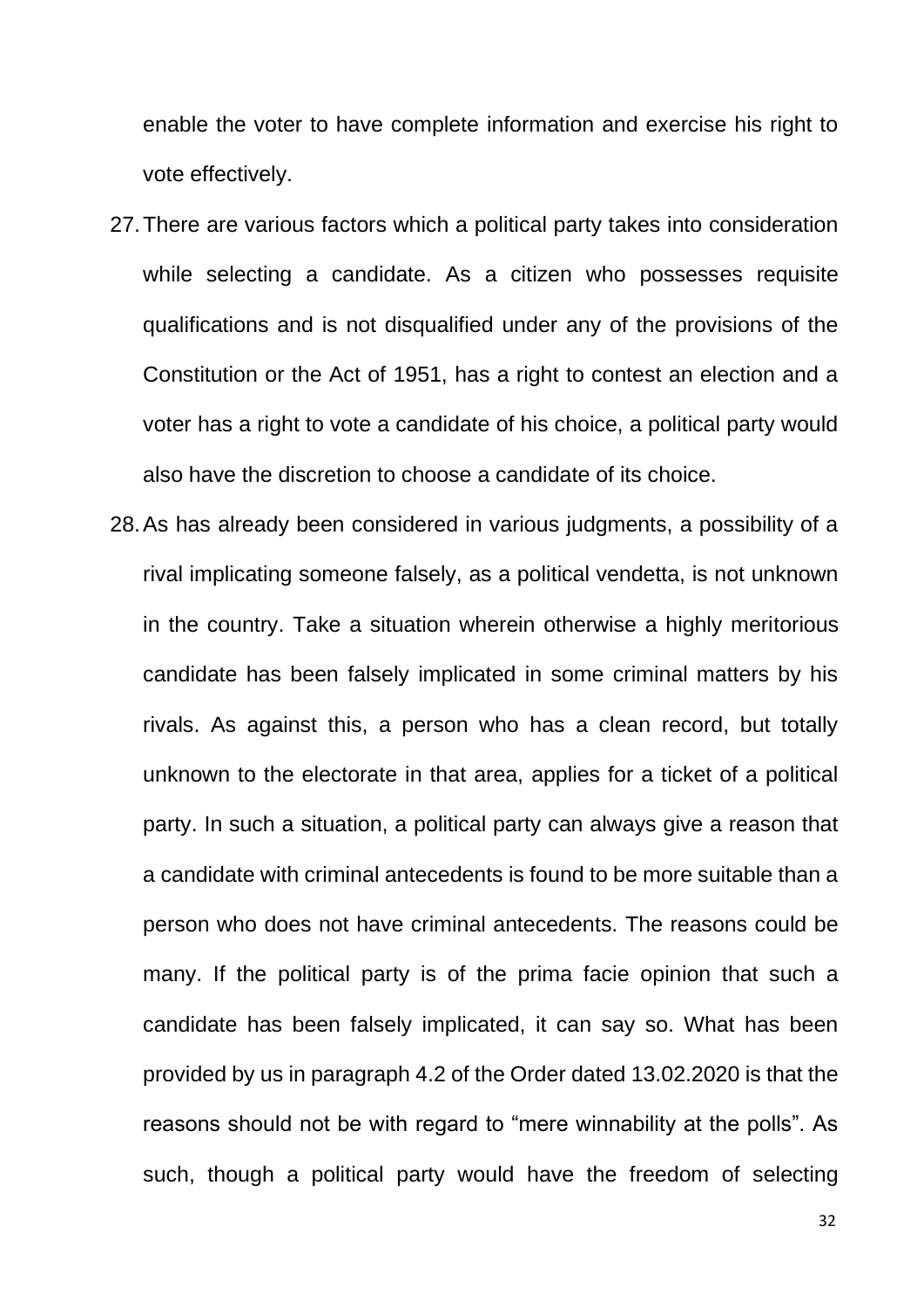candidates of its choice, though having criminal antecedents, what would be required is to give reasons in support of such selection, and the reasons could be dependent on various factors including qualifications, achievements and other merits. At the cost of repetition, such a direction is only to enable a voter to have all the necessary information, so that he can exercise his right to franchise in an effective manner. The directions in no way impinge upon the right of a political party to choose a candidate of its own choice.

- 29.The direction contained in paragraph 4.4 of the Order dated 13.02.2020 requires that the details as to information regarding candidates are required to be published within 48 hours of selection of the candidate or not less than two weeks before the first date for filing of nominations, whichever is earlier.
- 30.Arguments have been advanced before us with regard to the practicability of implementation of the direction contained in paragraph 4.4. To consider the said submissions, it will be relevant to refer to Section 30 of the said Act of 1951:

"**30. Appointment of dates for nominations, etc.**—As soon as the notification calling upon a constituency to elect a member or members is issued, the Election Commission shall, by notification in the Official Gazette, appoint —

(a) the last date for making nominations, which shall be the seventh day after the date of publication of the first-mentioned notification or, if that day is a public holiday, the next succeeding day which is not a public holiday;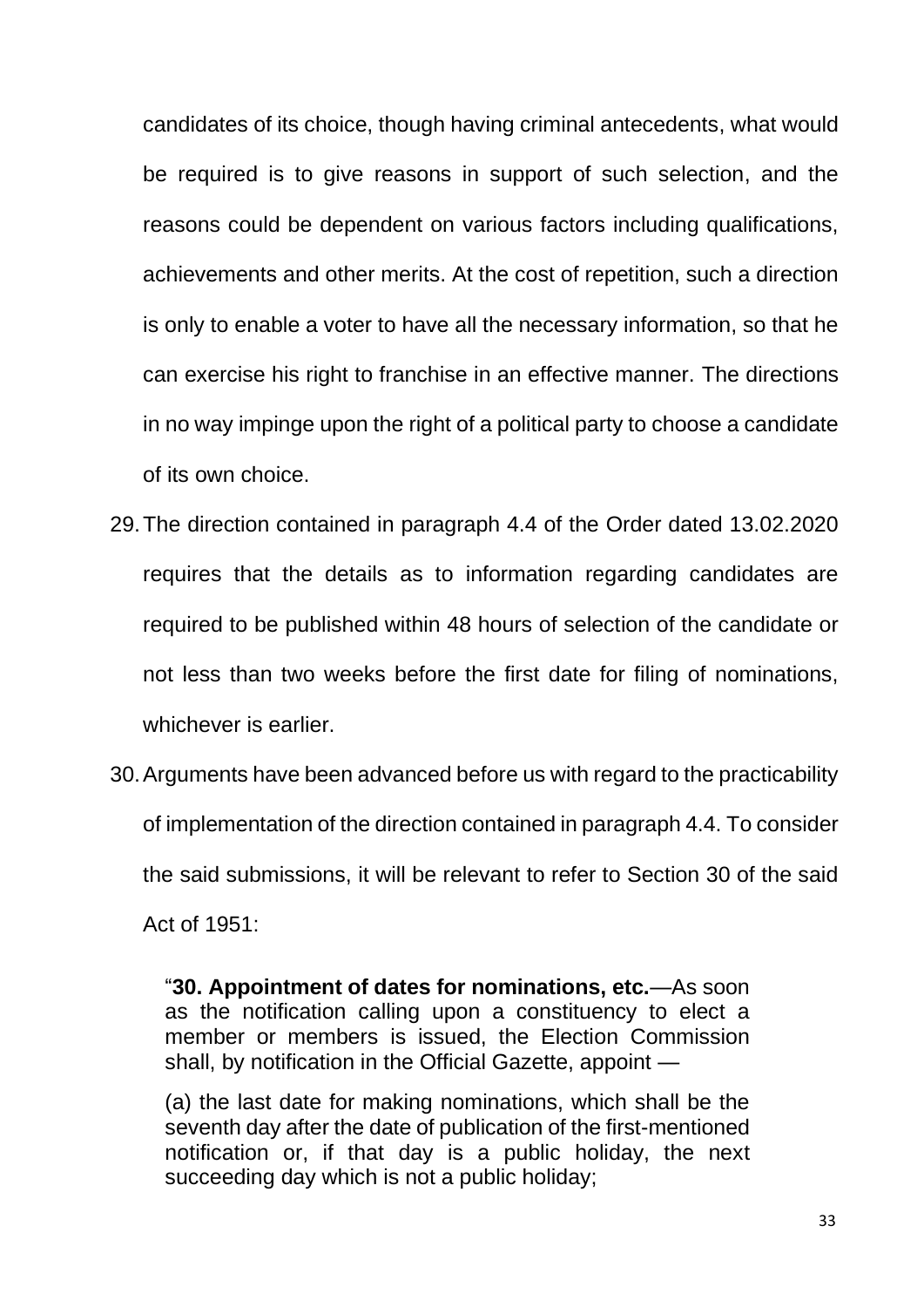(b) the date for the scrutiny of nominations, which shall be the day immediately following the last date for making nominations or, if that day is a public holiday, the next succeeding day which is not a public holiday ;

(c) the last date for the withdrawal of candidatures, which shall be the second day after the date for the scrutiny of nominations or, if that day is a public holiday, the next succeeding day which is not a public holiday;

(d) the date or dates on which a poll shall, if necessary, be taken, which or the first of which shall be a date not earlier than the fourteenth day after the last date for the withdrawal of candidatures; and

(e) the date before which the election shall be completed."

31. Perusal of Section 30 of the said Act of 1951 would require that the ECI shall, by notification in the Official Gazette, appoint the last date for making nominations, which shall be the seventh date after the date of publication of the first mentioned notification or, if that day is a public holiday, the next succeeding day which is not a public holiday. Clause (b) of Section 30 of the said Act of 1951 would require that the date for the scrutiny of nominations shall be the day immediately following the last date for making nominations or, if that day is a public holiday, the next succeeding day which is not a public holiday. Clause (c) of Section 39 of the said Act of 1951 would require that the last date for the withdrawal of candidature shall be the second day after the date for the scrutiny of nominations or, if that day is a public holiday, the next succeeding day, which is not a public holiday.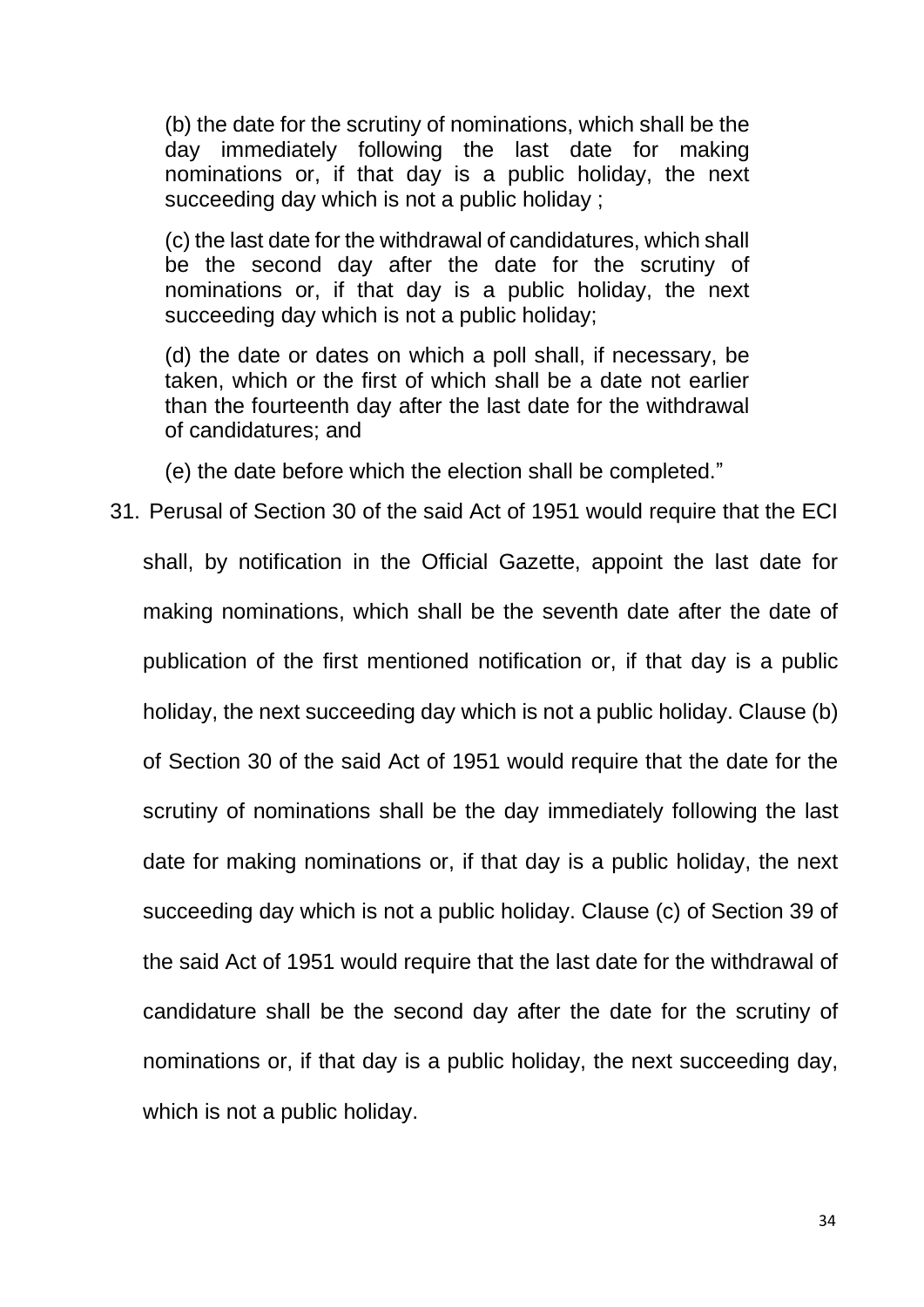- 32.A combined reading of clauses (a) to (c) of Section 30 of the said Act of 1951 would reveal that the last date for withdrawal of candidature would be around 10 days from the date of notification published by the ECI in the Official Gazette.
- 33.It is a ground reality that in most of the cases the candidates are finalised by the political parties between the period commencing from the date of notification till the last date of withdrawal. Direction No. 4.4 requires the details to be published within 48 hours of the selection of the candidate or not less than two weeks before the first date for filing of nominations, whichever is earlier. There should be no difficulty insofar as requirement to publish the details within 48 hours from the selection of candidate is concerned.
- 34.It could thus be seen that in the light of the statutory provision as it exists, it would not be possible to follow the direction to publish the details prior to two weeks before the first date of filing of nomination.
- 35.No doubt Shri Vikas Singh, learned Senior Counsel, who first addressed this Court as a counsel for the ECI and later on as an Officer of the Court, made a suggestion that the political parties could be directed to finalise their candidates before a substantial period and as such, such a direction could be complied with. In our view, unless the competent legislature takes a call on the issue and makes suitable statutory provisions, it will not be permissible for this Court to lay down such a guideline.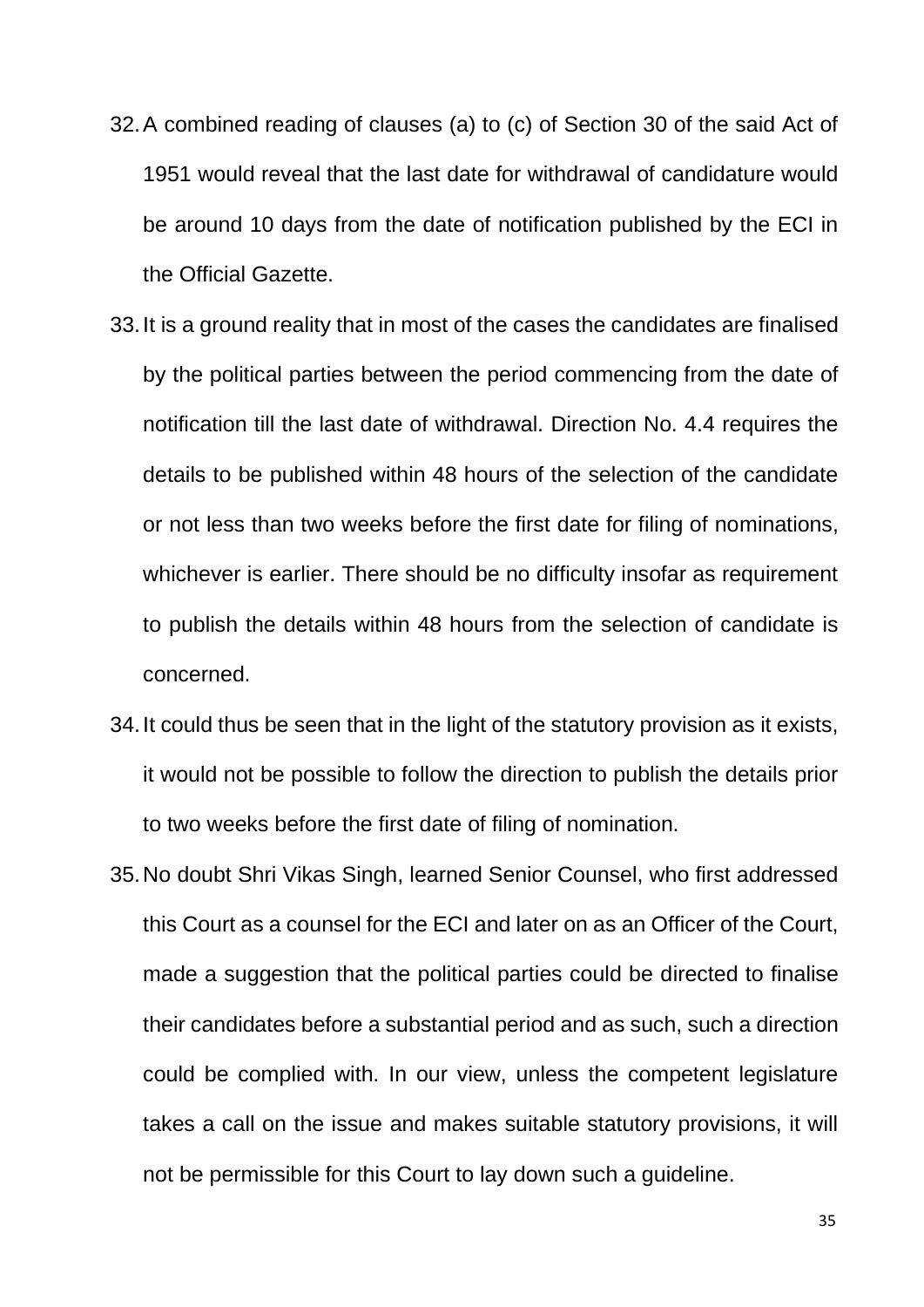- 36.It has been strenuously submitted by Shri Viswanathan, the learned Amicus Curiae who has been supported by Shri Vikas Singh, that, this Court should issue a direction to the ECI to invoke powers under Clause 16-A of the Symbols Order and take requisite action under the said clause to suspend, subject to terms and conditions, or withdraw recognition of such political party. Such a request has been vehemently opposed by all the counsel appearing on behalf of the political parties. It has been submitted that the direction would empower the ECI to suspend or withdraw recognition of political party even for a small lapse on the part of a candidate or an office bearer of a political party in a District or a State.
- 37.For appreciating the submissions made by the learned Amicus Curiae, it will be apposite to refer to some of the observations made by the Constitution Bench in *Public Interest Foundation* **(supra)**:

"**8.** In *Lily Thomas* v. *Union of India* [*Lily Thomas* v. *Union of India*, (2013) 7 SCC 653 : (2013) 3 SCC (Civ) 678 : (2013) 3 SCC (Cri) 641 : (2013) 2 SCC (L&S) 811] , it has been held : (SCC p. 669, para 26)

"*26*. Articles 102(1)(*e*) and 191(1)(*e*) of the Constitution, on the other hand, have conferred specific powers on Parliament to make law providing disqualifications for membership of either House of Parliament or Legislative Assembly or Legislative Council of the State other than those specified in sub-clauses (*a*), (*b*), (*c*) and (*d*) of clause (1) of Articles 102 and 191 of the Constitution. We may note that no power is vested in the State Legislature to make law laying down disqualifications of membership of the Legislative Assembly or Legislative Council of the State and power is vested in Parliament to make law laying down disqualifications also in respect of Members of the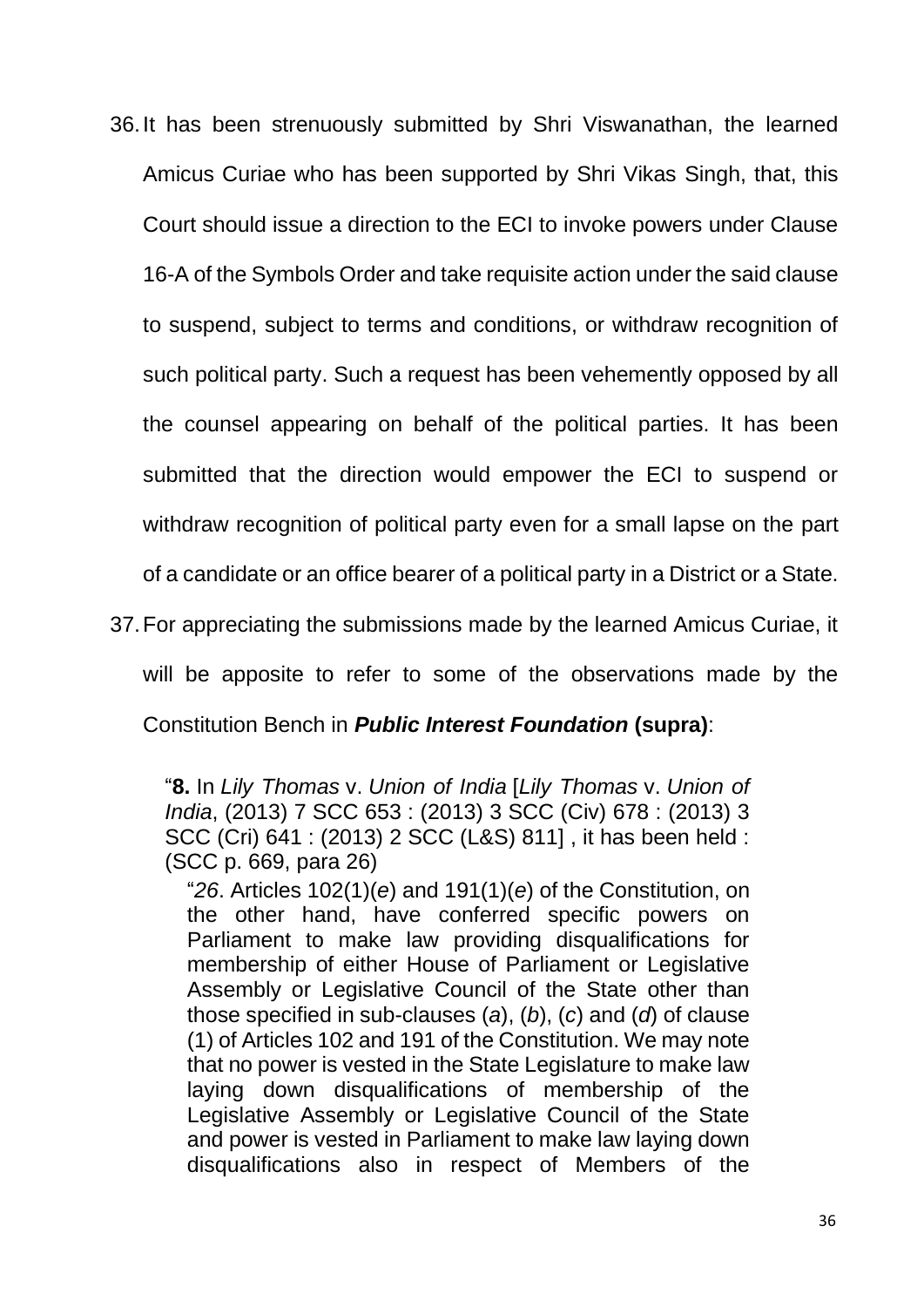Legislative Assembly or Legislative Council of the State. For these reasons, we are of the considered opinion that the legislative power of Parliament to enact any law relating to disqualification for membership of either House of Parliament or Legislative Assembly or Legislative Council of the State can be located only in Articles 102(1)(*e*) and 191(1)(*e*) of the Constitution and not in Article 246(1) read with Schedule VII List I Entry 97 and Article 248 of the Constitution. We do not, therefore, accept the contention of Mr Luthra that the power to enact sub-section (4) of Section 8 of the Act is vested in Parliament under Article 246(1) read with Schedule VII List I Entry 97 and Article 248 of the Constitution, if not in Articles 102(1)(*e*) and 191(1)(*e*) of the Constitution."

We have no hesitation in saying that the view expressed above in *Lily Thomas* [*Lily Thomas* v. *Union of India*, (2013) 7 SCC 653 : (2013) 3 SCC (Civ) 678 : (2013) 3 SCC (Cri) 641 : (2013) 2 SCC (L&S) 811] is correct, for Parliament has the exclusive legislative power to lay down disqualification for membership."

38.It would thus be clear that the Constitution Bench has approved the view

expressed by this Court in the case of *Lily Thomas v. Union of India* 

and Others<sup>7</sup>, that the legislative power of parliament to enact any law

relating to disqualification for membership of either House of Parliament

or Legislative Assembly or Legislative Council of the State can be located

only in Articles 102(1)(e) and 191(1)(e) of the Constitution and not in

Article 246(1) read with Schedule VII List I Entry 97 and Article 248 of the

Constitution.

<sup>7</sup> **(2013) 7 SCC 653**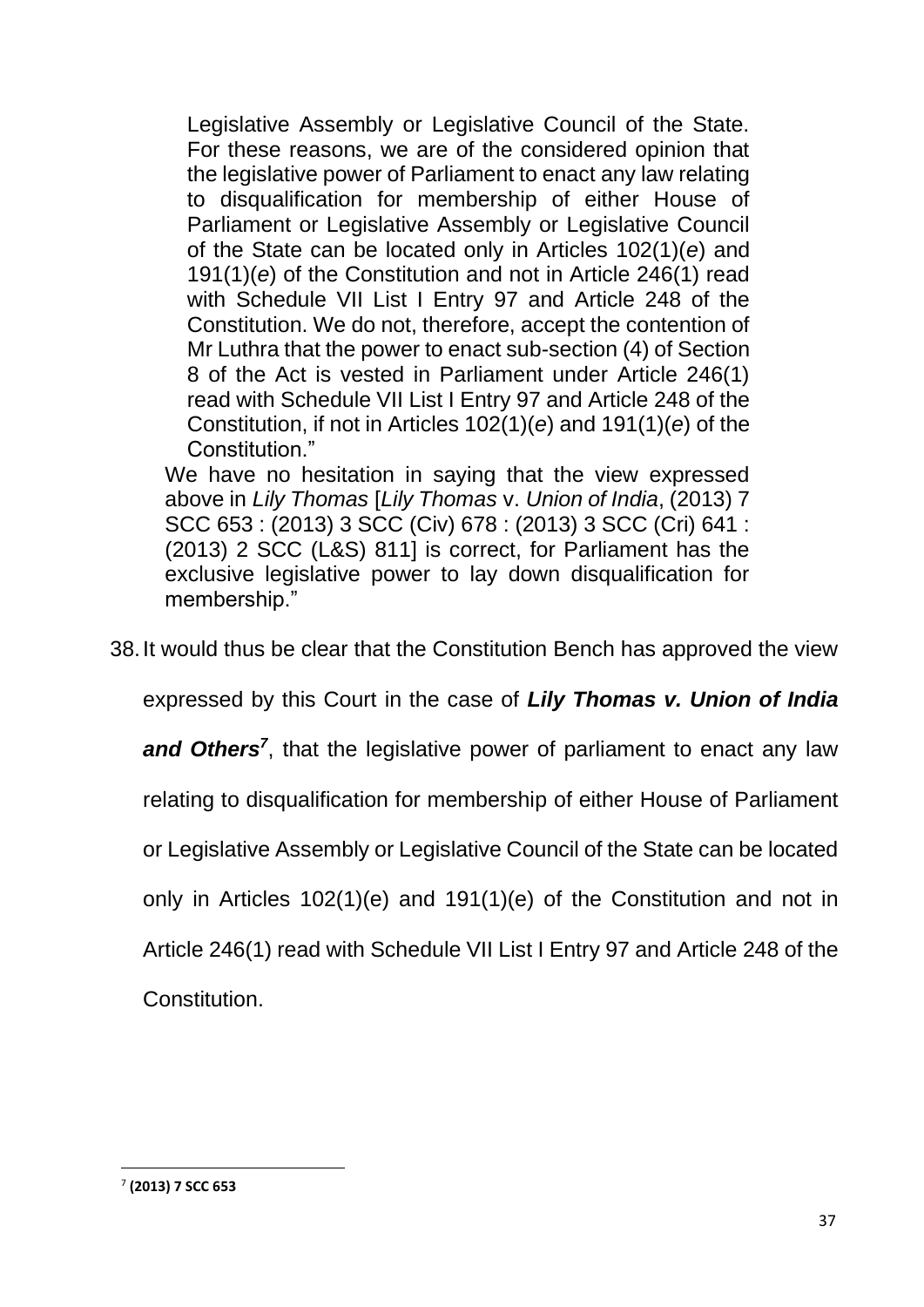39.It will be relevant to further refer to paragraphs 24 and 25 of the judgment

of the Constitution Bench in *Public Interest Foundation (supra)*, which

read thus:

"**24.** *It is well settled in law that the court cannot legislate*.

Emphasis is laid on the issuance of guidelines and directions for rigorous implementation. With immense anxiety, it is canvassed that when a perilous condition emerges, the treatment has to be aggressive. The petitioners have suggested another path. *But, as far as adding a disqualification is concerned, the constitutional provision states the disqualification, confers the power on the legislature, which has, in turn, legislated in the imperative*.

**25.** *Thus, the prescription as regards disqualification is complete is in view of the language employed in Section 7(b) read with Sections 8 to 10-A of the Act. It is clear as noon day and there is no ambiguity. The legislature has very clearly enumerated the grounds for disqualification and the language of the said provision leaves no room for any new ground to be added or introduced*."

[emphasis supplied]

40.It could thus be clearly seen that the Constitution Bench has, in unequivocal terms, held that the Court cannot legislate. It is further held that the prescription as regards disqualification is complete in view of the language employed in Section 7(b) read with Sections 8 to 10-A of the Act of 1951. The Constitution Bench goes on to say that it is clear as noon day and that there is no ambiguity. It has further held that the legislature has very clearly enumerated the grounds for disqualification and the language of the said provision leaves no room for any new ground to be added or introduced.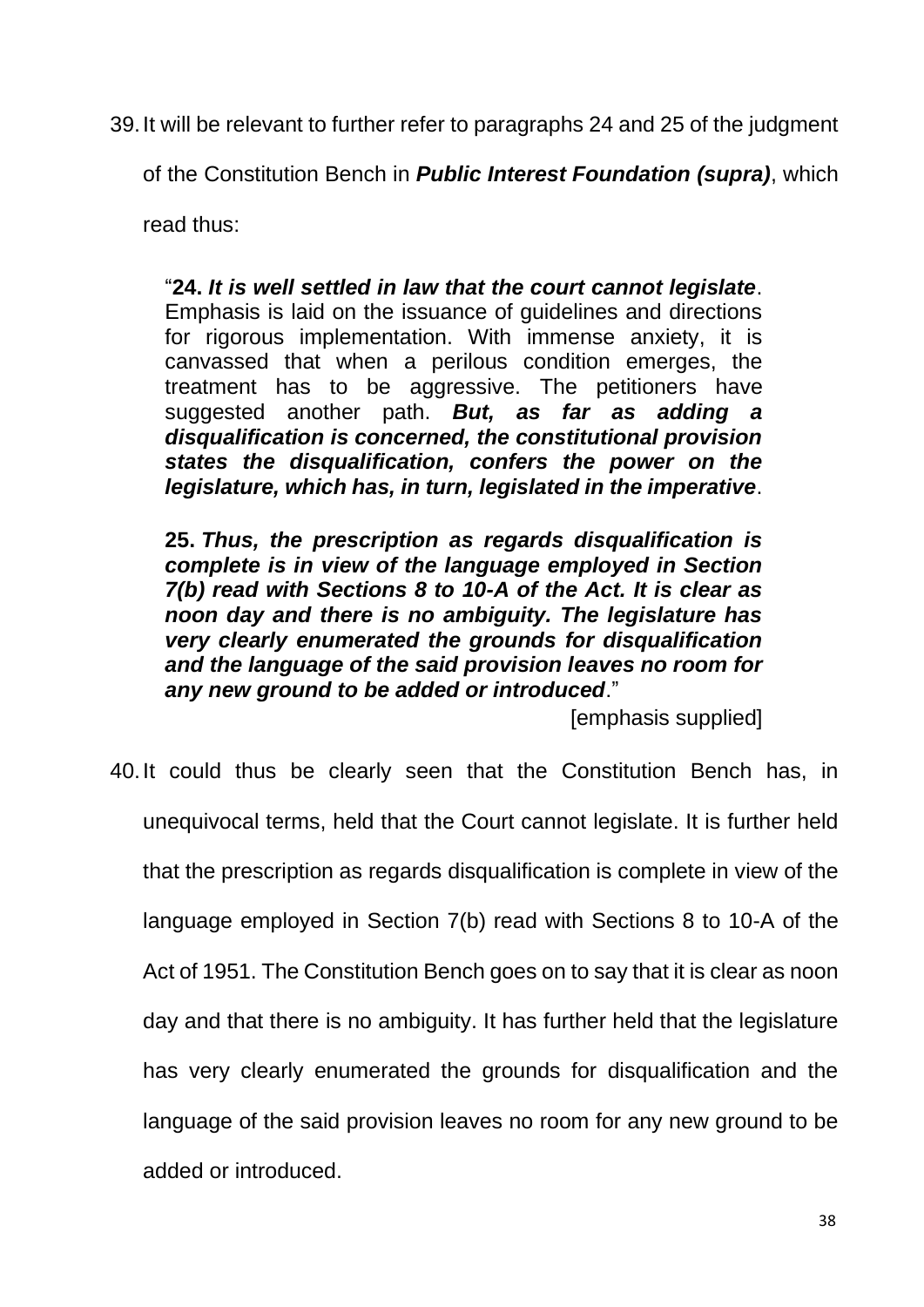41. After considering the 18<sup>th</sup> report presented to the Rajya Sabha on 15<sup>th</sup> March, 2007 by the Department-related Parliamentary Standing Committee on Personnel, Public Grievances, Law and Justice on Electoral Reforms (Disqualification of Persons from contesting Election on Framing of Charges against them for Certain Offences), the 244<sup>th</sup> Law Commission Report titled "Electoral Disqualifications" as well as various judgments of this Court, the Constitution Bench has reproduced the recommendations of the Law Commission in paragraph 59, which reads

thus:

"**59.** The eventual recommendations and proposed sections by the Law Commission read as follows: "1.\*\*\*

2. The filing of the police report under Section 173 CrPC is not an appropriate stage to introduce electoral disqualifications owing to the lack of sufficient application of judicial mind at this stage.

3. The stage of framing of charges is based on adequate levels of judicial scrutiny, and disqualification at the stage of charging, if accompanied by substantial attendant legal safeguards to prevent misuse, has significant potential in curbing the spread of criminalisation of politics.

4. The following safeguards must be incorporated into the disqualification for framing of charges owing to potential for misuse, concern of lack of remedy for the accused and the sanctity of criminal jurisprudence:

(*i*) Only offences which have a maximum punishment of five years or above ought to be included within the remit of this provision.

(*ii*) Charges filed up to one year before the date of scrutiny of nominations for an election will not lead to disqualification.

(*iii*) The disqualification will operate till an acquittal by the trial court, or for a period of six years, whichever is earlier.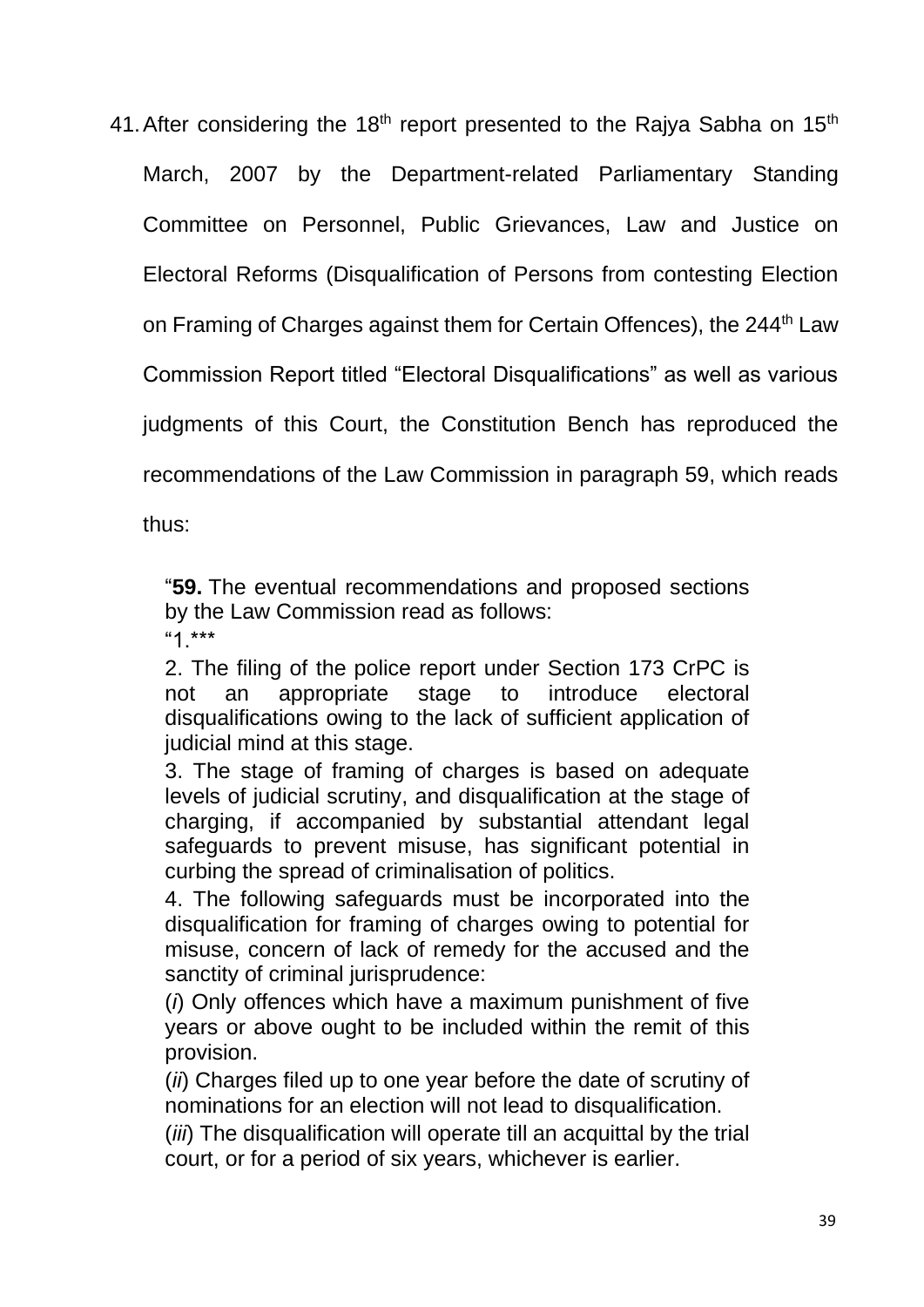(*iv*) For charges framed against sitting MPs/MLAs, the trials must be expedited so that they are conducted on a day-today basis and concluded within a one-year period. If trial not concluded within a one-year period then one of the following consequences ought to ensue:

- The MP/MLA may be disqualified at the expiry of the oneyear period; or

- The MP/MLA's right to vote in the House as a Member, remuneration and other perquisites attaching to their office shall be suspended at the expiry of the one-year period.

5. Disqualification in the above manner must apply retroactively as well. Persons with charges pending (punishable by five years or more) on the date of the law coming into effect must be disqualified from contesting future elections, unless such charges are framed less than one year before the date of scrutiny of nomination papers for elections or the person is a sitting MP/MLA at the time of enactment of the Act. Such disqualification must take place irrespective of when the charge was framed.

1. There is large-scale violation of the laws on candidate affidavits owing to lack of sufficient legal consequences. As a result, the following changes should be made to the RPA:

\*\*\*

(*i*) Introduce enhanced sentence of a minimum of two years under Section 125-A of the RPA Act on offence of filing false affidavits.

(*ii*) Include conviction under Section 125-A as a ground of disqualification under Section 8(1) of the RPA.

(*iii*) Include the offence of filing false affidavit as a corrupt practice under Section 123 of the RPA.

2. Since conviction under Section 125-A is necessary for disqualification under Section 8 to be triggered, the Supreme Court may be pleased to order that in all trials under Section 125-A, the relevant court conducts the trial on a day-to-day basis.

3. A gap of one week should be introduced between the last date for filing nomination papers and the date of scrutiny, to give adequate time for the filing of objections to nomination papers."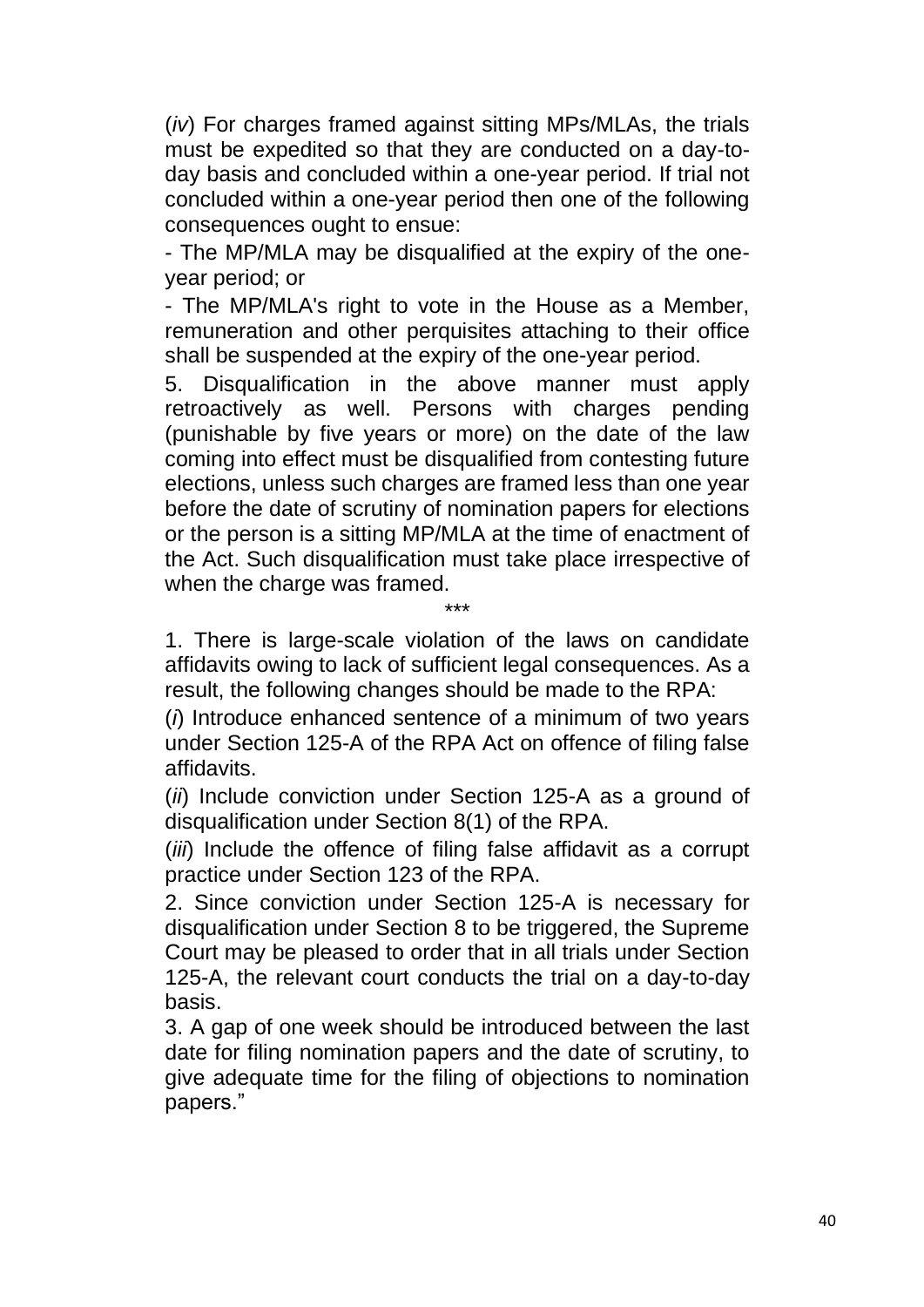42.After reproducing the aforesaid recommendations, the Constitution

Bench has expressed its anguish as under:

"**60.***The aforesaid recommendations for proposed amendment never saw the light of the day in the form of a law enacted by a competent legislature but it vividly exhibits the concern of the society about the progressing trend of criminalisation in politics that has the proclivity and the propensity to send shivers down the spine of a constitutional democracy*."

[emphasis supplied]

43. The Constitution Bench further observed thus:

"**61.** Having stated about the relevant aspects of the Law Commission Report and the indifference shown to it, the learned counsel for the petitioners and intervenors have submitted *that certain directions can be issued to the Election Commission so that the purity of democracy is strengthened. It is urged by them that when the Election Commission has been conferred the power to supervise elections, it can control party discipline of a political party by not encouraging candidates with criminal antecedents.*"

[emphasis supplied]

44.After considering various judgments of this Court on the scope of power

of the ECI under Article 324 of the Constitution, the Constitution Bench

observed thus:

"**71.** *The aforesaid decisions are to be appositely appreciated. There is no denial of the fact that the Election Commission has the plenary power and its view has to be given weightage. That apart, it has power to supervise the conduct of free and fair election. However, the said power has its limitations. The Election Commission has to act in conformity with the law made by Parliament and it cannot transgress the same*."

[emphasis supplied]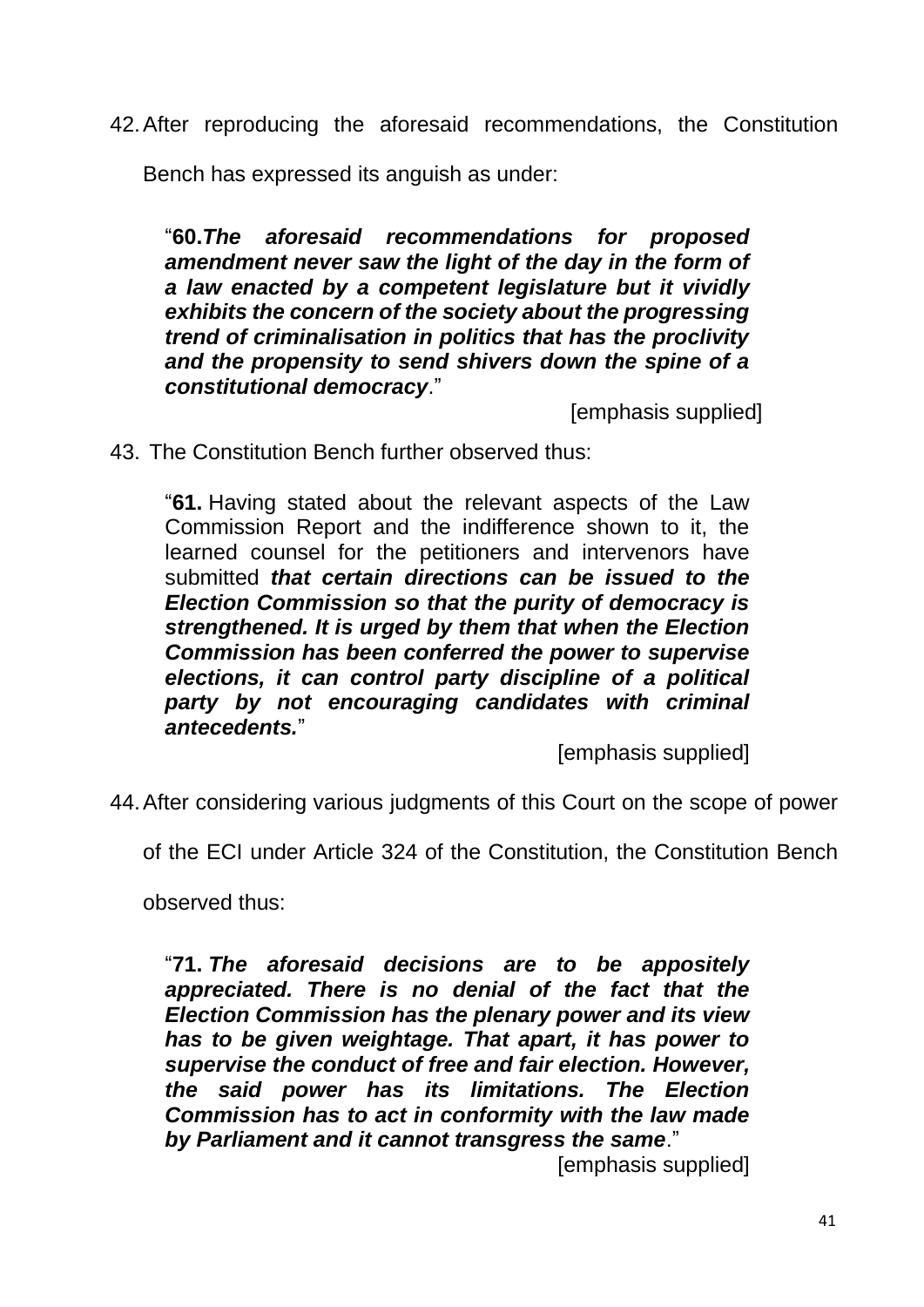45.The Constitution Bench thereafter in paragraphs 72 and 73 recorded the

suggestions given by the learned Senior Counsel appearing for the

petitioner in Writ Petition (Civil) No. 800 of 2015 for giving directions to

the ECI to deal with systemic growth of the problem of criminalisation of

politics and the political system and recorded thus:

"**74.** Mr Venugopal's submission has been supported by Mr Dinesh Dwivedi, learned Senior Counsel appearing for the petitioners in Writ Petition (Civil) No. 536 of 2011 and Mr Sidharth Luthra, learned Amicus Curiae, *to the effect that if the Court does not intend to incorporate a prior stage in criminal trial, it can definitely direct the Election Commission to save democracy by including some conditions in the Election Symbols (Reservation and Allotment) Order, 1968 (hereinafter referred to as "the Symbols Order"). The submission is that a candidate against whom criminal charges have been framed in respect of heinous and grievous offences should not be allowed to contest with the symbol of the party. It is urged that the direction would not amount to adding a disqualification beyond what has been provided by the legislature but would only deprive a candidate from contesting with the symbol of the political party*."

[emphasis supplied]

46.Thereafter, the Constitution Bench records the objection of the learned

Attorney General of India to the aforesaid suggestion, which reads thus:

"**75.** The aforesaid submission is seriously opposed by the learned Attorney General. It is the case of the first respondent that Section 29-A of the Act does not permit the Election Commission of India to deregister a political party. To advance this view, the Union of India has relied upon the decision of this Court in *Indian National Congress (I)* v. *Institute of Social Welfare* [*Indian National Congress (I)* v. *Institute of Social Welfare*, (2002) 5 SCC 685] .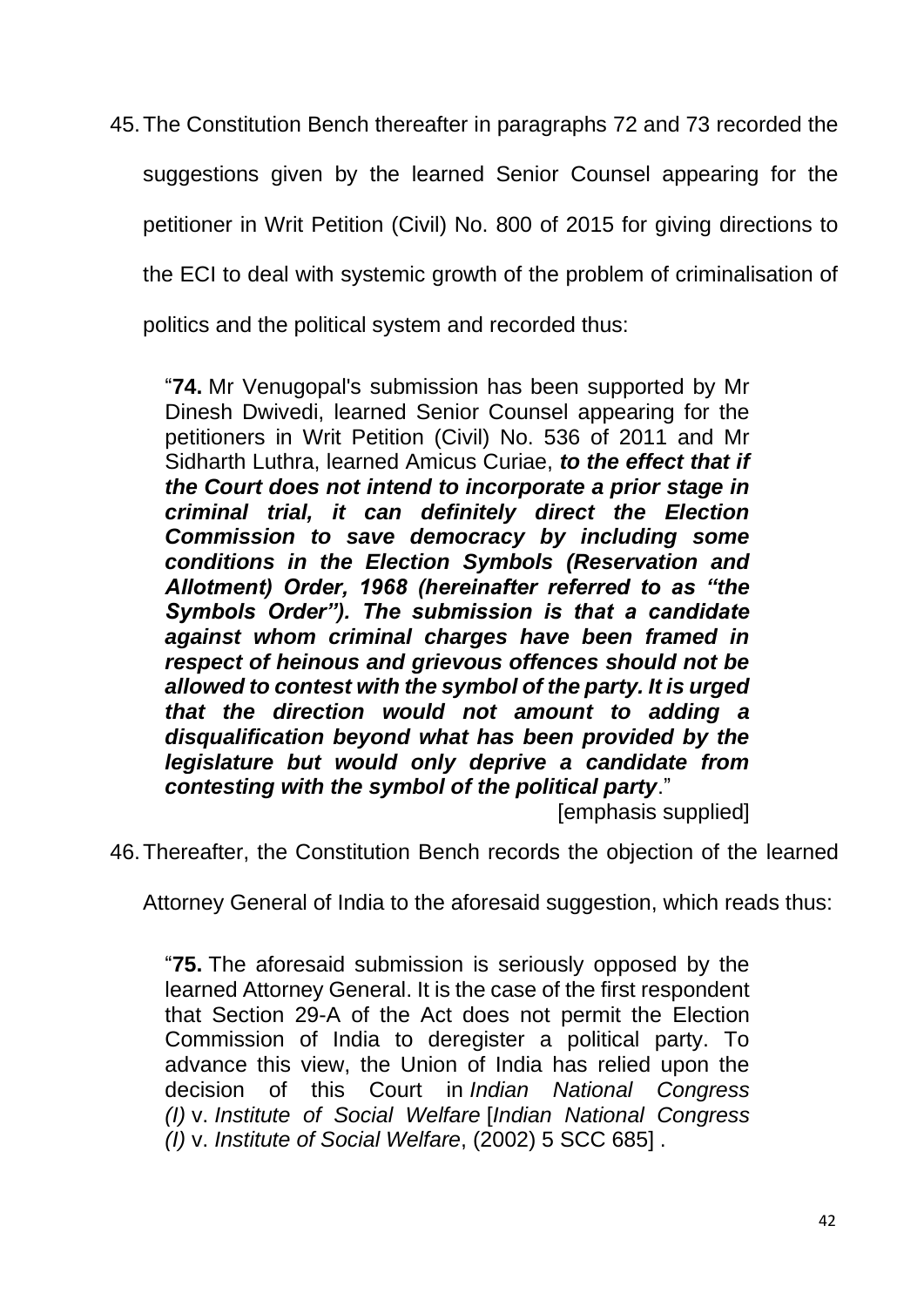**76.** It is also the asseveration of the first respondent that the power of this Court to issue directions to the Election Commission of India have been elaborately dealt with in *Assn. for Democratic Reforms* [*Union of India* v. *Assn. for Democratic Reforms*, (2002) 5 SCC 294] wherein this Court held that Article 32 of the Constitution of India only operates in areas left unoccupied by legislation and in the case at hand, the Constitution of India and the Representation of the People Act, 1951 already contain provisions for disqualification of Members of Parliament. *Therefore, directing the Election Commission to (a) deregister a political party, (b) refuse renewal of a political party or (c) to not register a political party if they associate themselves with persons who are merely charged with offences would amount to adopting a colourable route, that is, doing indirectly what is clearly prohibited under the Constitution of India and the Representation of the People Act*.

**77.** It is also contended on behalf of the Union of India that *adding a condition to the recognition of a political party under the Symbols Order would also result in doing indirectly what is clearly prohibited*. To buttress this stand, the Union of India has cited the decisions in *Jagir Singh* v. *Ranbir Singh* [*Jagir Singh* v. *Ranbir Singh*, (1979) 1 SCC 560 : 1979 SCC (Cri) 348] and *M.C. Mehta* v. *Kamal Nath* [*M.C. Mehta* v. *Kamal Nath*, (2000) 6 SCC 213].

**78.** Further, it has been submitted by the first respondent *that Section 29-A(5) of the Act is a complete, comprehensive and unambiguous provision of law and any direction to the Election Commission of India to deregister or refuse registration to political parties who associate themselves with persons merely charged with offences would result in violation of the doctrine of separation of powers as that would tantamount to making addition to a statute which is clear and unambiguous*.

**79.** As per the first respondent, "pure law" in the nature of constitutional provisions and *the provisions of the Act cannot be substituted or replaced by Judge-made law*. To advance the said stand, the first respondent has cited the judgments of this Court in *State of H.P.* v. *Satpal Saini* [*State*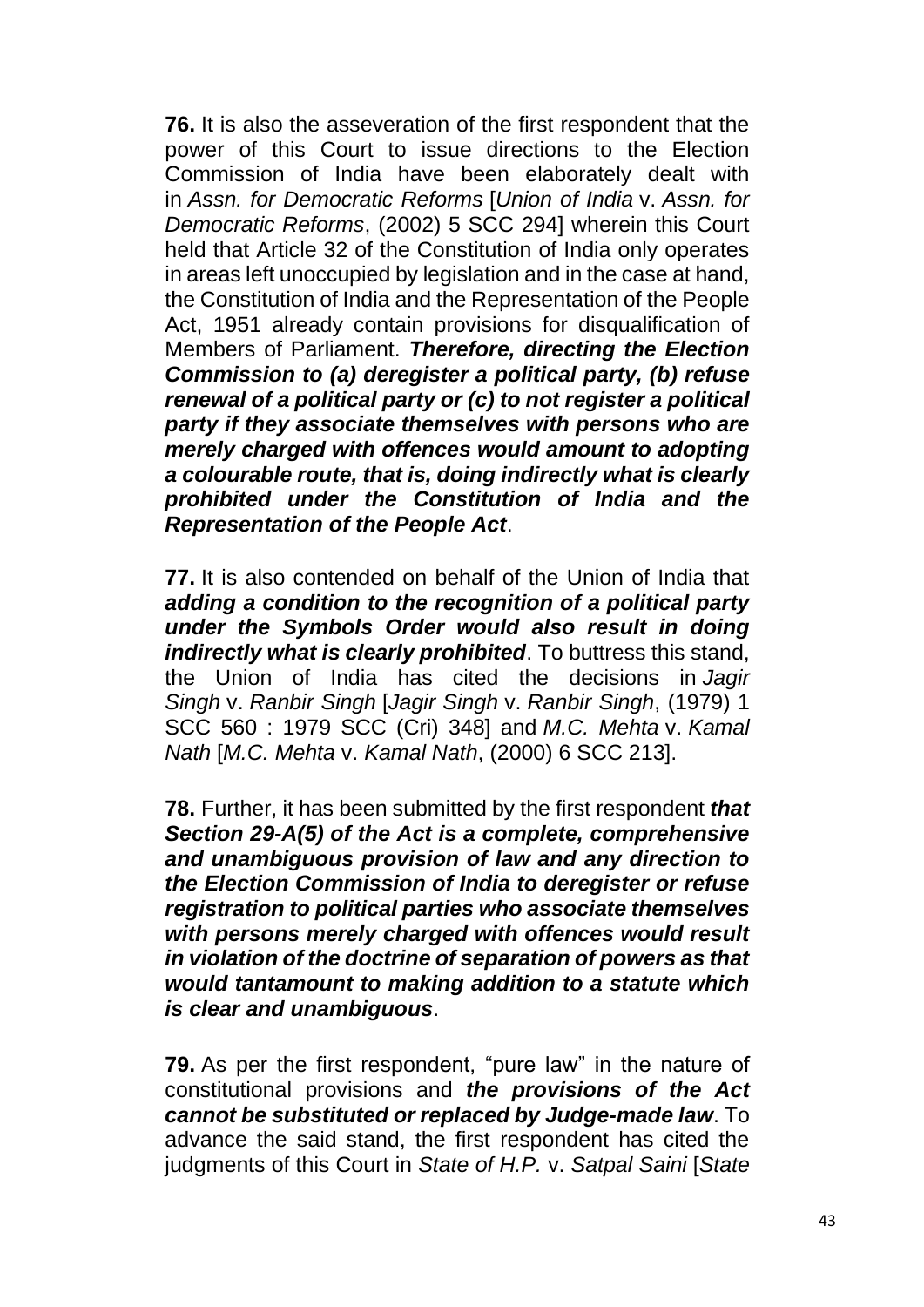*of H.P.* v. *Satpal Saini*, (2017) 11 SCC 42] and *Kesavananda Bharati* v. *State of Kerala* [*Kesavananda Bharati* v. *State of Kerala*, (1973) 4 SCC 225] wherein the doctrine of separation of powers was concretised by this Court. It is the contention of the first respondent that answering the present reference in the affirmative would result in violation of the doctrine of separation of powers.

**80.** The first respondent has also contended that the presumption of innocence until proven guilty is one of the hallmarks of Indian democracy and the said presumption attaches to every person who has been charged of any offence and it continues until the person has been convicted after a full-fledged trial where evidence is led. Penal consequences cannot ensue merely on the basis of charge.

**81.** Drawing support from the judgment of this Court in *Amit Kapoor* v. *Ramesh Chander* [*Amit Kapoor* v. *Ramesh Chander*, (2012) 9 SCC 460 : (2012) 4 SCC (Civ) 687 : (2013) 1 SCC (Cri) 986] , it is averred by the first respondent that the standard of charging a person is always less than a prima facie case i.e. a person can be charged if the facts emerging from the record disclose the existence of all the ingredients constituting the alleged offence and, therefore, the consequences of holding that a person who is merely charged is not entitled to membership of a political party would be grave as it would have the effect of taking away a very valuable advantage of the symbol of the political party.

**82.** It has been further contended by the first respondent that every citizen has a right under Article 19(1)(*c*) to form associations which includes the right to be associated with persons who are otherwise qualified to be Members of Parliament under the Constitution of India and under the law made by Parliament. Further, this right can only be restricted by law made by Parliament and any direction issued by the Election Commission of India under Article 324 is not law for the purpose of Article 19(1)(*c*).

**83.** The first respondent also submits that the Act already contains detailed provisions for disclosure of information by a candidate in the form of Section 33-A which requires every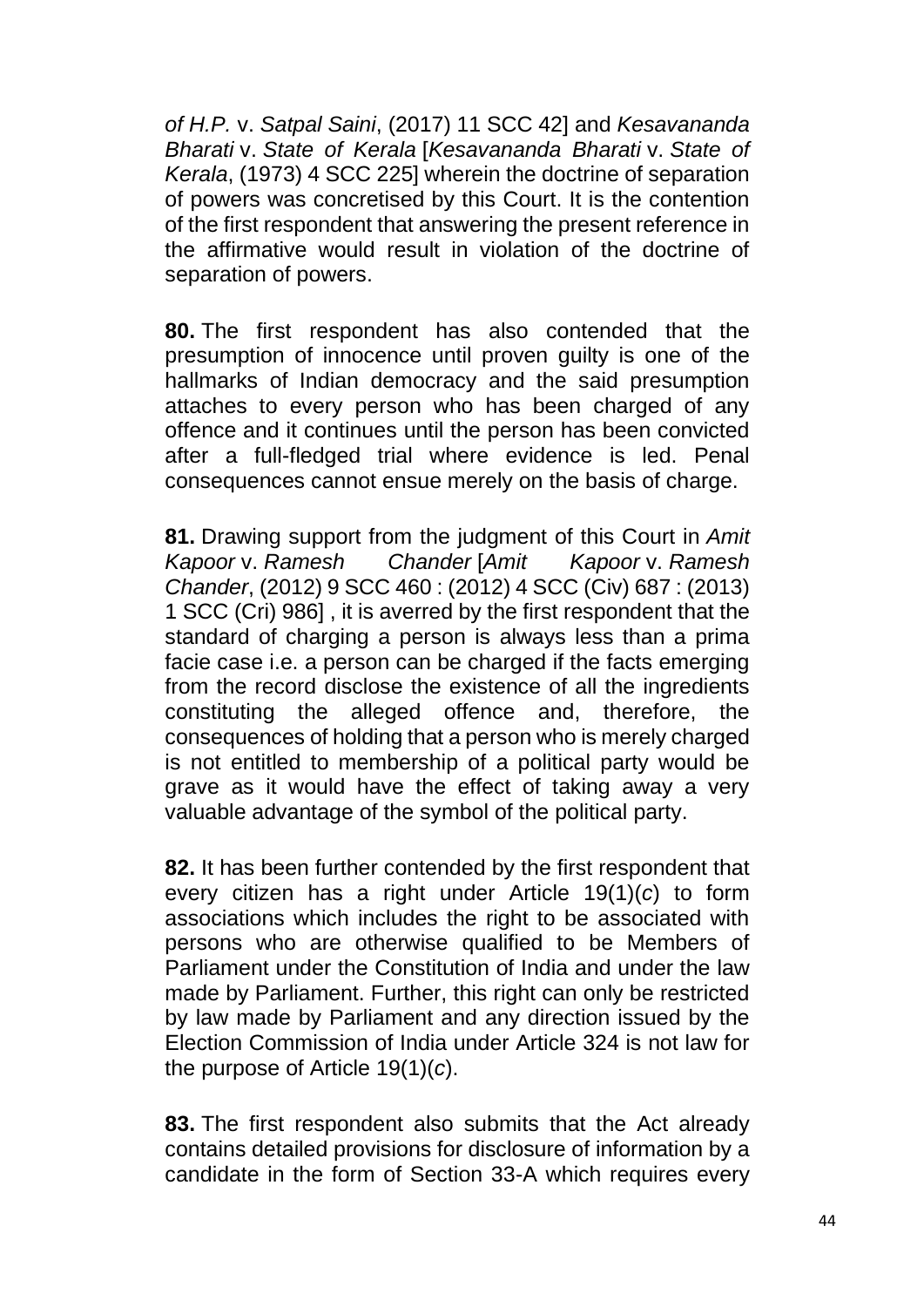candidate to disclose information pertaining to offences that he or she is accused of. This information is put on the website of the Election Commission of India and requiring every member of a political party to disclose such information irrespective of whether he/she is contesting election will have serious impact on the privacy of the said member.

**84.** Relying upon the decisions in *Union of India* v. *Deoki Nandan Aggarwal* [*Union of India* v. *Deoki Nandan Aggarwal*, 1992 Supp (1) SCC 323 : 1992 SCC (L&S) 248] and *Supreme Court Bar Assn.* v. *Union of India* [*Supreme Court Bar Assn.* v. *Union of India*, (1998) 4 SCC 409] , the first respondent has submitted *that Article 142 of the Constitution of India does not empower this Court to add words to a statute or read words into it which are not there and Article 142 does not confer the power upon this Court to make law*.

**85.** As regards the issue that there is a vacuum which necessitates interference of this Court, the first respondent has contended that this argument is untenable as the provisions of the Constitution and the Act are clear and unambiguous and, therefore, answering the question referred to in the affirmative would be in the teeth of the doctrine of separation of powers and would be contrary to the provisions of the Constitution and to the law enacted by Parliament."

[emphasis supplied]

47.The Constitution Bench thereafter analysed the provisions of the Symbols

Order and observed thus:

"**95.** What comes to the fore is that when a candidate has been set up in an election by a particular political party, then such a candidate has a right under sub-clause (3) of Clause 8 to choose the symbol reserved for the respective political party by which he/she has been set up. An analogous duty has also been placed upon the Election Commission to allot to such a candidate the symbol reserved for the political party by which he/she has been set up and to no other candidate.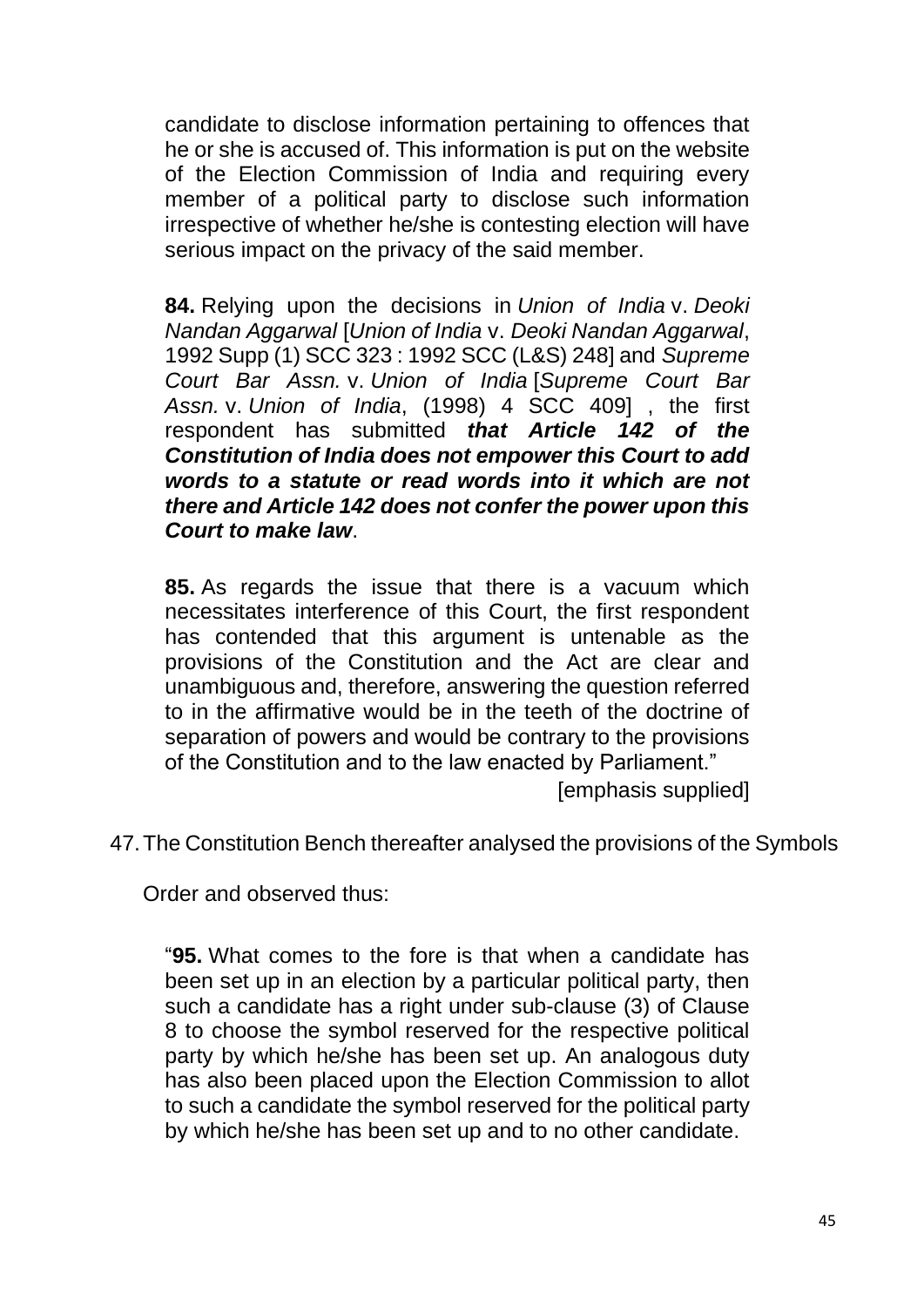**96.** Assuming a hypothetical situation, where a particular symbol is reserved for a particular political party and such a political party sets up a candidate in elections against whom charges have been framed for heinous and/or grievous offences *and if we were to accept the alternative proposal put forth by the petitioners to direct the Election Commission that such a candidate cannot be allowed to contest with the reserved symbol for the political party, it would tantamount to adding a new ground for disqualification which is beyond the pale of the judicial arm of the State. Any attempt to the contrary will be a colourable exercise of judicial power for it is axiomatic that "what cannot be done directly ought not to be done indirectly" which is a well-accepted principle in the Indian judiciary*."

[emphasis supplied]

48.It could thus clearly be seen that the Constitution Bench has specifically rejected the alternative proposal made by the counsel for the petitioners and the learned Amicus Curiae therein with regard to a direction to the ECI to the effect that a candidate against whom charges have been framed for heinous and/or grievous offences cannot be allowed to contest with the reserved symbol for the political party. The Constitution Bench thus observed that it would tantamount to adding a new ground for disqualification which is beyond the pale of the judicial arm of State. It observed that any attempt to the contrary would be a colourable exercise of judicial power for it is axiomatic that 'what cannot be done directly ought not to be done indirectly' which is a well-accepted principle in the Indian Judiciary.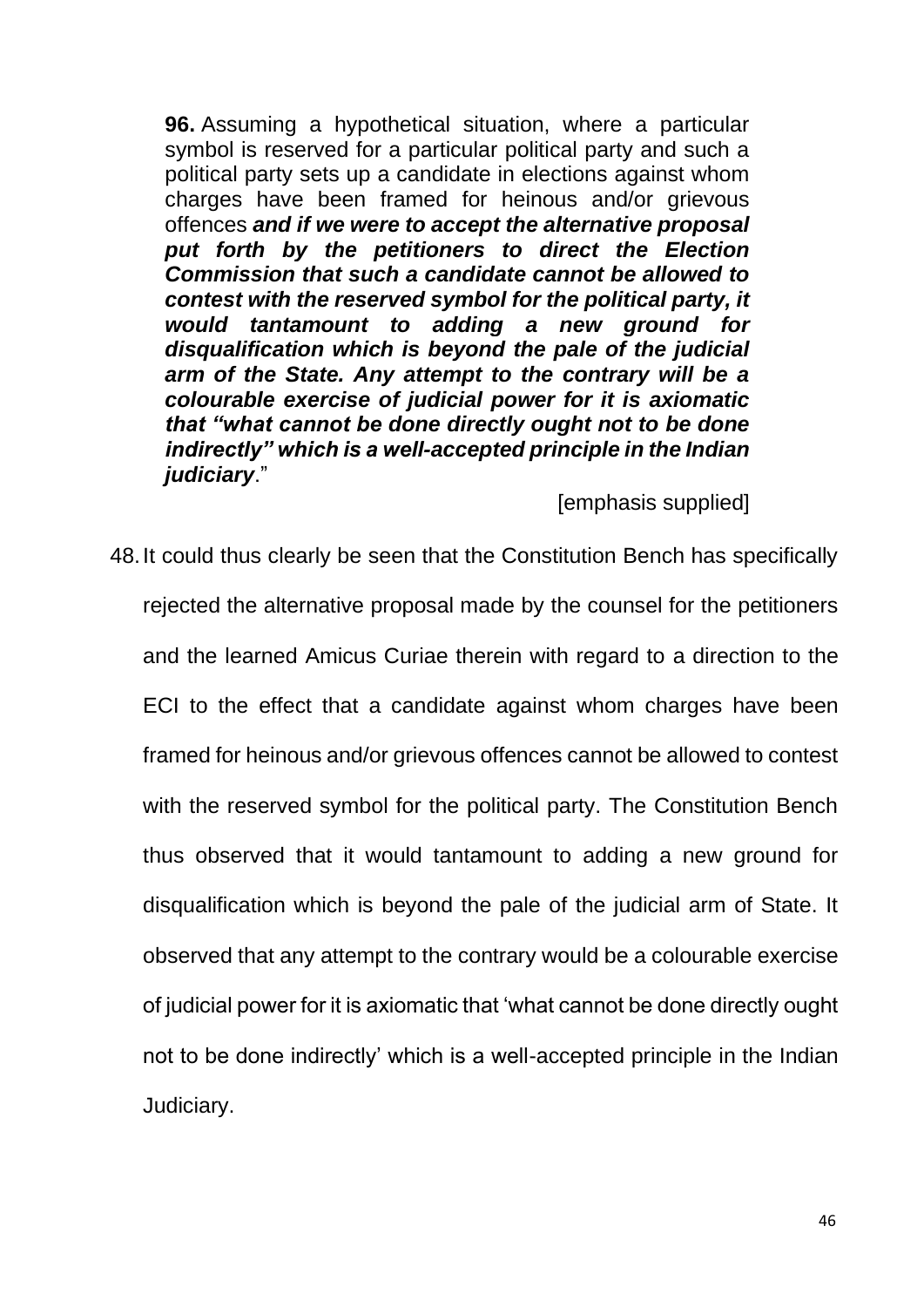49.Thereafter, after considering various judgments of this Court, the

Constitution Bench observed thus:

"**105.** Thus analysed, *the directions to the Election Commission as sought by the petitioners runs counter to what has been stated hereinabove. Though criminalisation in politics is a bitter manifest truth, which is a termite to the citadel of democracy, be that as it may, the Court cannot make the law*.

**106.** *Directions to the Election Commission, of the nature as sought in the case at hand, may in an idealist world seem to be, at a cursory glance, an antidote to the malignancy of criminalisation in politics but such directions, on a closer scrutiny, clearly reveal that it is not constitutionally permissible. The judicial arm of the State being laden with the duty of being the final arbiter of the Constitution and protector of constitutional ethos cannot usurp the power which it does not have*."

[emphasis supplied]

50.The Constitution Bench therefore observes that though criminalisation in politics is a bitter manifest truth, which is a termite in the citadel of democracy, the Court cannot make law. It observes that the directions to the ECI, of the nature as sought in the case at hand, may in an idealistic world, seem, at a cursory glance, to be an antidote to the malignancy of criminalisation in politics, but such directions, on a closer scrutiny, clearly reveal that it is not constitutionally permissible. It goes on to say that as the protector of the constitutional ethos, it cannot usurp the power which it does not have.

51.In paragraph 107, the Constitution Bench recommends that Parliament bring out a strong law whereby it is mandatory for the political parties to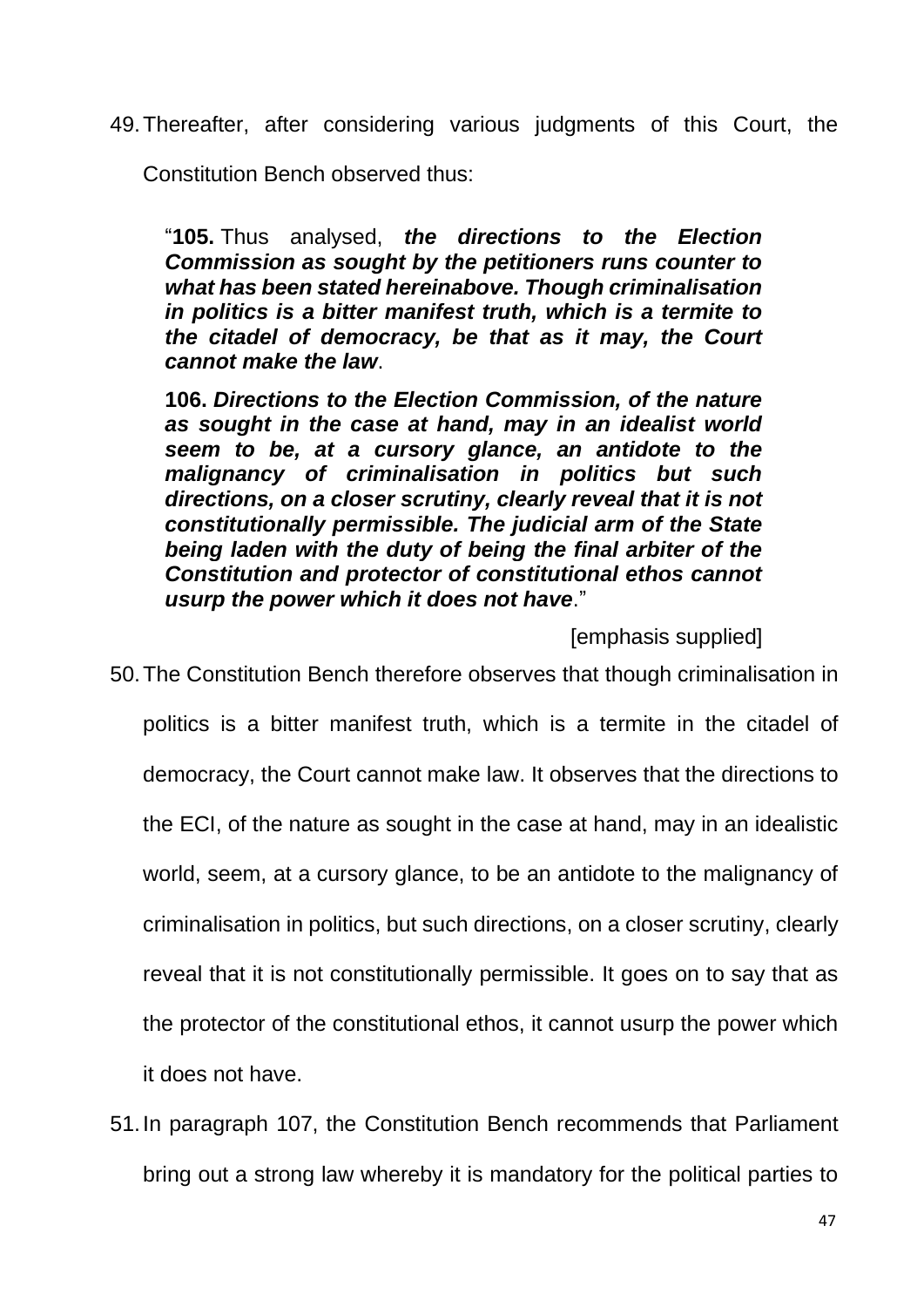revoke membership of persons against whom charges are framed in heinous and grievous offences and not to set-up such persons in elections. However, the Constitution Bench being not oblivious to the issue of criminalisation of politics and the right of the voters to be aware about the antecedents of the candidates who contest in the election observed thus:

"**115.** In *PUCL* v. *Union of India* [*PUCL* v. *Union of India*, (2013) 10 SCC 1 : (2013) 4 SCC (Civ) 587 : (2013) 3 SCC (Cri) 769 : (2014) 2 SCC (L&S) 648] , the Court held that the universal adult suffrage conferred on the citizens of India by the Constitution has made it possible for these millions of individual voters to go to the polls and thereby participate in the governance of our country. It has been further ruled that for democracy to survive, it is essential that the best available men should be chosen as the people's representatives for the proper governance of the country. *The best available people, as is expected by the democratic system, should not have criminal antecedents and the voters have a right to know about their antecedents, assets and other aspects. We are inclined to say so, for in a constitutional democracy, criminalisation of politics is an extremely disastrous and lamentable situation. The citizens in a democracy cannot be compelled to stand as silent, deaf and mute spectators to corruption by projecting themselves as helpless*. The voters cannot be allowed to resign to their fate. The information given by a candidate must express everything that is warranted by the Election Commission as per law. *Disclosure of antecedents makes the election a fair one and the exercise of the right of voting by the electorate also gets sanctified. It has to be remembered that such a right is paramount for a democracy. A voter is entitled to have an informed choice. If his right to get proper information is scuttled, in the ultimate eventuate, it may lead to destruction of democracy because he will not be an informed voter having been kept in the dark about the candidates who are accused of heinous offences*. In the present scenario,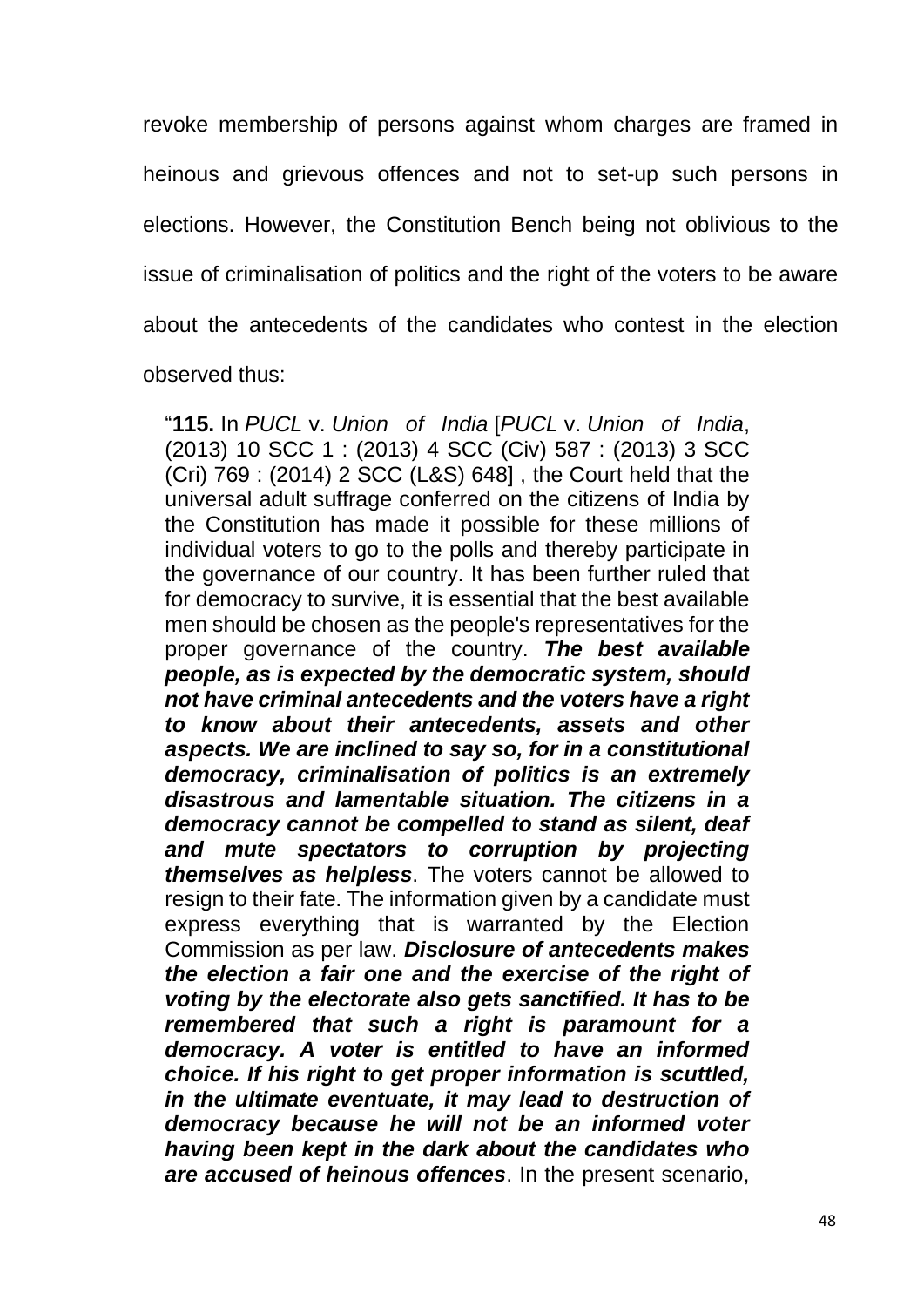the information given by the candidates is not widely known in the constituency and the multitude of voters really do not come to know about the antecedents. Their right to have information suffers."

#### [emphasis supplied]

- 52.After observing the aforesaid, the Constitution Bench has issued the directions, which are already reproduced hereinabove.
- 53.It could thus be seen that a suggestion similar to one which is made to us with regard to directing the ECI for suspending or withdrawing the recognition of political parties which flout the directions, was made before the Constitution Bench by the learned counsel for the petitioner and the Amicus Curiae therein. The Constitution Bench after elaborately considering the said issue, held that issuing such a direction would amount to entering into the legislative arena and as such, such a direction could not be issued. In our view, in the teeth of the observations made by the Constitution Bench in paragraph 96, though some suggestions made by Shri Viswanathan are laudable, it will not be possible for us to accede to them.
- 54.It will also be relevant to refer to paragraph 40 of the judgment of this Court in the case of *Indian National Congress (I) v. Institute of Social*

# *Welfare and Others<sup>8</sup>* :

"**40.** It may be noted that Parliament deliberately omitted to vest the Election Commission of India with the power to deregister a political party for non-compliance with the

<sup>8</sup> **(2002) 5 SCC 685**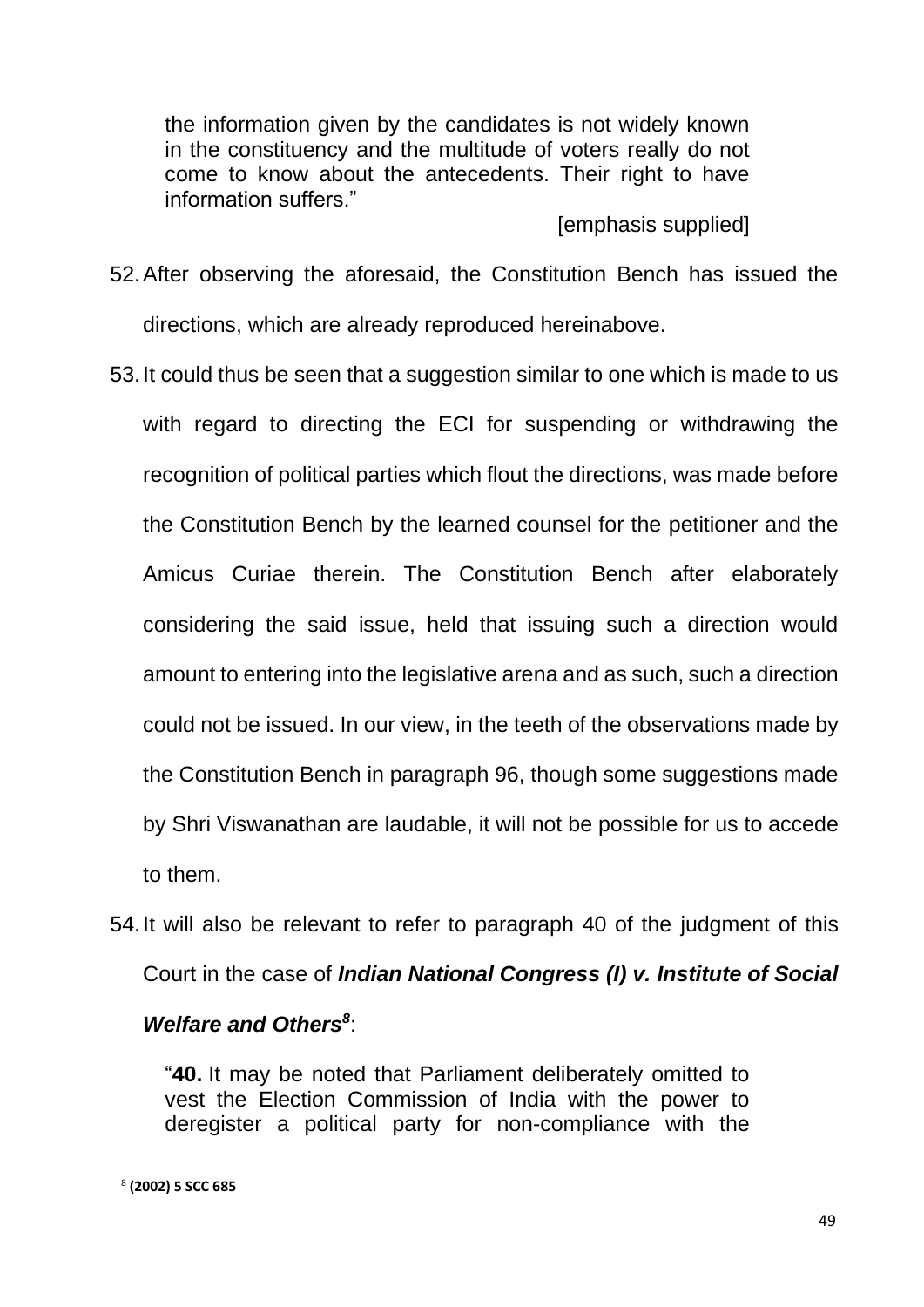conditions for the grant of such registration. This may be for the reason that under the Constitution the Election Commission of India is required to function independently and ensure free and fair elections. An enquiry into non-compliance with the conditions for the grant of registration might involve the Commission in matters of a political nature and could mean monitoring by the Commission of the political activities, programmes and ideologies of political parties. This position gets strengthened by the fact that on 30-6-1994 the Representation of the People (Second Amendment) Bill, 1994 was introduced in the Lok Sabha proposing to introduce Section 29-B whereunder a complaint could be made to the High Court within whose jurisdiction the main office of a political party is situated for cancelling the registration of the party on the ground that it bears a religious name or that its memorandum or rules and regulations are no longer conforming the provisions of Section 29-A(5) or that the activities are not in accordance with the said memorandum or rules and regulations. However, this Bill lapsed on the dissolution of the Lok Sabha in 1996 (see p. 507 of *How India Votes: Election Laws, Practice and Procedure* by V.S. Rama Devi and S.K. Mendiratta)."

55.It will further be relevant to refer to paragraph 137 in the judgment of this

Court in *Manoj Narula v. Union of India<sup>9</sup>* :

"**137.** In this respect, the Prime Minister is, of course, answerable to Parliament and is under the gaze of the watchful eye of the people of the country. *Despite the fact that certain limitations can be read into the Constitution and have been read in the past, the issue of the appointment of a suitable person as a Minister is not one which enables this Court to read implied limitations in the Constitution*."

[emphasis supplied]

56.It could thus be clearly seen that the Constitution Bench in the above case

has held that though certain limitations can be read into the Constitution,

<sup>9</sup> **(2014) 9 SCC 1**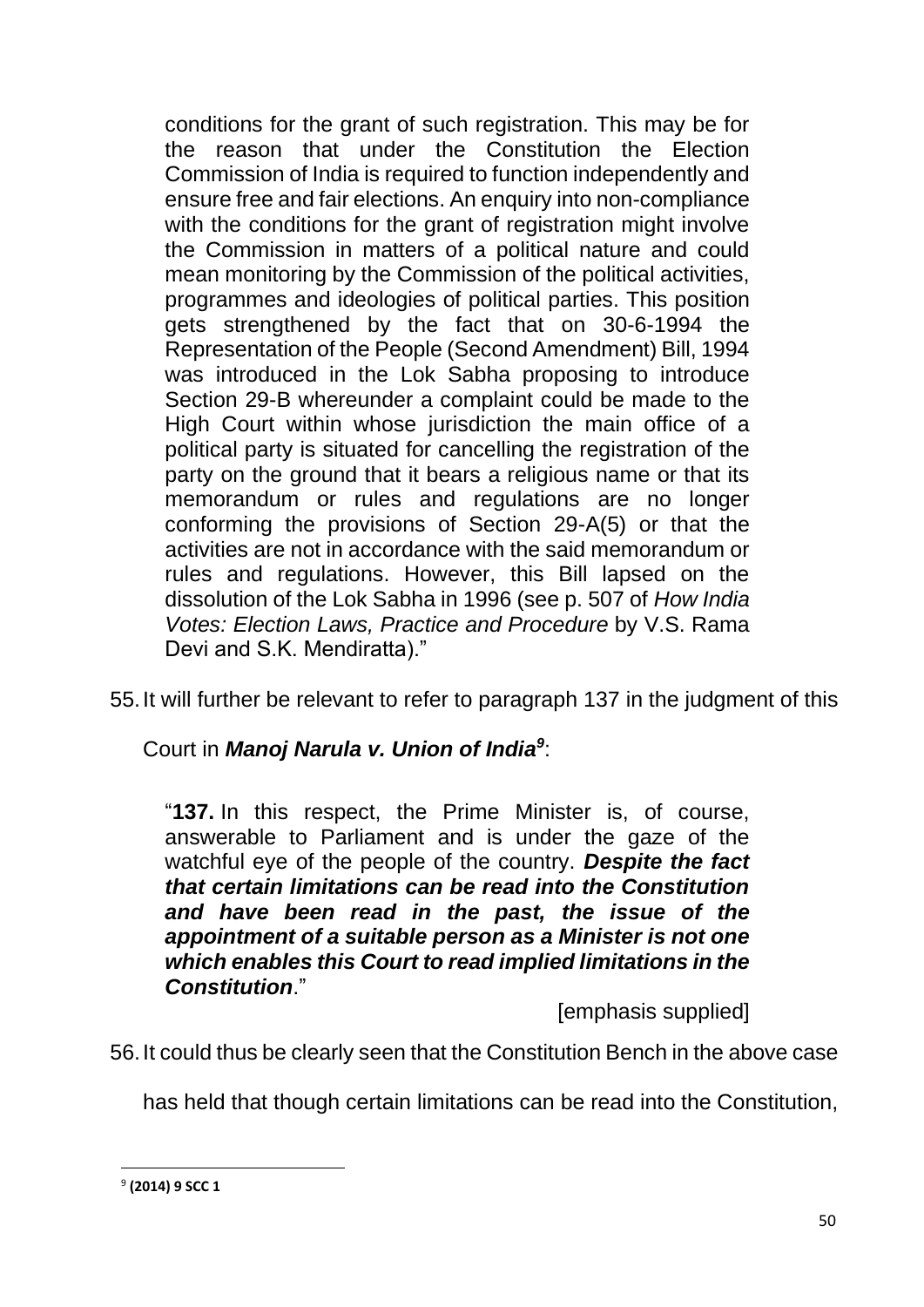the issue of appointment of a suitable person as a Minister is not one which enables the Court to read implied limitations into the Constitution.

- 57.In our view, for the same reasons, it will not be permissible for this Court to read any implied limitations and issue directions which would indirectly provide for disqualification of a candidate.
- 58.We now come to the facts pointed out to us by the Petitioner in Contempt Petition (Civil) 656/2020 and learned Amicus Curiae.
- 59.As far as Janata Dal United [Respondent No. 3] is concerned, the Petitioner in Contempt Petition (Civil) 656/2020 has pointed out that the reasons given by the party for the nomination of a candidate from the Belaganj Assembly are inadequate and not in consonance with the Order of Supreme Court dated 13.02.2020. Further, it has been pointed out to this Court by the learned Amicus Curiae in his report dated 09.04.2021 that the party has filed Form C1 and C2, which specifies the format for publication of criminal antecedents of candidates by the candidates and political parties respectively in newspapers, in a vague and mechanical manner. The Respondent No. 3 has not entered appearance or filed any counter affidavit to controvert this fact as on date of this Order. This being the case, we are of the view that the Respondent No. 3 is in contempt of the Order dated 13.02.2020 for failing to follow the directions of this Court in letter and spirit.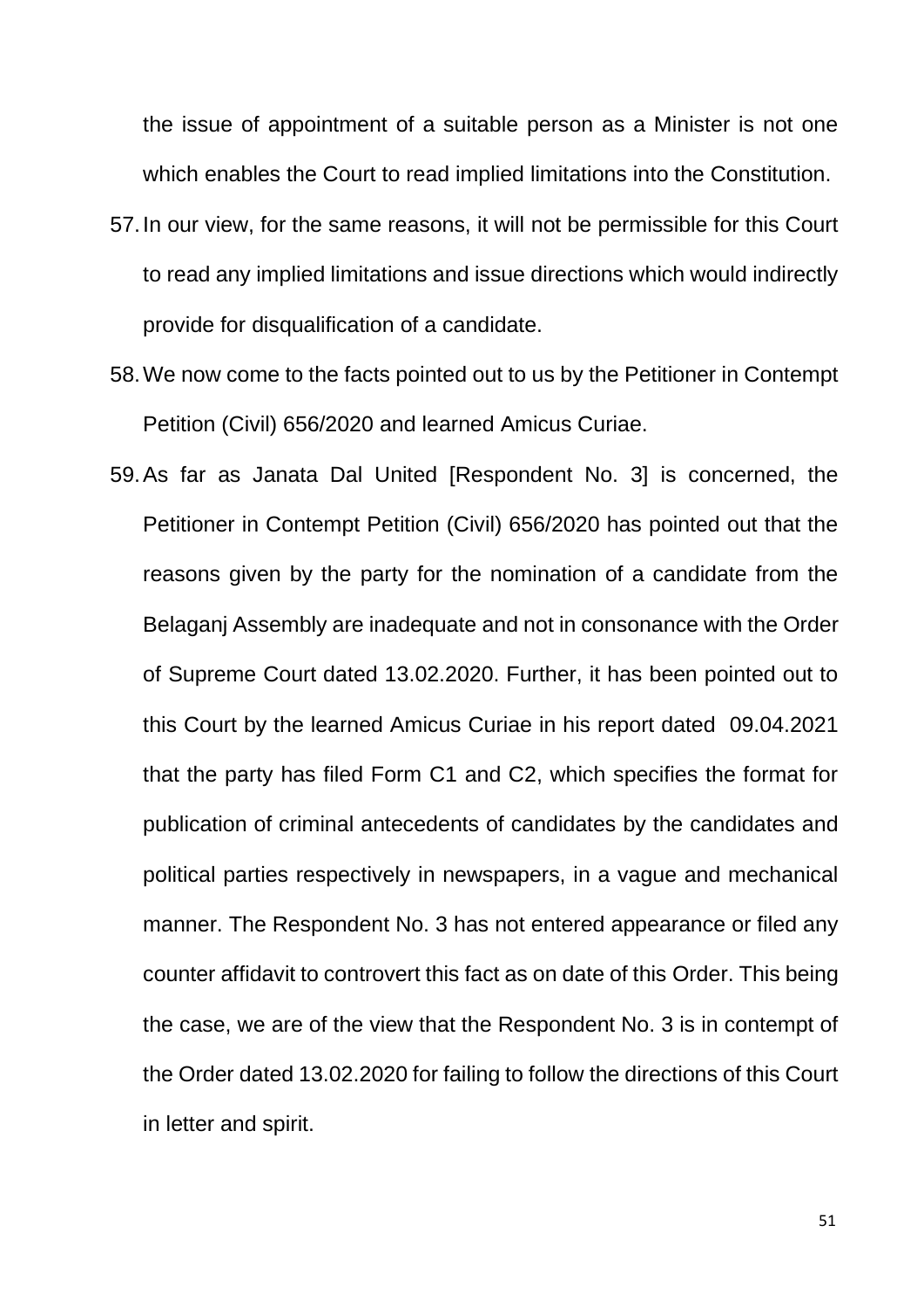- 60.As far as the Rashtriya Janta Dal [Respondent No. 4] is concerned, the Petitioner in Contempt Petition (Civil) 656/2020 and the Learned Amicus Curiae in his report dated 09.04.2021 have pointed out that the party has specifically provided 'winnability' as the only reason for selection of its candidates as against those without criminal antecedents. Shri Ajay Vikram Singh, learned counsel appearing on behalf of Respondent No. 4 has taken us through the Counter Affidavit dated 10.04.2021 and Additional Affidavit dated 13.07.2021 and submitted that the party had failed to adhere to the format specified by the ECI due to an inadvertent and bona fide mistake on part of its State Committee and that reasons were given by the party based on its own understanding of the form. On perusal of the aforementioned affidavits, we are of the view that the reason cited by Respondent No. 4 for non-compliance of directions issued by this Court is not acceptable and that the party has cited 'winnability' as the only reason for selection of candidates, which is in the teeth of our directions. This being the case, we are of the view that Respondent No. 4 is in contempt of the Order dated 13.02.2020 for failing to follow the directions of this Court in letter and spirit.
- 61.As far as the Lok Janshakti Party [Respondent No. 5] is concerned, the Petitioner in Contempt Petition (Civil) 656/2020 has pointed out, from the chart prepared by the ECI in its report dated 02.01.2020, that the party has given identical reasons for nomination of 5 candidates and further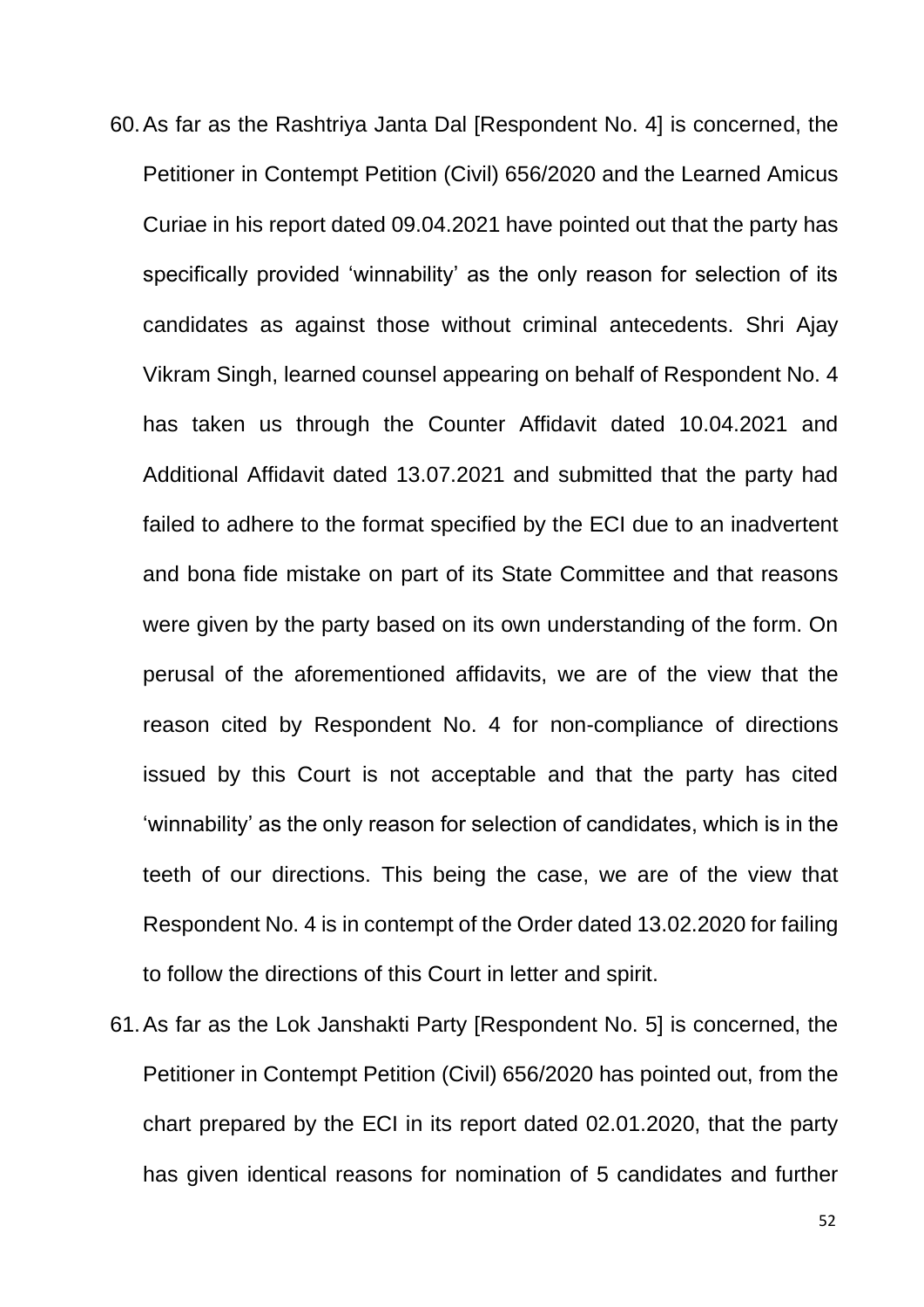that the publications have not been made in the format that has been prescribed. Further, it has been pointed out that the party has published the details in newspapers which are of low circulation in derogation of the Order dated 13.02.2020. This apart, the learned Amicus Curiae has pointed out in his report dated 09.04.2021 that party has filled Form C1 and C2, which specifies the format of publication of criminal antecedents in newspapers, in a vague and mechanical manner. Shri Shrish Kumar Mishra, learned counsel appearing on behalf of Respondent No. 5 took us through the Counter Affidavit dated 12.07.2021 and has submitted to this Court that the Forms, as required, have been published in various English, Urdu and Hindi newspapers. On perusal of the affidavits as aforementioned, it is undisputed that the party has given identical reasons for selection of 5 of its candidates and has also filled Form C2 in a mechanical manner. This being the case, we are of the view of Respondent No. 5 is in contempt of the Order dated 13.02.2020 for failing to follow the directions of this Court in letter and spirit.

62.As far as the Indian National Congress [Respondent No. 6] is concerned, the Petitioner in Contempt Petition (Civil) 656/2020 has pointed out that the criminal antecedents have been published in newspapers which are of low circulation and that the forms in which details of criminal antecedents have to be published have been filled in a mechanical manner. The learned Amicus Curiae has pointed out in his report dated

53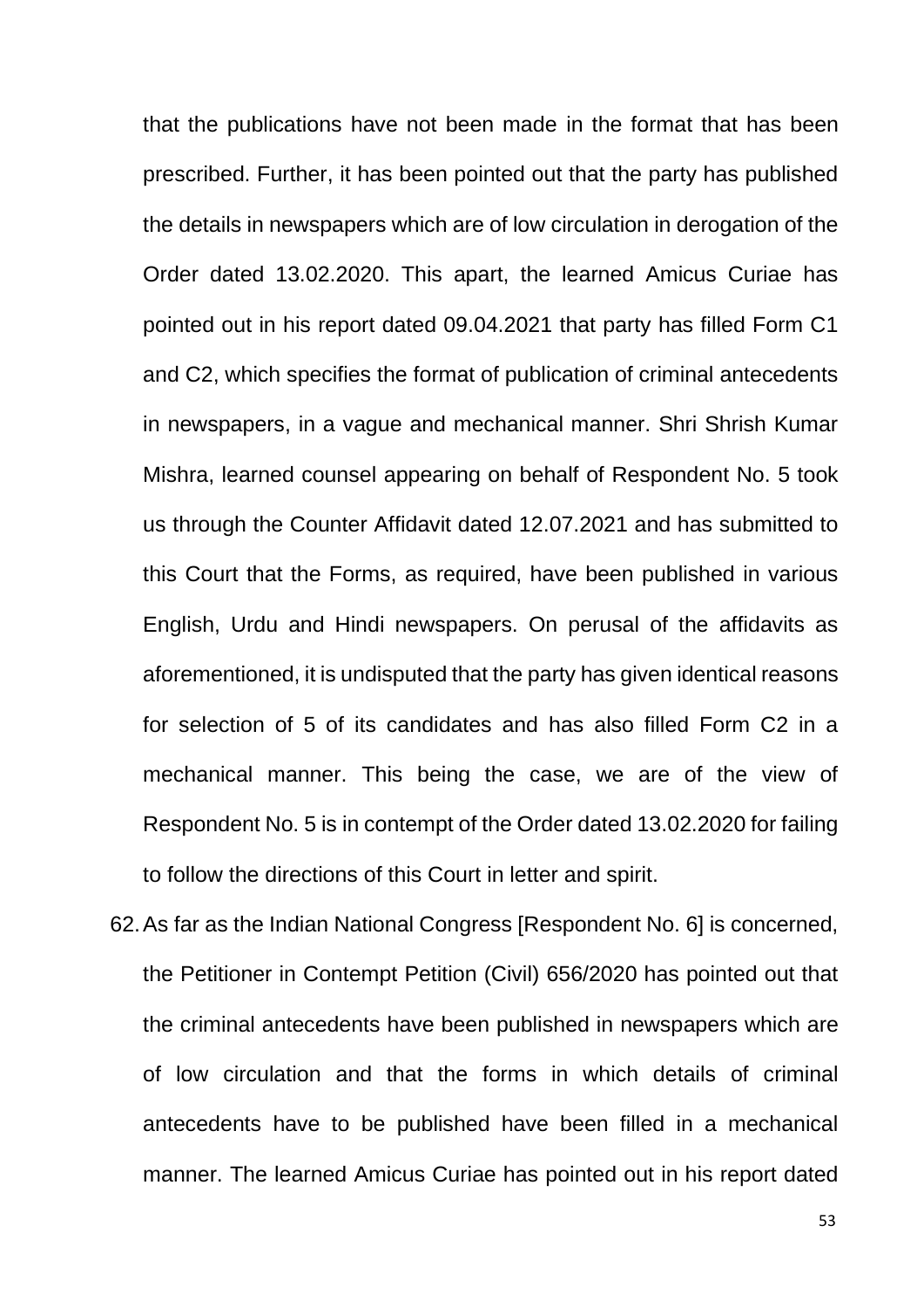09.04.2021 that the party has given reasons along the lines of 'winnability' for the selection of candidates that have been accused of serious offences such as Section 307, Indian Penal Code and Section 506, Indian Penal Code. Shri Nishant Patil, learned counsel appearing on behalf of Respondent No.6 took us through the Counter Affidavit dated 14.07.2021 and submitted that the party had followed all directions issued by this Court and that therefore they were not in contempt of our directions On perusal of the affidavits as aforementioned, we are of the view that Respondent No. 6 has not followed our directions contained in our Order dated 13.02.2020 in letter and spirit. This being the case, we are of the view of Respondent No. 6 is in contempt of the Order dated 13.02.2020.

63.As far as the Bharatiya Janata Party [Respondent No. 7] is concerned, the Petitioner in Contempt Petition (Civil) 656/2020, has pointed out that the criminal antecedents have been published in newspapers which are of low circulation and that the forms in which details of criminal antecedents have to be published have been filled in a mechanical manner. The ECI through its report dated 01.02.2020 has pointed out that while the party had submitted Form C-8 for 77 candidates, it was identified by the Chief Electoral Officer, Bihar that the party had published criminal antecedents in Form C-7 only for 76 candidates. The learned Amicus Curiae has pointed out in his report dated 09.04.2021 that the party has provided reasons for selection of candidates, by referring to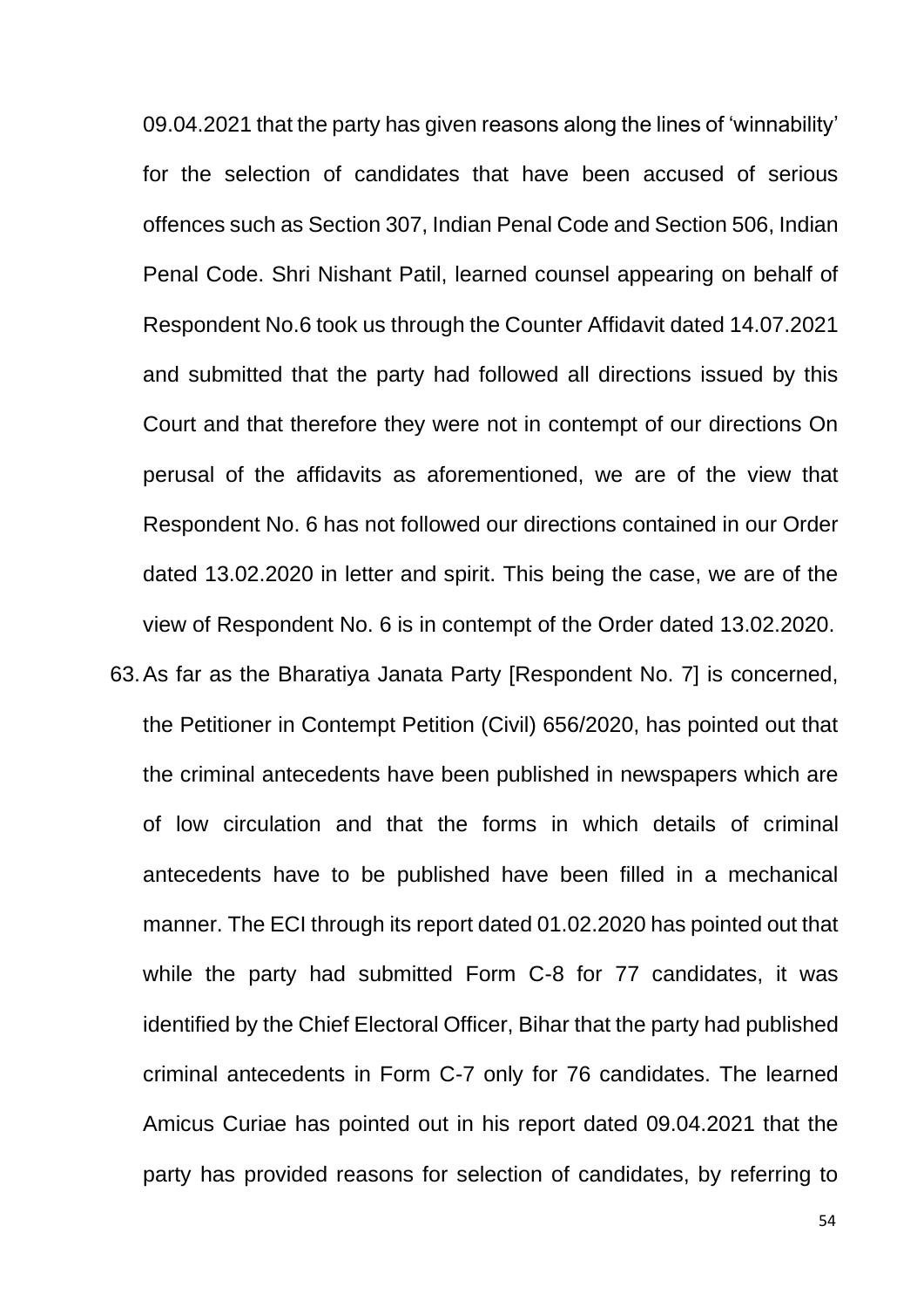serious offences such as offences under Section 386 of the Indian Penal Code and Section 506 of the Indian Penal Code and portraying them as cases that are of a trivial nature. Shri Shailesh Madiyal, learned counsel appearing on behalf of Respondent No. 7 referred to written submissions dated 22.07.2021 and submitted that Form C-7 for one of its candidates was not submitted due to an inadvertent error and that the party was otherwise wholly compliant with the directions contained in Order dated 13.02.2020. He further submitted that the party has provided reasons for selection of its candidates which are in line with our directions and that they must not therefore be held to be in contempt. On perusal of the aforementioned affidavits, we are of the view that the reason given by the party for failing to submit Form C-7 in respect of one of its candidates is not acceptable and that the party has not provided reasons for selection of its candidates which are in line with our directions. This being the case, the Respondent No. 7 is in contempt of the Order dated 13.02.2020.

64.As far as the Communist Party of India (Marxist) [Respondent No. 8] is concerned, the ECI in its report dated 01.02.2020 has pointed out that the party is one of the two parties that has not submitted the Form C7 or C8 for any of its candidates and therefore is fully non-compliant with our Order dated 13.02.2020. Shri P.V. Surendranath, learned senior advocate appearing on behalf of Respondent No. 8 took us through the counter affidavit dated 09.07.2021 and submitted that the election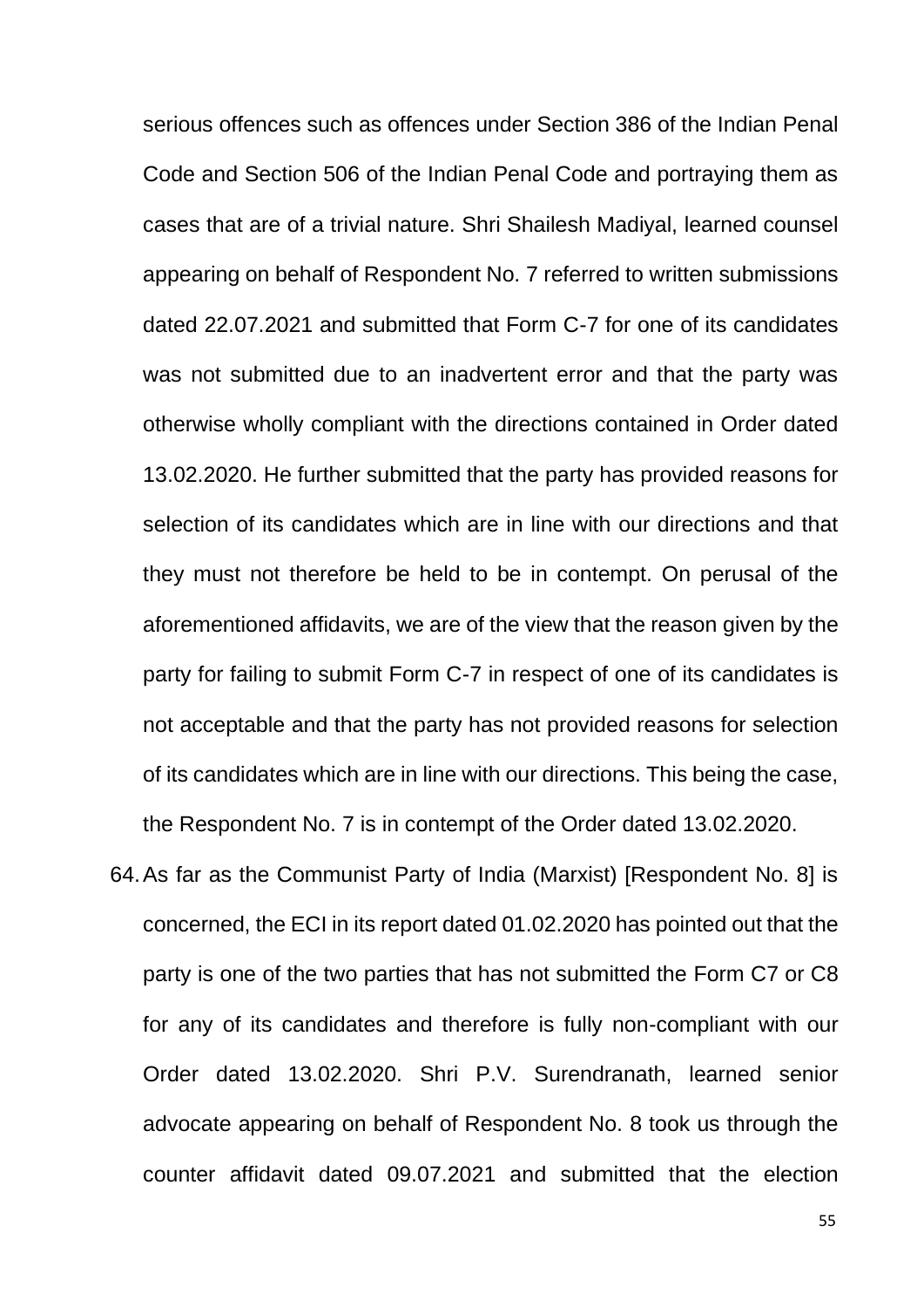process for the State of Bihar was coordinated by the State Committee of the party and that Form C7 and C8 were not submitted due to oversight on part of the State Committee. He further submitted that the party has attempted to comply with the directions of this Court insofar as declaration of information regarding criminal cases in newspapers and the website of the party is concerned and that the aforementioned act of non-compliance should be viewed as an isolated incident and its unconditional apology be accepted. On perusal of the aforementioned affidavits, we are of the view an oversight on part of the State Committee of the party cannot be a ground for non-compliance of the directions passed by this Court. This being the case, the Respondent No. 8 is in contempt of the Order dated 13.02.2020.

65.As far as the Nationalist Congress Party [Respondent No. 9] is concerned, the ECI in its report dated 01.02.2020 has pointed out that the party is one of the two parties that has not submitted the Form C7 or C8 for any of its candidates and therefore is fully non-compliant with our Order dated 13.02.2020. Shri Kapil Sibal and Shri Ritin Rai, learned senior counsel appearing on behalf of Respondent No. 9 took us through the counter affidavit dated 09.07.2021 and submitted that the party had on 09.03.2020 issued directions to all Presidents/Convenors of the State/Union Territory units of the party to ensure compliance of our Order dated 13.02.2020, however due to the dissolution of the party's State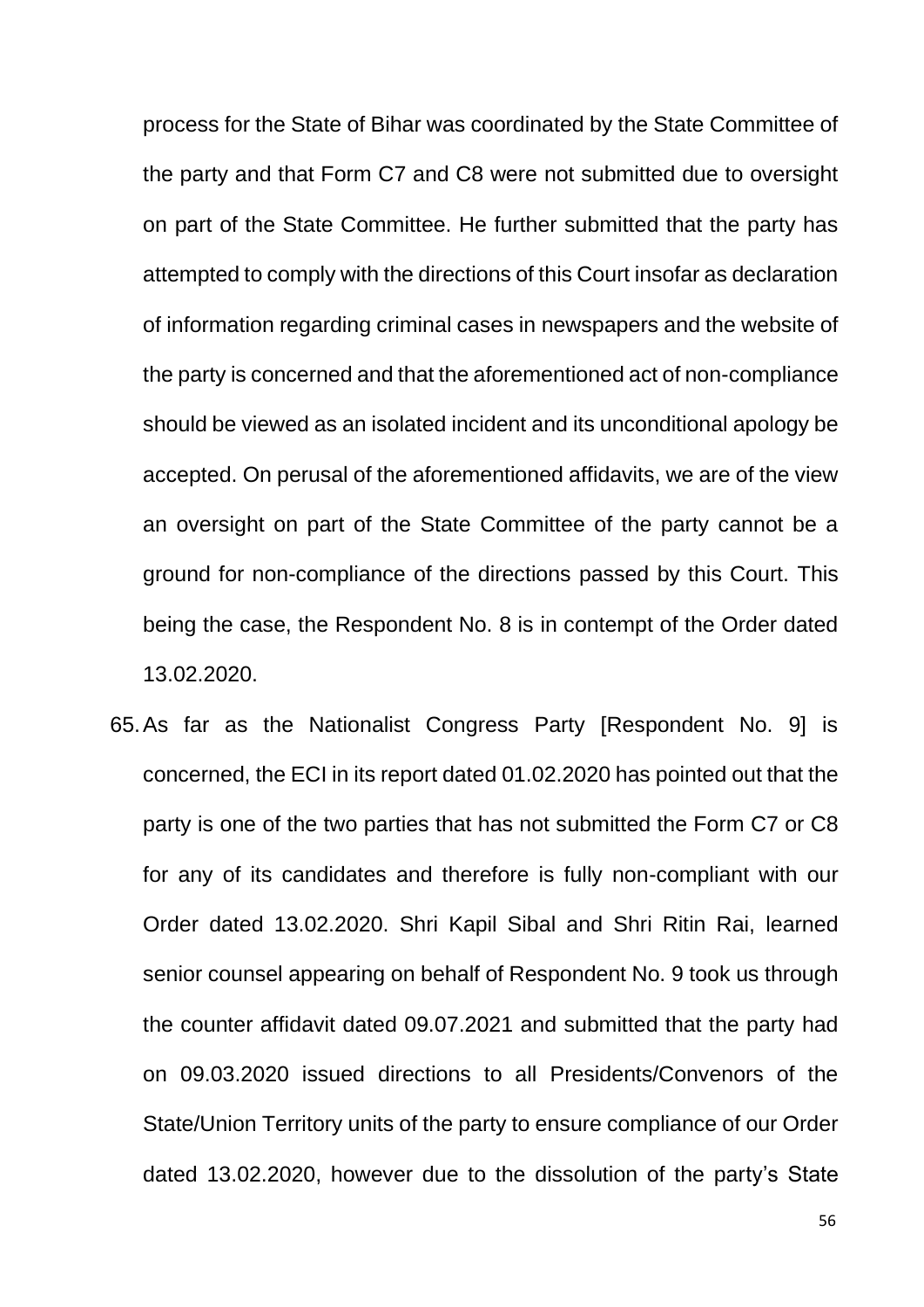Committee on 20.07.2020, the directions of this Court could not be complied with in the Bihar Elections. They further submitted that 18 candidates who had been identified by the party as having pending criminal cases had published their criminal antecedents in newspapers and that the aforementioned non-compliance be seen as an isolated incident and its apology be accepted. On perusal of the aforementioned affidavits, we are of the view that the dissolution of the State Committee of the party a few months prior to the election in the State of Bihar cannot be a ground for non-compliance of the directions passed by this Court. The Respondent No. 9 is in complete defiance of the directions contained in our Order dated 13.02.2021 and is therefore in contempt of the Order. 66.As far as the Bahujan Samaj Party [Respondent No. 10] is concerned, the Petitioner in Contempt Petition (Civil) 656/2020 has pointed out that the criminal antecedents have been published in newspapers which are of low circulation and that the forms in which details of criminal antecedents have to be published have been filled in a mechanical manner. The ECI through its report dated 01.02.2020 has pointed out that the party had only submitted requisite details for 27 candidates, while the Chief Electoral Officer, Bihar had found that there were 2 more candidates who had criminal antecedents. The learned Amicus Curiae has pointed out in his report dated 09.04.2021 that the party, in order to flout our directions, has justified the selection of some candidates who

57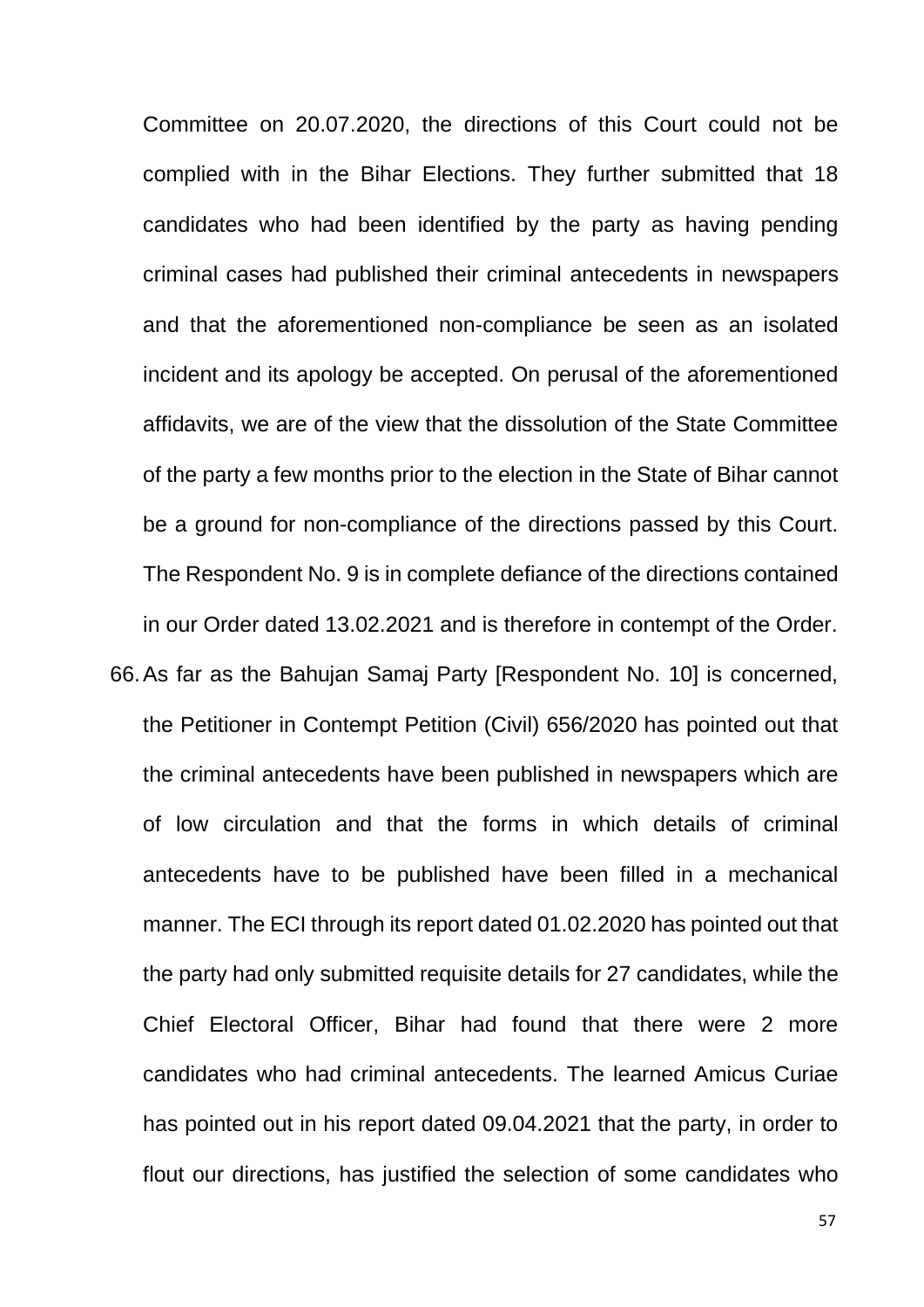have been accused of heinous offences such as Section 376, Indian Penal Code by stating that there no other applications which have been received for the candidature to that constituency. Shri Dinesh Dwivedi, learned senior advocate appearing on behalf of Respondent No. 10 took us through the Counter Affidavit dated 13.07.2021 and Additional Affidavit dated 13.07.2021 and submitted that the membership of one of the candidates with criminal antecedents whose details were not submitted to the ECI has since been cancelled and the said candidate has been expelled from the party on 14.04.2021 for submitting false affidavits to the party itself. As far as the other candidate identified by the Chief Elector Officer, Bihar is concerned, it has been submitted by the party that the requisite details have been submitted but have not been accounted for by the Chief Electoral Officer, Bihar. On perusal of the aforementioned affidavits, we are satisfied by the explanation given qua the 2 candidates. However, we must caution Respondent No. 10 not to pay lip service to our directions but to follow them in letter and spirit in the future including the directions contained in this judgment.

67.As far as the Communist Party of India [Respondent No. 11] is concerned, the Petitioner in Contempt Petition (Civil) 656/2020 has pointed out that that the criminal antecedents have been published in newspapers which are of low circulation and that the forms in which details of criminal antecedents have to be published have been filled in a mechanical

58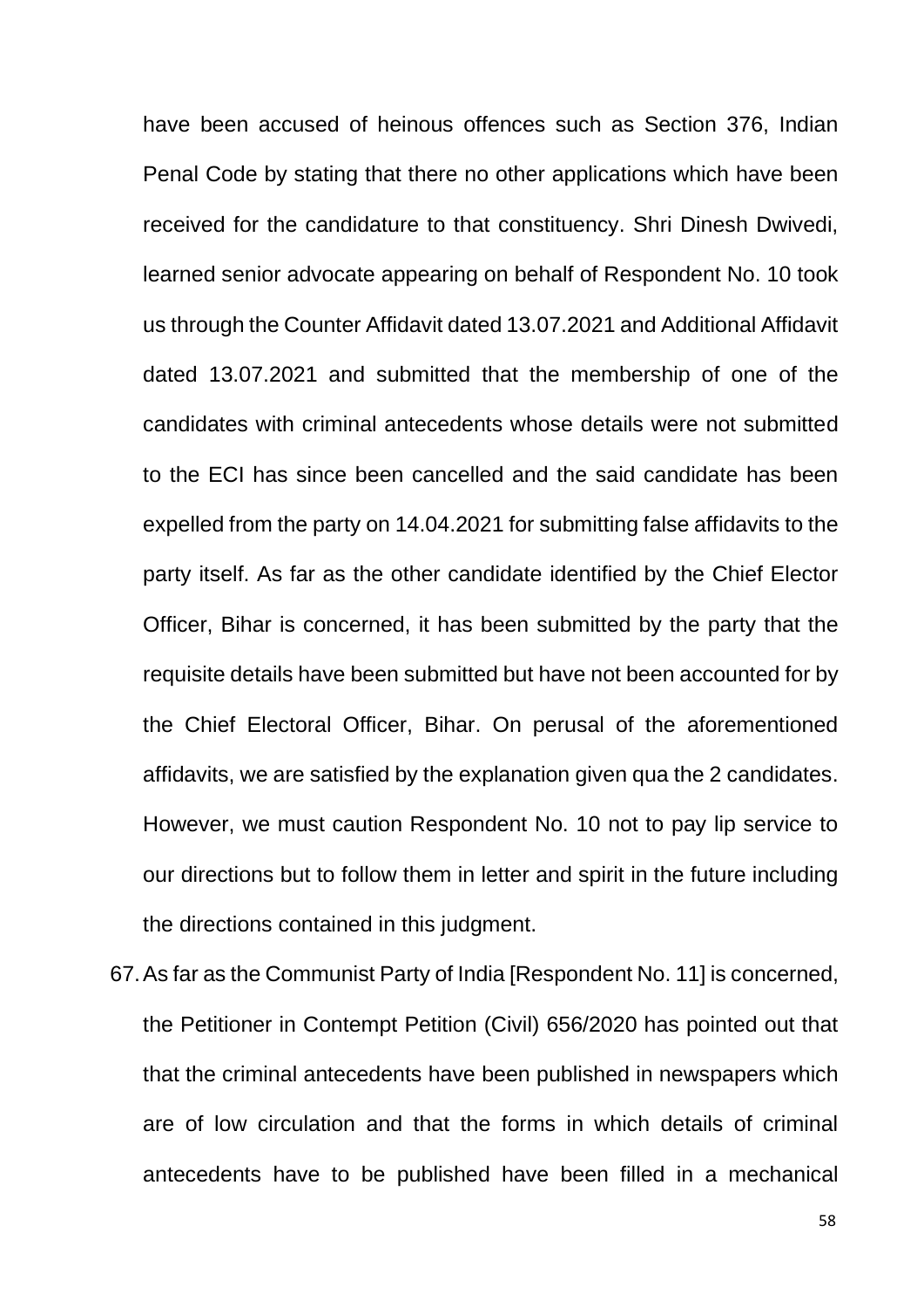manner. The learned Amicus Curiae has pointed out in his report dated 09.04.2021 that the party, in order to flout our directions, has justified the selection of some candidates who have been accused of serious offences such as offences under Section 307, Indian Penal Code and Section 506, Indian Penal Code by stating that the cases "do not have any substance". Shri B.K. Pal, learned counsel appearing on behalf of Respondent No. 11 has referred to the written arguments dated 22.07.2021 and submitted that the party has followed all directions issued by this Court and that any omission pointed out in the filling up of Form C-7 or C-8 may not be viewed as a wilful violation of our directions. On perusal of the aforementioned affidavits, we are of the view that the Respondent No. 11 has not followed the directions contained in our Order dated 13.02.2020 in letter and spirit. This being the case, the Respondent No. 11 is in contempt of the Order dated 13.02.2020.

68.As far as Rashtriya Lok Samta Party [Respondent no. 12] is concerned, the Petitioner in Contempt Petition (Civil) 656/2020 and the learned Amicus Curiae in his report dated 09.04.2021 have pointed out that the party has given the same reason for nominating 5 of its candidates. Respondent No. 12 has not entered appearance or filed any counter affidavit to controvert this fact. This being the case, it is undisputed that the party has given identical reasons for selection of 5 of its candidates in a stereotyped manner. Therefore, we are of the view that Respondent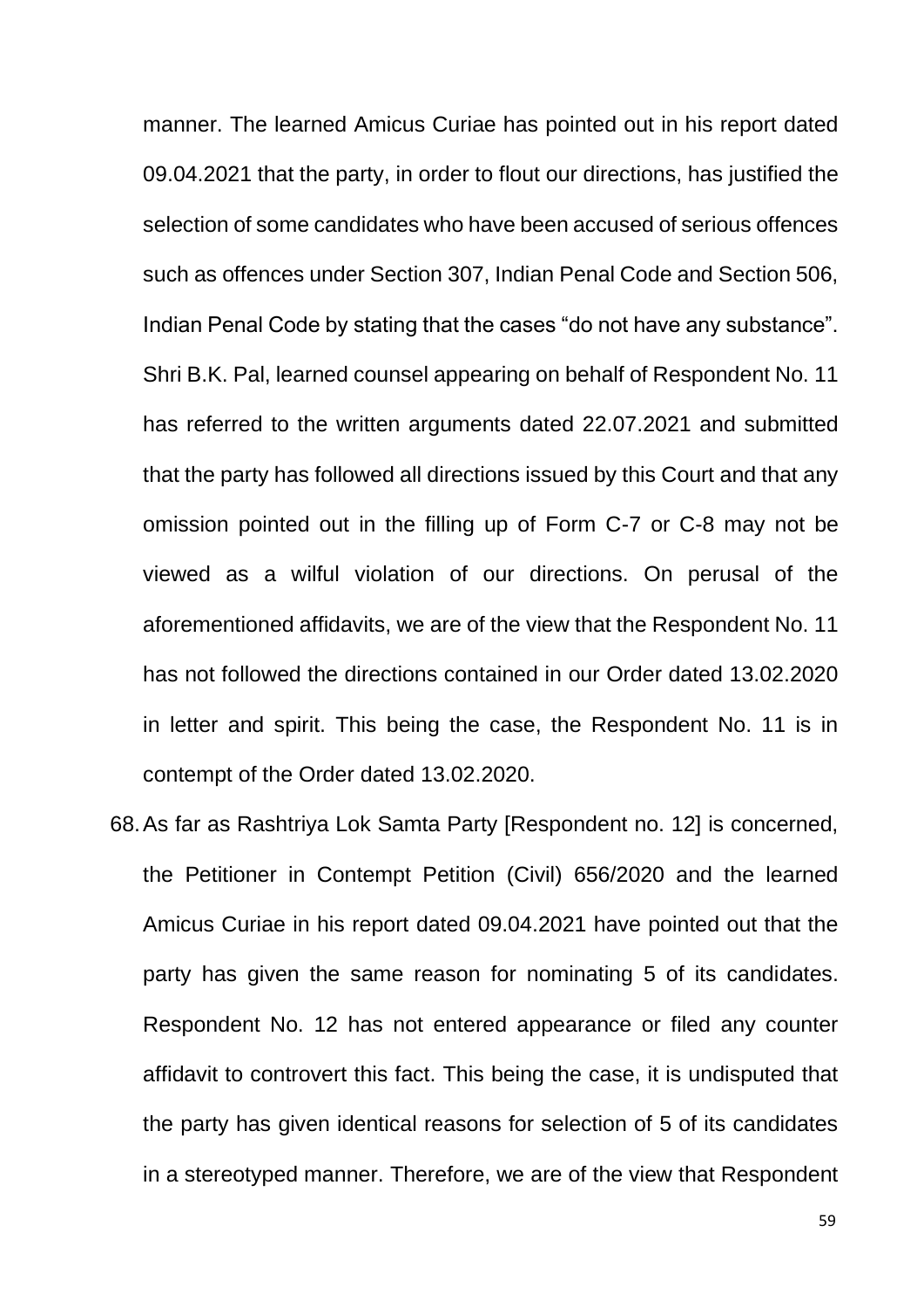No. 12 is in contempt of our Order dated 13.02.2020 for failing to follow the directions of this Court in letter and spirit.

- 69.Though we have held the Respondent No. 3 to 9, 11 and 12 guilty of having committed contempt of our Order dated 13.02.2020, taking into consideration that these were the first elections which were conducted after issuance of our directions, we are inclined to take a lenient view in the matter. However, we warn them that they should be cautious in future and ensure that the directions issued by this Court as well as the ECI are followed in letter and spirit. We direct the Respondent Nos. 3,4,5,6,7 and 11 to deposit an amount of INR 1 Lakh each in the account created by the ECI as specified in this judgment in paragraph 73(iii) within a period of 8 weeks from the date of this judgment. Insofar as Respondent Nos. 8 and 9 are concerned, since they have not at all complied with the directions issued by this Court, we direct them to deposit an amount of INR 5 Lakh each in the aforesaid account within the aforesaid period.
- 70.Insofar as the ECI is concerned, we accept the argument of Shri Vikas Singh that they cannot said to have committed any contempt of our Order dated 13.02.2020 as the circumstances pointed out by him clearly show that the ECI did bring to our notice the flouting of our directions contained in the said order. We must, however, caution the ECI to do so as promptly as possible in future so that prompt action may be taken by this Court, it

60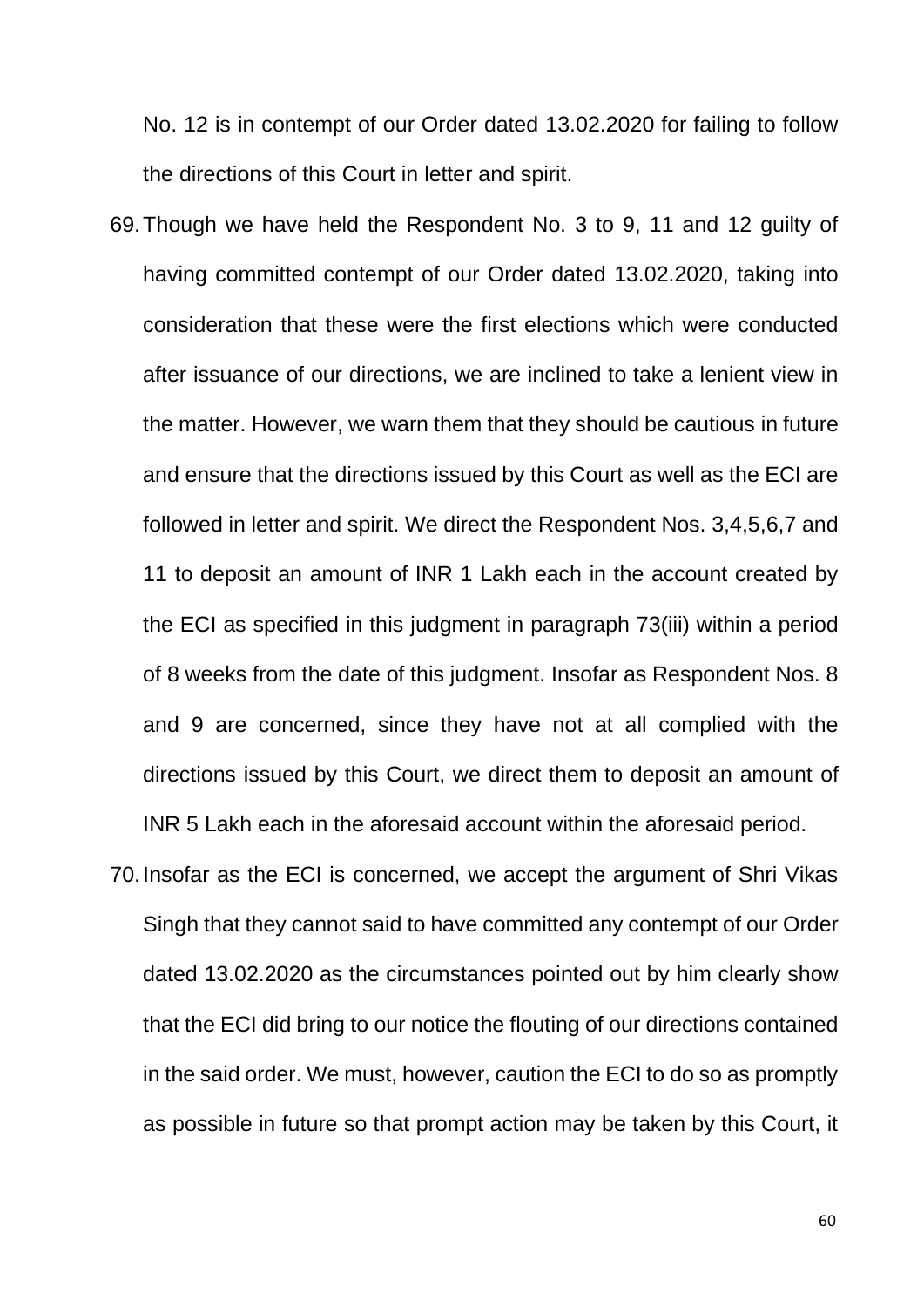being understood that the ECI must by itself take prompt action in accordance with the directions contained in this Order.

- 71.No one can deny that the menace of criminalisation in the Indian political system is growing day by day. Also, no one can deny that for maintaining purity of political system, persons with criminal antecedents and who are involved in criminalisation of political system should not be permitted to be the law-makers. The only question is, whether this Court can do so by issuing directions which do not have foundation in the statutory provisions.
- 72.This Court, time and again, has appealed to the law-makers of the Country to rise to the occasion and take steps for bringing out necessary amendments so that the involvement of persons with criminal antecedents in polity is prohibited. All these appeals have fallen on the deaf ears. The political parties refuse to wake up from deep slumber. However, in view of the constitutional scheme of separation of powers, though we desire that something urgently requires to be done in the matter, our hands are tied and we cannot transgress into the area reserved for the legislative arm of the State. We can only appeal to the conscience of the law-makers and hope that they will wake up soon and carry out a major surgery for weeding out the malignancy of criminalisation in politics.

61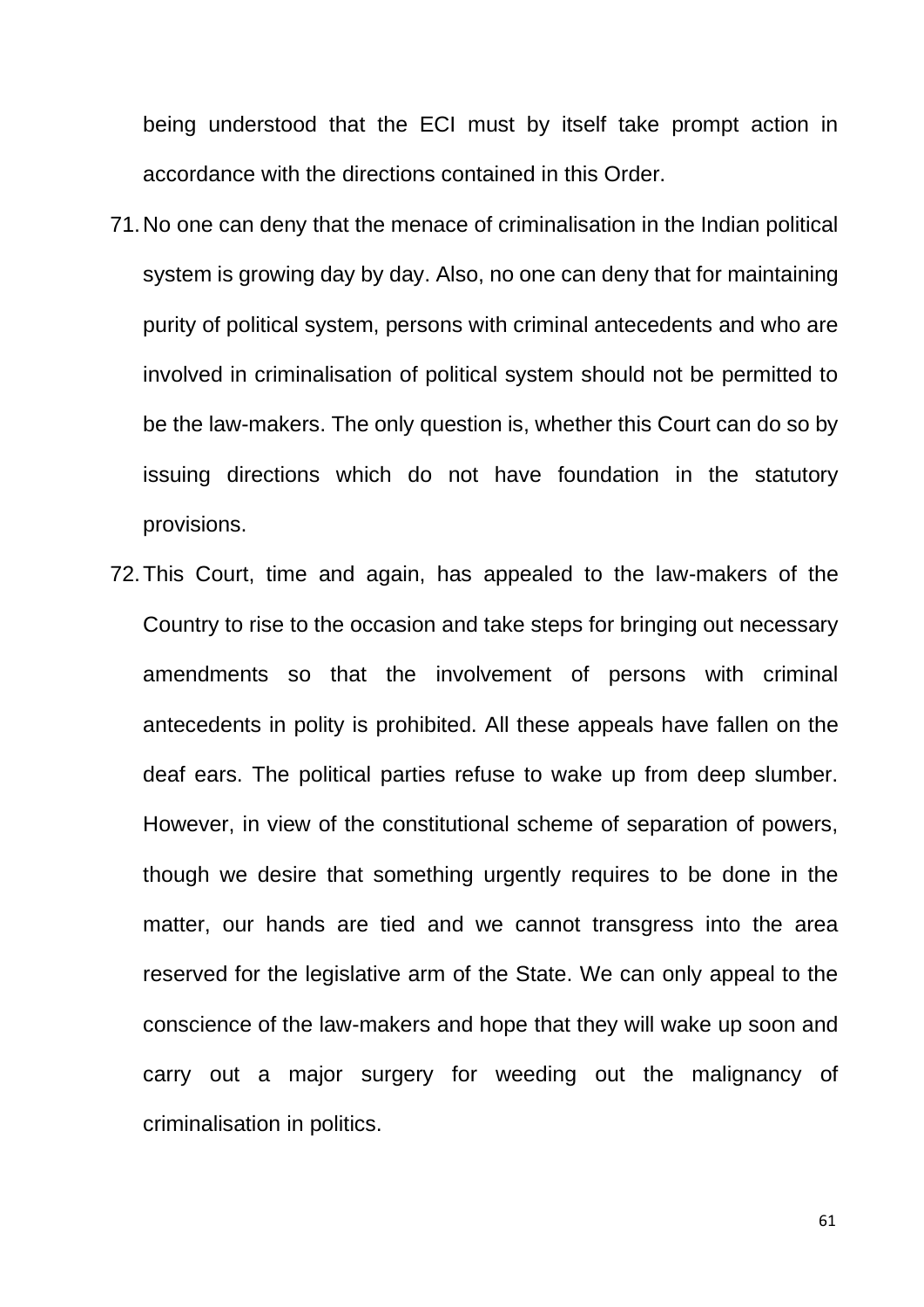73.In furtherance of the directions issued by the Constitution Bench in *Public Interest Foundation (supra)* and our Order dated 13.02.2020, in order to make the right of information of a voter more effective and meaningful, we find it necessary to issue the following further directions:

- (i) Political parties are to publish information regarding criminal antecedents of candidates on the homepage of their websites, thus making it easier for the voter to get to the information that has to be supplied. It will also become necessary now to have on the homepage a caption which states "candidates with criminal antecedents";
- (ii) The ECI is directed to create a dedicated mobile application containing information published by candidates regarding their criminal antecedents, so that at one stroke, each voter gets such information on his/her mobile phone;
- (iii) The ECI is directed to carry out an extensive awareness campaign to make every voter aware about his right to know and the availability of information regarding criminal antecedents of all contesting candidates. This shall be done across various platforms, including social media, websites, TV ads, prime time debates, pamphlets, etc. A fund must be created for this purpose within a period of 4 weeks into which fines for contempt of Court may be directed to be paid;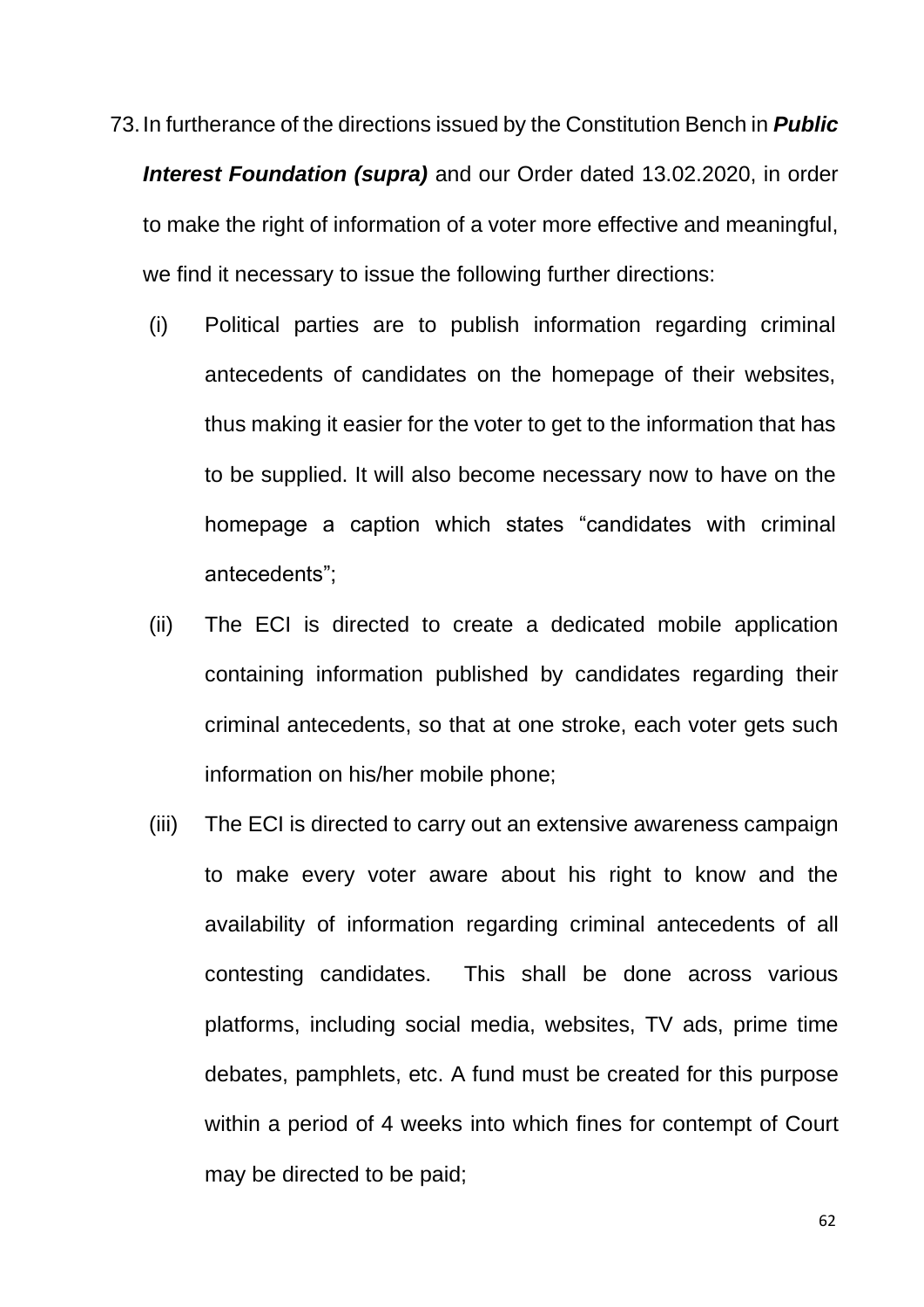- (iv) For the aforesaid purposes, the ECI is also directed to create a separate cell which will also monitor the required compliances so that this Court can be apprised promptly of non-compliance by any political party of the directions contained in this Court's Orders, as fleshed out by the ECI, in instructions, letters and circulars issued in this behalf;
- (v) We clarify that the direction in paragraph 4.4 of our Order dated 13.02.2020 be modified and it is clarified that the details which are required to be published, shall be published within 48 hours of the selection of the candidate and not prior to two weeks before the first date of filing of nominations; and
- (vi) We reiterate that if such a political party fails to submit such compliance report with the ECI, the ECI shall bring such noncompliance by the political party to the notice of this Court as being in contempt of this Court's Orders/directions, which shall in future be viewed very seriously.
- 74.We are extremely indebted to Shri K.V. Viswanathan, learned Amicus Curiae who has assisted this Court in the highest traditions of the Bar. We thank him for his valuable assistance.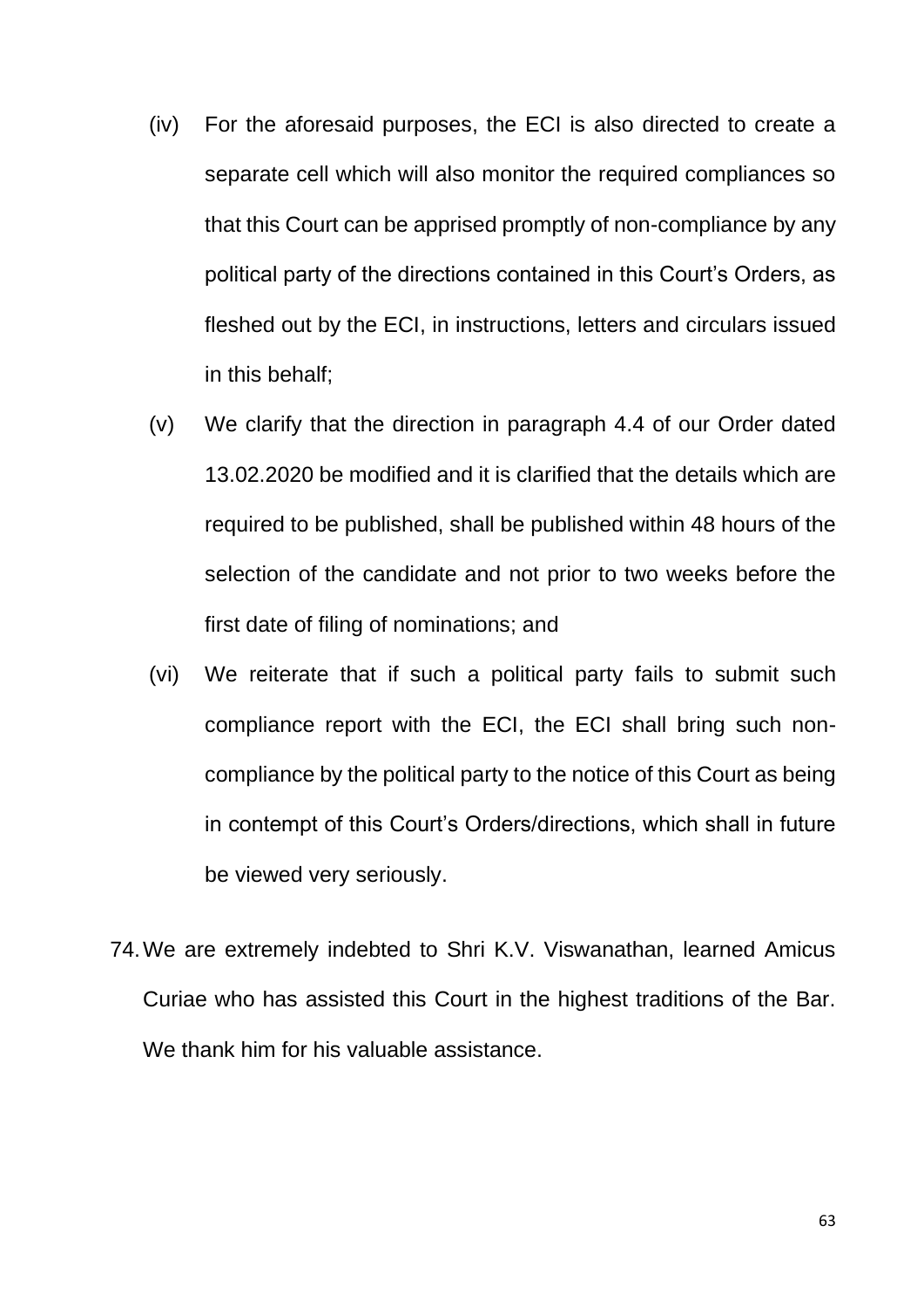75.Contempt Petition (Civil) 656/2020 and M.A.(Diary No. 2680/2021) is disposed of in terms of this judgment.

> **………………….......................J. [ROHINTON FALI NARIMAN]**

**………………….......................J. [B.R. GAVAI]**

**New Delhi; August 10, 2021.**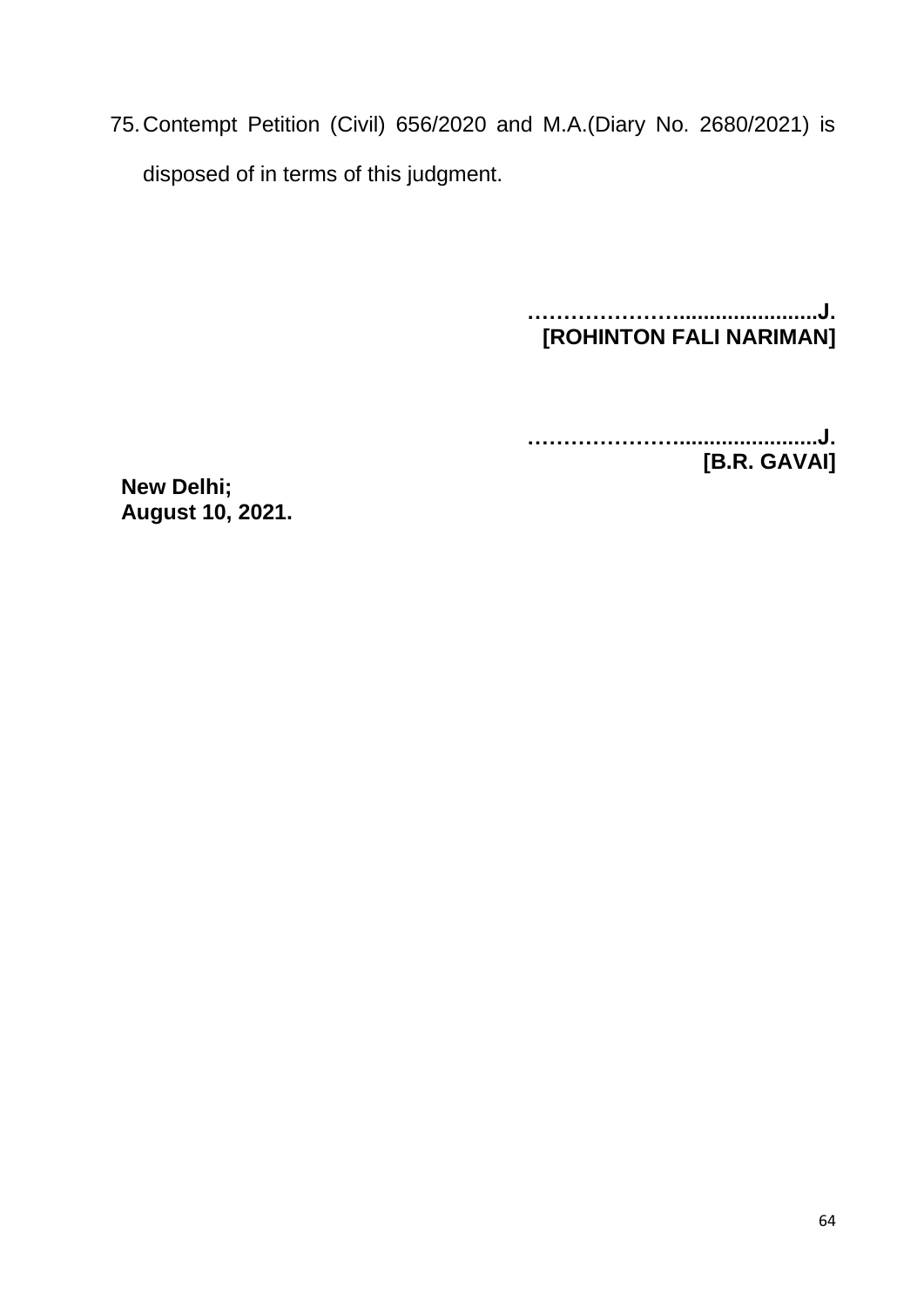#### **ANNEXURE – I**

| (References are to page numbers in the ECI's affidavit) |                             |                                                                     |                                    |                                                         |
|---------------------------------------------------------|-----------------------------|---------------------------------------------------------------------|------------------------------------|---------------------------------------------------------|
| Sr. no.                                                 | Name of the candidate       | Nature of some grave offences                                       | <b>Reason for selection of</b>     | <b>Reason for non-selection of</b>                      |
| <b>And Page</b>                                         | and Name of the             | against the Candidate                                               | Candidate                          | other Candidates                                        |
| No.                                                     | <b>Political Party</b>      |                                                                     |                                    |                                                         |
|                                                         |                             |                                                                     |                                    |                                                         |
| 2.                                                      | Shri Rajeshwar Raj          | Abetment of offence punishable with                                 | He is having a Degree in M.A.,     | Keeping in view, the services                           |
|                                                         |                             | death or Imprisonment for life- u/s 115                             | LLB. He is a social worker.        | rendered by him specially, in                           |
| <b>(Page 20)</b>                                        | <b>Bhartiya Janta Party</b> | and 114 of IPC                                                      | <b>His Criminal Antecedents</b>    | the<br>constituency<br>and                              |
|                                                         | (BJP)                       | Criminal Intimidation u/s 506 of IPC                                | are trivial in nature.             | considering the trivial nature of                       |
|                                                         |                             |                                                                     |                                    | case he was preferred over                              |
|                                                         |                             |                                                                     |                                    | other candidates.                                       |
|                                                         |                             |                                                                     |                                    |                                                         |
| $\overline{4}$ .                                        | Shri Birendra Singh         | Extortion by putting a person in fear of                            | <b>Criminal Cases are not very</b> | Criminal cases pending against                          |
|                                                         |                             | death or of Grievous hurt, in order to                              | serious in nature. He is a well    | him are not serious in nature                           |
| (Page 22)                                               | <b>Bhartiya Janta Party</b> | commit extortion- u/s 386 of IPC                                    | known social and political         | and considering his reputation,                         |
|                                                         | (BJP)                       | Criminal Breach of trust by a clerk or<br>servant- $u/s$ 408 of IPC | worker having very good            | the party has preferred his<br>candidature over others. |
|                                                         |                             |                                                                     | reputation in the society.         |                                                         |
| 5.                                                      | Shri Pawan Kumar            | Extortion by putting a person in fear of                            | He is a well known social          | Most of these cases are trivial in                      |
|                                                         | Yadav                       | death or of Grievous hurt, in order to                              | worker having very good            | nature except once in which he                          |
| (Page 23)                                               |                             | commit extortion- u/s 386 of IPC                                    | reputation in the society and      | has been implicated due to                              |
|                                                         | <b>Bhartiya Janta Party</b> | Criminal Intimidation u/s 506 of IPC                                | he has been tirelessly working     | political rivalry. He associated                        |
|                                                         | (BJP)                       | Forgery of valuable security, will, etc.                            | for welfare and development        | with the people of his area for                         |
|                                                         |                             | $u/s$ 467 of IPC                                                    | the villages. He has<br>of         | local development. Hence he                             |
|                                                         |                             |                                                                     | contributed a lot in the           |                                                         |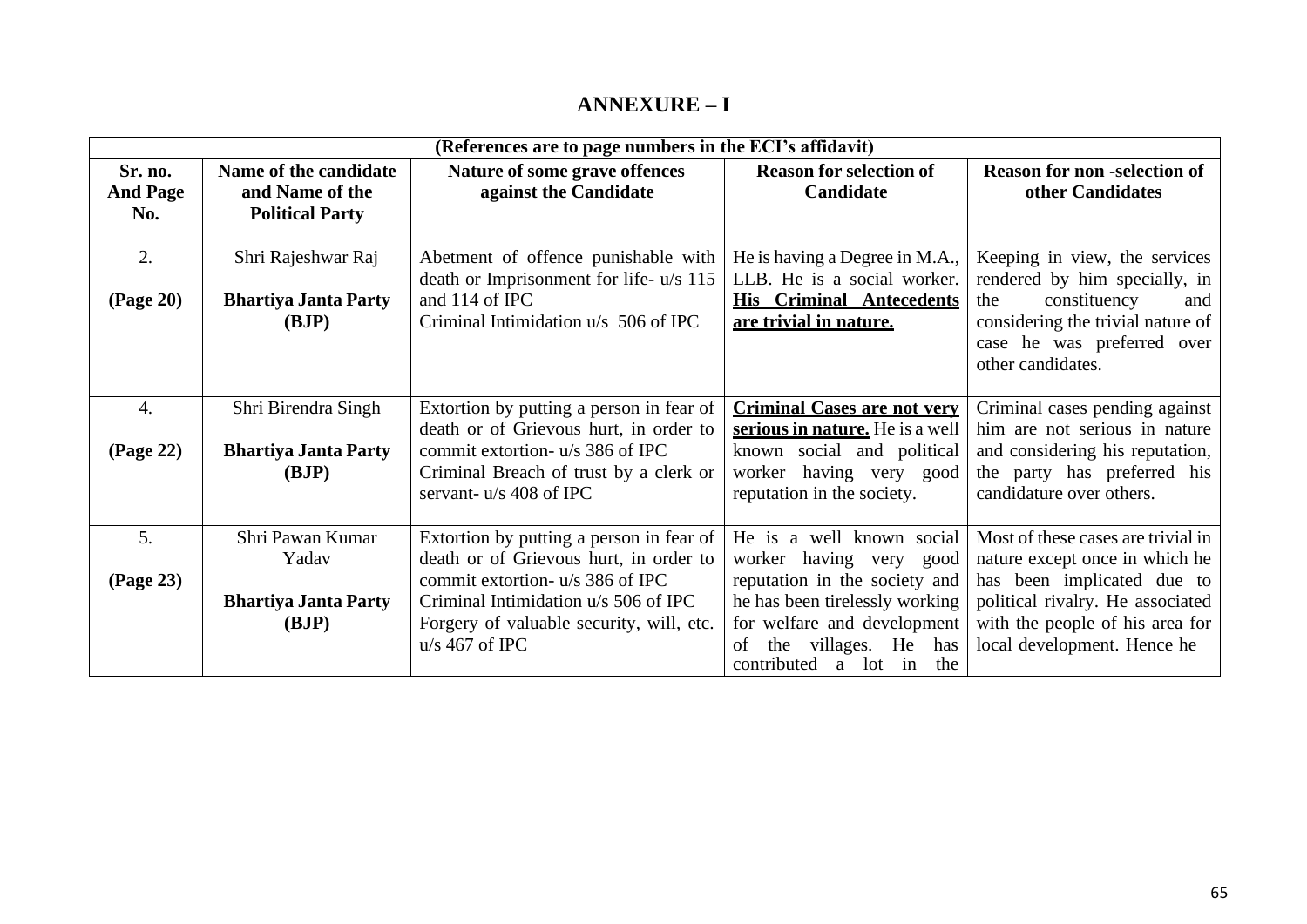|                 |                                                                         | Forgery for purpose of cheating u/s 468<br>of IPC                                                                                                                                    | construction of Bandh on local<br>rivers. He has been helping<br>children<br>their<br>in<br>poor<br>education through financialaid<br>and also to underprivileged<br>persons.                                                              | has been preferred over any<br>other candidate.                                                                                                                                                                                                                             |
|-----------------|-------------------------------------------------------------------------|--------------------------------------------------------------------------------------------------------------------------------------------------------------------------------------|--------------------------------------------------------------------------------------------------------------------------------------------------------------------------------------------------------------------------------------------|-----------------------------------------------------------------------------------------------------------------------------------------------------------------------------------------------------------------------------------------------------------------------------|
| 6.<br>(Page 24) | Shri Manoj Kumar<br><b>Janata Dal (United)</b><br>[JD(U)]               | Theft in dwelling house- u/s 380 of IPC<br>Mischief by fire or explosive with intent<br>to destroy house, etc.- u/s 436 of IPC<br>Voluntary causing grievous hurt- u/s<br>325 of IPC | He is a popular organic farmer<br>from Bihar. His contribution<br>in the field of chemical free<br>organic<br>agriculture<br>is<br>unparalleled in the state of<br>Bihar. He is seed aver too with<br>large collection of native<br>seeds. | Large number of farmers in<br>Bihar and our party<br>have<br>the<br>requested<br>state<br>party<br>leadership to field him as a<br>candidate. He is more popular<br>than any other aspirants of the<br>party in his constituency.                                           |
| 9.<br>(Page 27) | Shri Narendra Narayan<br>Yadav<br><b>Janata Dal (United)</b><br>[JD(U)] | Murder- u/s 302 of IPC<br>Criminal Conspiracy- $u/s$ 120(B) of IPC<br>Using arms and ammunition- u/s 27 of<br>Arms act                                                               | He is a Social Worker. He has<br>worked<br>the<br>among<br>downtrodden<br>people<br>and<br>weaker sections of the society.<br>He has motivated poor people<br>in the society to send their<br>children to school.                          | According<br>the<br>to<br>report<br>received from the local party<br>workers, the popularity and<br>reputation of other aspirants<br>from the constituency does not<br>match that of Shri Narendra<br>Narayan yadav. Moreover the<br>abovementioned case is 21 year<br>old. |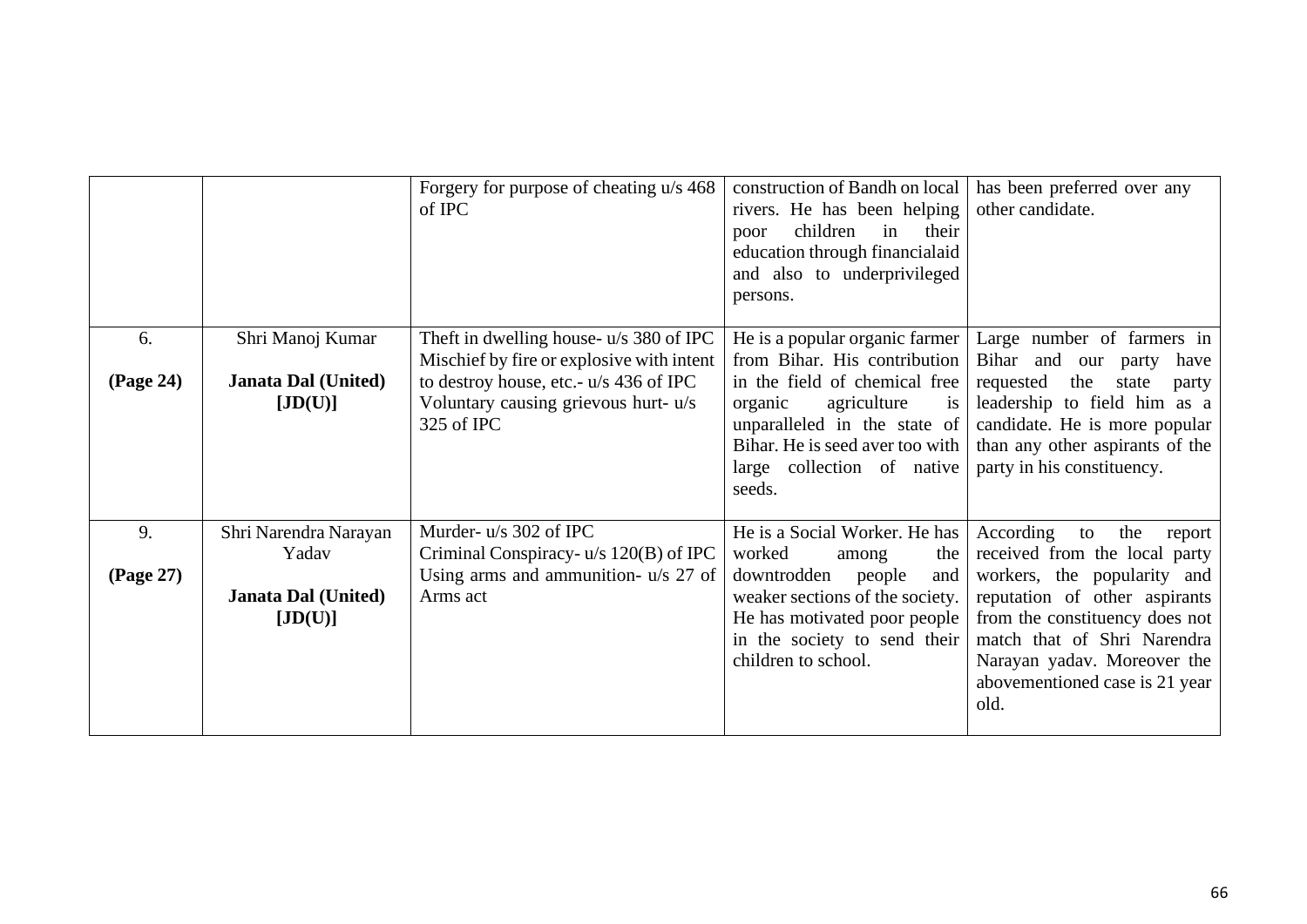| 11.                     | Shri Lokesh Ram<br>Rashtriya Lok Samata<br>Party<br>(RLSP)<br>(RLSP)<br>has given the<br>for<br>reason<br>same<br>selection of all<br>their<br>candidates at Sr. nos. 11<br>to $15$ ) | Refusing to sign statement- u/s 180 of<br><b>IPC</b><br>Rioting- $u/s$ 147 & 148 of IPC<br>Lurking house trespass or house<br>breaking by night- u/s 456 of IPC<br>Criminal Breach of trust-u/s 406 of IPC | He is doing social work for<br>many years. The charges have<br>no substance, are politically<br>motivated as per the demand<br>of the local works people in<br>the constituency. | As above as well as amongst the<br>leader of the party found him<br>more suitable and dedicated. |
|-------------------------|---------------------------------------------------------------------------------------------------------------------------------------------------------------------------------------|------------------------------------------------------------------------------------------------------------------------------------------------------------------------------------------------------------|----------------------------------------------------------------------------------------------------------------------------------------------------------------------------------|--------------------------------------------------------------------------------------------------|
| 12.<br><b>(Page 30)</b> | Shri Ram Pukar Sinha<br>Rashtriya Lok Samata<br>Party (RLSP)                                                                                                                          | Attempt to murder- u/s 307 of IPC<br>Kidnapping or abducting in order to<br>murder- u/s 364 of IPC<br>Voluntary causing hurt by dangerous<br>weapons or means- u/s 324 of IPC                              | He is doing social work for<br>many years. The charges have<br>no substance, are politically<br>motivated as per the demand<br>of the local works people in<br>the constituency. | As above as well as amongst the<br>leader of the party found him<br>more suitable and dedicated. |
| 13.<br>(Page 31)        | Shri Chandrika Paswan<br>Rashtriya Lok Samata<br>Party (RLSP)                                                                                                                         | Disobedience<br>order<br>duly<br>to<br>promulgated by public servant- u/s 188<br>of IPC                                                                                                                    | He is doing social work for<br>many years. The charges have<br>no substance, are politically<br>motivated as per the demand<br>of the local works people in<br>the constituency. | As above as well as amongst the<br>leader of the party found him<br>more suitable and dedicated. |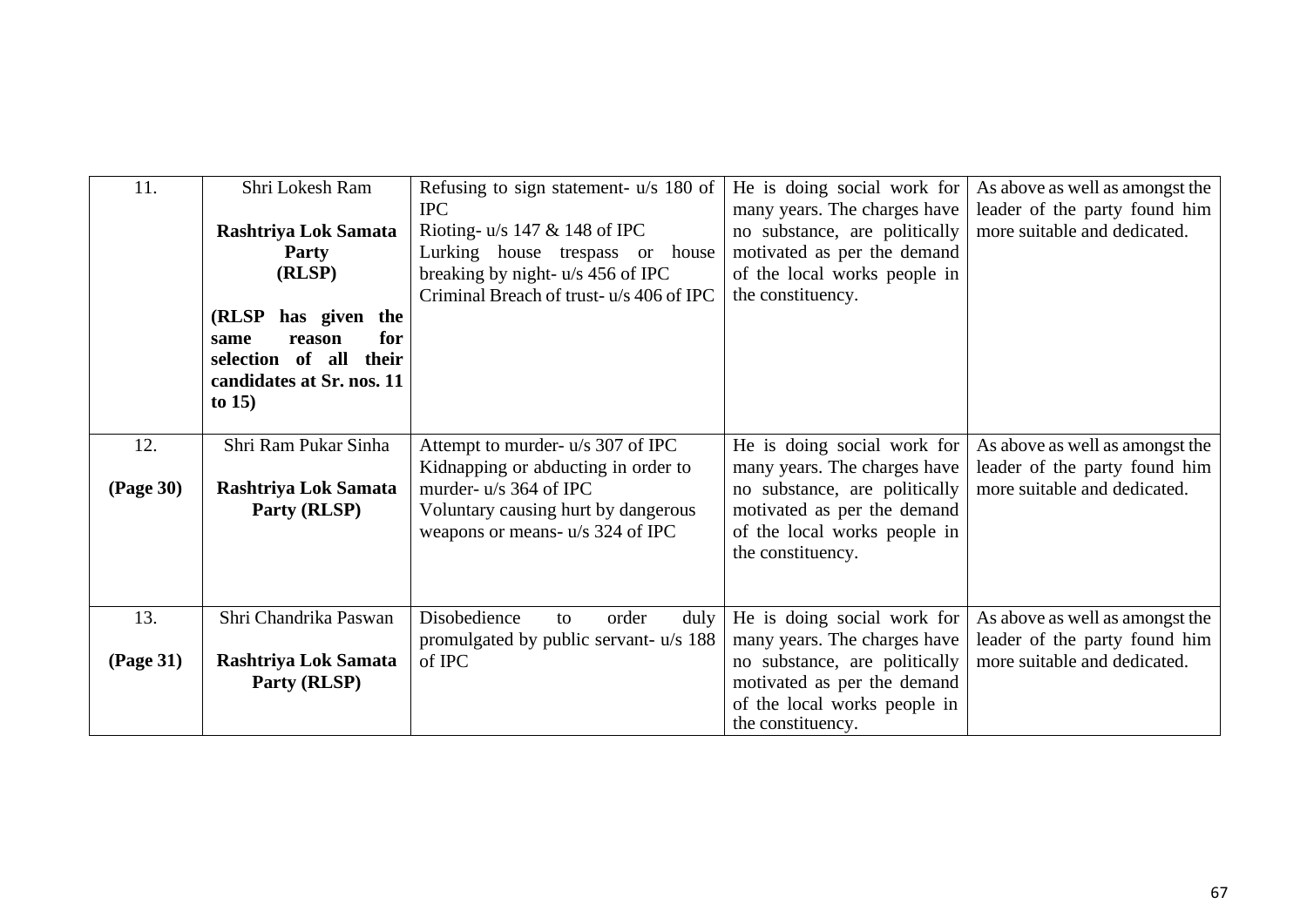| 14.<br><b>(Page 31)</b> | Shri MahendrParsad<br>Singh<br>Rashtriya Lok Samata<br>Party (RLSP)                 | Voluntarily causing hurt-u/s 323 of IPC<br>Wrongful Restraint- u/s 341 of IPC<br>Voluntarily causing grievous hurt- u/s<br>325 of IPC<br>Theft- u/s 379 of IPC                                                                                                     | He is doing social work for<br>many years. The charges have<br>no substance, are politically<br>motivated as per the demand<br>of the local works people in<br>the constituency. | As above as well as amongst the<br>leader of the party found him<br>more suitable and dedicated.                                                                                                                                          |
|-------------------------|-------------------------------------------------------------------------------------|--------------------------------------------------------------------------------------------------------------------------------------------------------------------------------------------------------------------------------------------------------------------|----------------------------------------------------------------------------------------------------------------------------------------------------------------------------------|-------------------------------------------------------------------------------------------------------------------------------------------------------------------------------------------------------------------------------------------|
| 15.<br>(Page 32)        | Shri Ramesh Kumar urf<br>Ramesh Kumar Mehta<br>Rashtriya Lok Samata<br>Party (RLSP) | Cheating and dishonestly inducing<br>delivery of property- $u/s$ 420 of IPC<br>Dishonouring of cheque for insuffiency,<br>etc., of funds in the account- u/s 138 of<br>NI Act                                                                                      | He is doing social work for<br>many years. The charges have<br>no substance, are politically<br>motivated as per the demand<br>of the local works people in<br>the constituency. | As above as well as amongst the<br>leader of the party found him<br>more suitable and dedicated.                                                                                                                                          |
| 17.<br>(Page 34)        | Shri Sanjay Ram<br><b>Bahujan Samajwadi</b><br>Party (BSP)                          | Rape-u/s 376 of IPC<br>Procuration of minor girl- u/s 366A of<br><b>IPC</b><br>Kidnapping- $u/s$ 363 of IPC<br>Solemnising<br>child<br>marriage,<br>a<br>Permitting or promoting<br>a<br>child<br>marriage- $u/s$ 9,10,11 of Prohibition of<br>Child Marriage Act. | <b>other</b><br><b>Application</b><br>$\mathbf{N}\mathbf{0}$<br>received.                                                                                                        | No charges have been framed<br>by competent court, so keeping<br>in view of his image otherwise<br>also his mage as reported by the<br>local office bearers of the party<br>seems to be clean and good and<br>well acceptable in society. |
| 20.<br>(Page 37)        | Md. Zama Khan                                                                       | Attempt to murder- u/s 307 of IPC<br>Voluntary causing grievous hurt- u/s<br>325 of IPC                                                                                                                                                                            | comparison<br>other<br>In<br>to<br>candidates and their history, it<br>was found to be suitable being                                                                            | His image supported by the<br>local office bearers of the party                                                                                                                                                                           |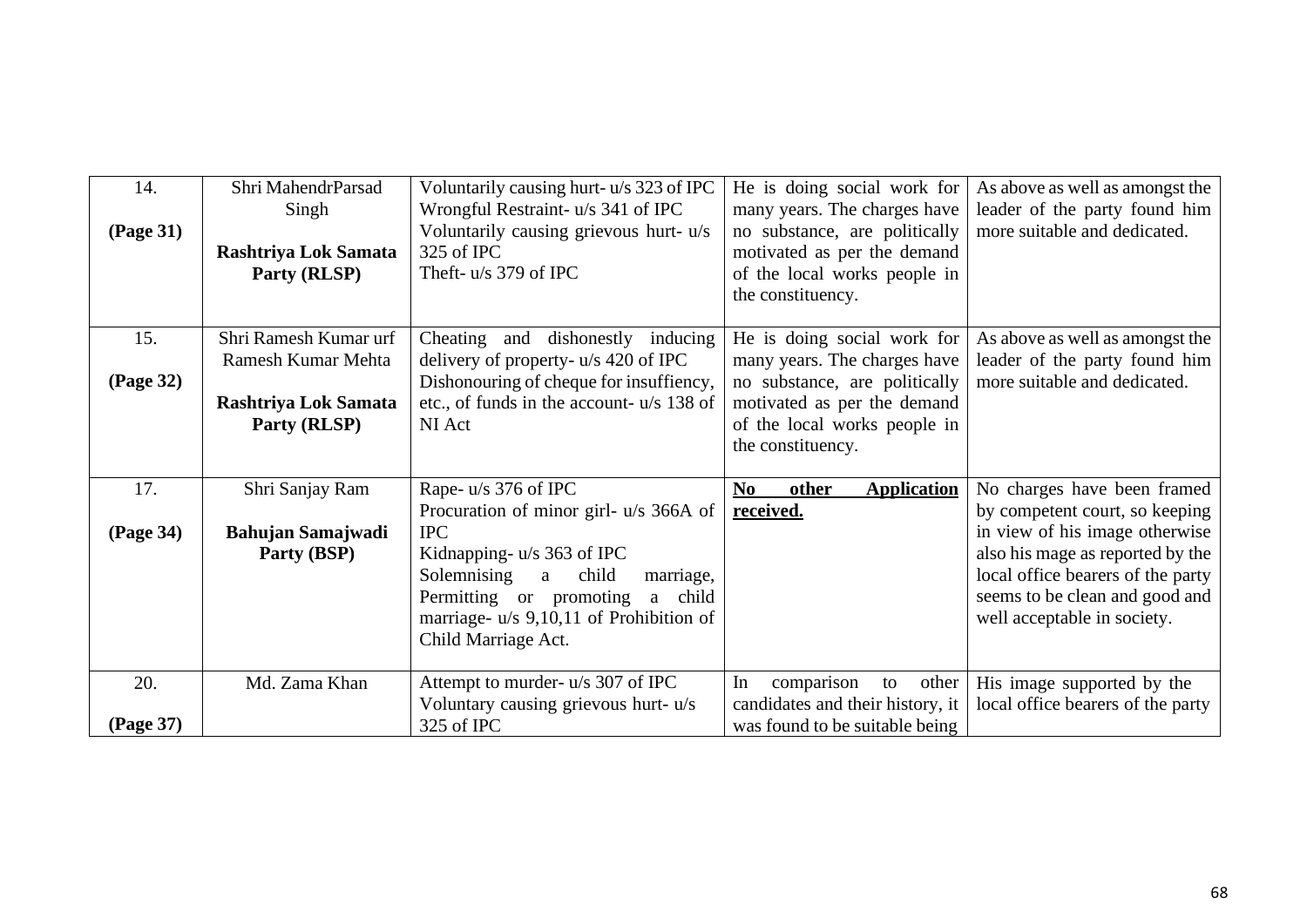|                         | <b>Bahujan Samajwadi</b><br>Party (BSP)                                  | Voluntary causing hurt or grievous hurt<br>to deter public servant - $u/s$ 332,333 of<br><b>IPC</b>                                                                                                                                                                                                                       | the candidate stated that false<br>FIR has been lodged against<br>him due to Political vindicta.                                                                                      | as clean and good and well<br>acceptable in the society.                                                        |
|-------------------------|--------------------------------------------------------------------------|---------------------------------------------------------------------------------------------------------------------------------------------------------------------------------------------------------------------------------------------------------------------------------------------------------------------------|---------------------------------------------------------------------------------------------------------------------------------------------------------------------------------------|-----------------------------------------------------------------------------------------------------------------|
| 23.<br><b>(Page 38)</b> | Shri Siddharth Saurav<br><b>Indian National</b><br>Congress (INC)        | Attempt to murder- u/s 307 of IPC<br>Voluntary causing grievous hurt- u/s<br>325 of IPC<br>Criminal Conspiracy- $u/s$ 120(B) of IPC<br>Criminal Intimidation u/s 506 of IPC.                                                                                                                                              | The candidate is current MLA.                                                                                                                                                         | As per the demand of the local<br>workers and the people in the<br>constituency and around the<br>constituency. |
| 24.<br>(Page 39)        | Shri Murari Prasad<br>Gautam<br><b>Indian National</b><br>Congress (INC) | Culpable Homicide not amounting to<br>murder- $u/s$ 304<br>Causing hurt or grievous hurt by act<br>endangering life or personal safety of<br>others- u/s 337, 338 of IPC                                                                                                                                                  | He is BA from Magadh<br>University and has a clean<br>track record.                                                                                                                   | As per the demand of the local<br>workers and the people in the<br>constituency and around the<br>constituency. |
| 35.<br>(Page 44)        | Shri Ram Narayan<br>Yadav<br><b>Communist Party of</b><br>India (CPI)    | Attempt to murder- u/s 307 of IPC<br>Voluntary causing hurt to extort<br>property, or to constrain to an illegal to<br>an act- $u/s$ 327 of IPC<br>Theft in dwelling house- u/s 380 of IPC<br>Theft after preparation made for causing<br>death, or restrain in order to the<br>committing of the theft- $u/s$ 382 of IPC | He is doing social work for<br>many years. Charges don't<br>have any substance and are<br>politically motivated as per the<br>demand of the local work<br>people in the constituency. | As above as well as amongst the<br>leader of the party found him<br>more suitable and dedicated.                |